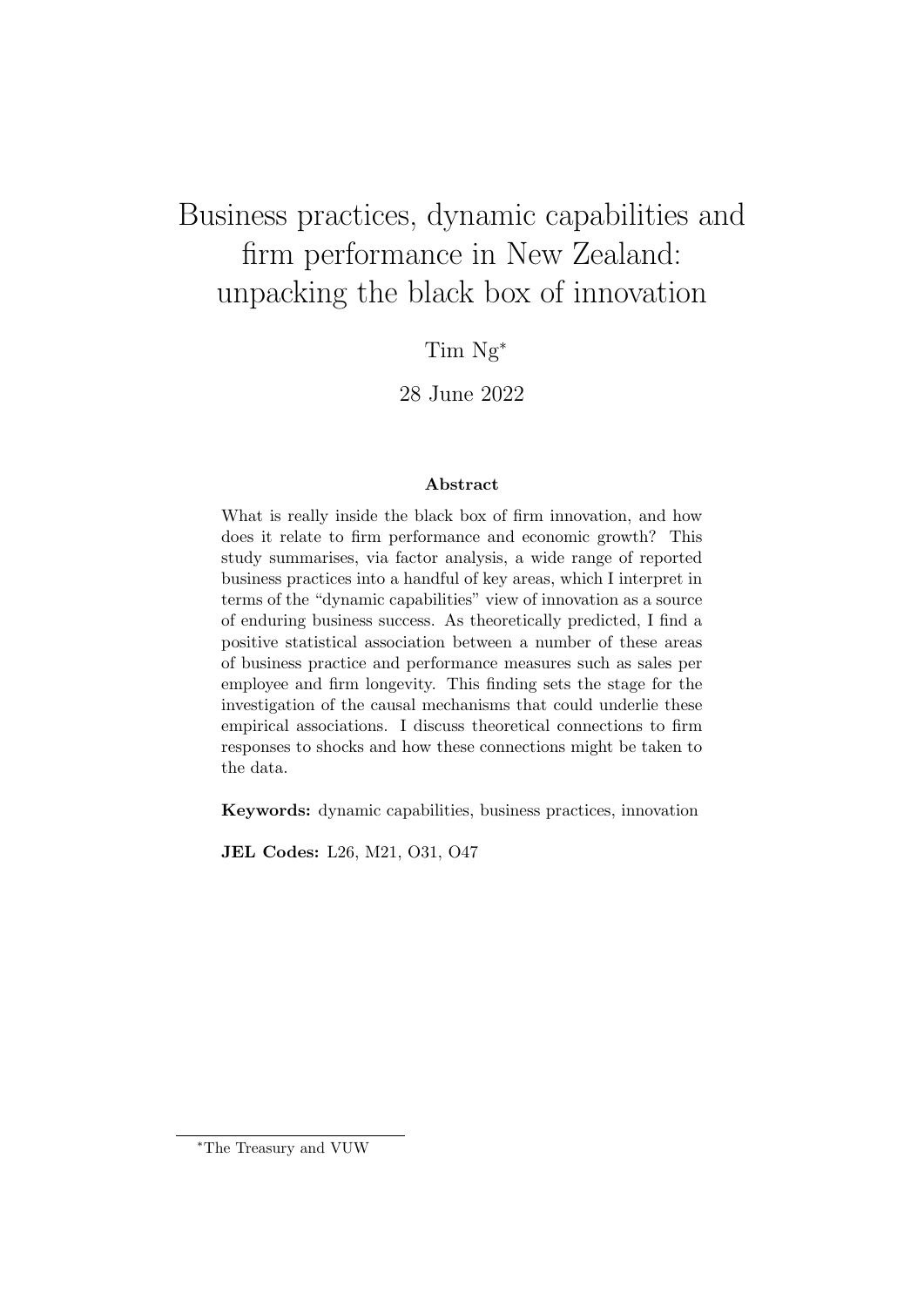# Disclaimers and copyright

These results are not official statistics. They have been created for research purposes from the Longitudinal Business Database (LBD) which is carefully managed by Stats NZ. For more information about the LBD please visit https://www.stats.govt.nz/integrated-data/.

Access to the data used in this study was provided by Stats NZ under conditions designed to give effect to the security and confidentiality provisions of the Statistics Act 1975. The results presented in this study are the work of the author, not Stats NZ or individual data suppliers.

The results are based in part on tax data supplied by Inland Revenue to Stats NZ under the Tax Administration Act 1994 for statistical purposes. Any discussion of data limitations or weaknesses is in the context of using the LBD for statistical purposes, and is not related to the data's ability to support Inland Revenue's core operational requirements.

This paper is not policy advice. The views, opinions, findings, recommendations, and conclusions expressed in this paper are those of the author and they do not necessarily reflect the views of the New Zealand Treasury or the New Zealand Government. The New Zealand Treasury and the New Zealand Government take no responsibility for any errors or omissions in, or for the correctness of, the information contained in this paper.

Copyright: This work is licensed under the Creative Commons Attribution 4.0 International licence. You are free to copy, distribute, and adapt the work, as long as you attribute the work to Tim Ng and abide by the other licence terms.

Liability: While all care and diligence has been used in processing, analysing, and extracting data and information in this publication, Stats NZ and Tim Ng give no warranty it is error free and will not be liable for any loss or damage suffered by the use directly, or indirectly, of the information in this publication.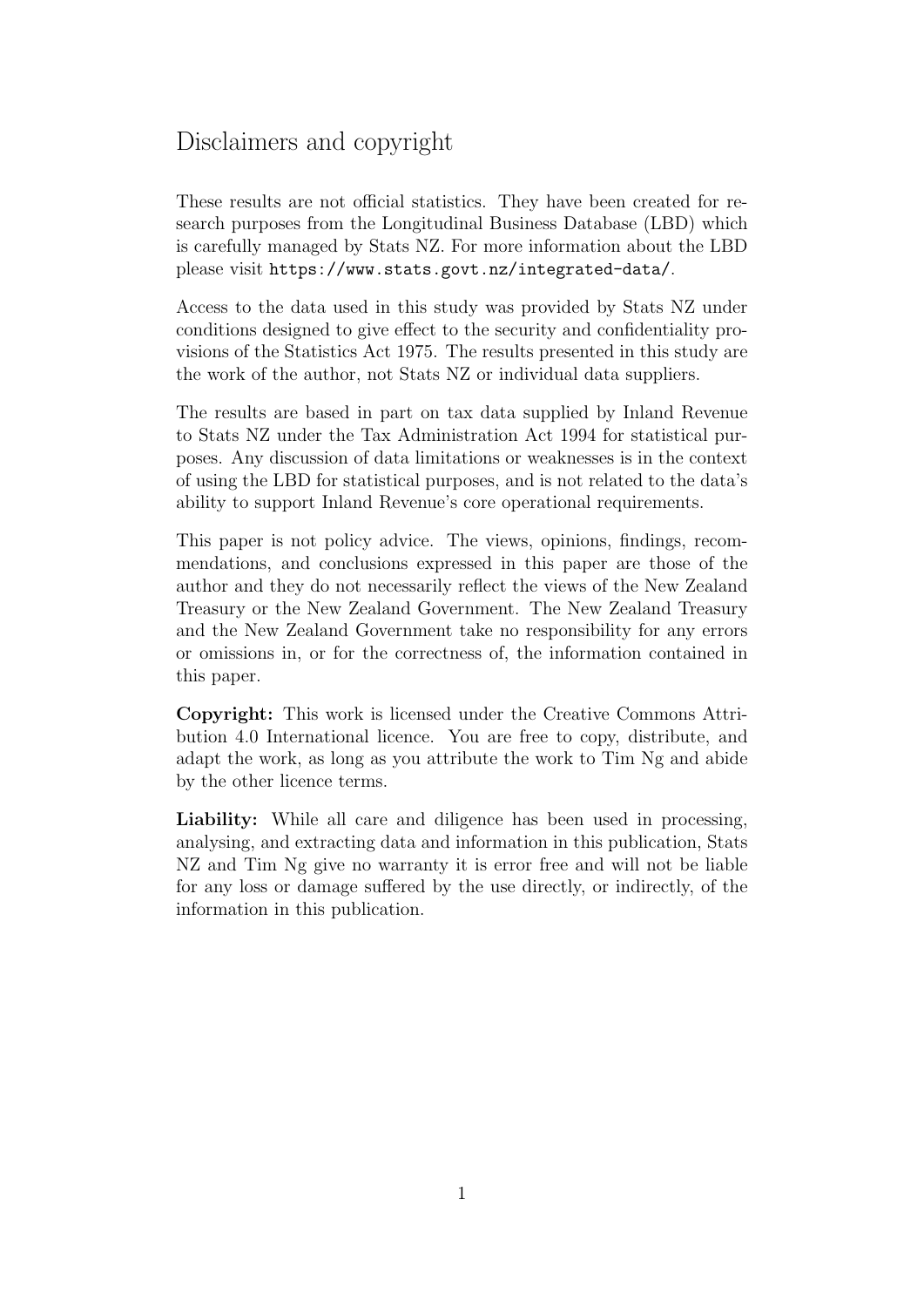# Acknowledgements

Many thanks to my PhD supervisors Prof Arthur Grimes and Dr Yiğit Sağlam for ongoing fruitful discussions about this work.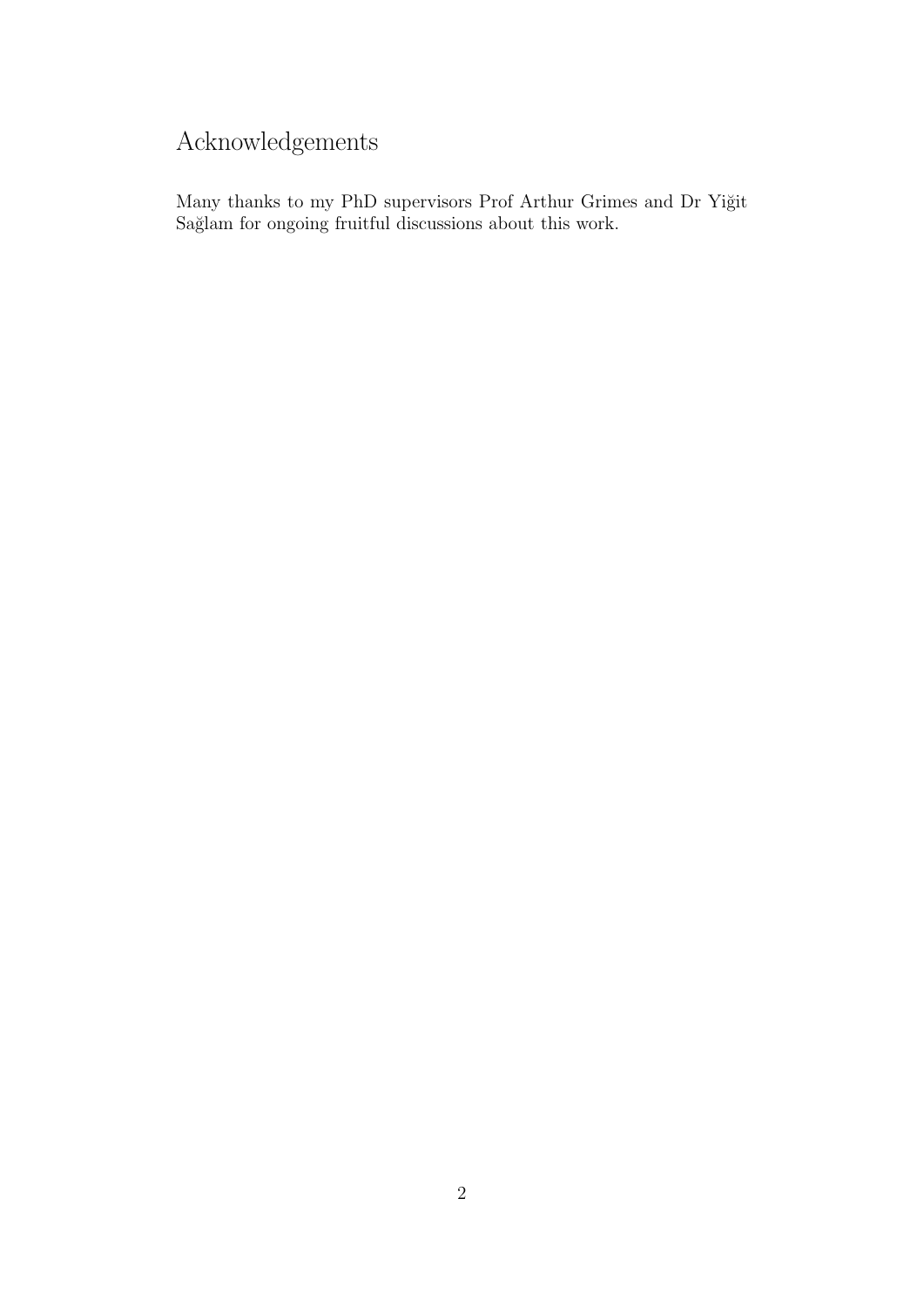# **Contents**

| 1                       |                                           | <b>Introduction</b>                                                | $\mathbf{5}$   |  |  |  |
|-------------------------|-------------------------------------------|--------------------------------------------------------------------|----------------|--|--|--|
| $\overline{\mathbf{2}}$ |                                           | Existing theory and evidence                                       | $\overline{7}$ |  |  |  |
|                         | 2.1                                       | Schumpeterian endogenous growth modelling                          | $\overline{7}$ |  |  |  |
|                         | The dynamic capabilities framework<br>2.2 |                                                                    |                |  |  |  |
| $\bf{3}$                |                                           | <b>Empirical methods</b>                                           | 10             |  |  |  |
|                         | 3.1                                       |                                                                    | 11             |  |  |  |
|                         | 3.2                                       |                                                                    | 12             |  |  |  |
|                         |                                           | Selection of BOS items<br>3.2.1                                    | 12             |  |  |  |
|                         |                                           | 3.2.2<br>Processing the BOS item data                              | 14             |  |  |  |
|                         |                                           | 3.2.3                                                              | 14             |  |  |  |
|                         |                                           | Factor modelling as applied here<br>3.2.4                          | 15             |  |  |  |
|                         | 3.3                                       | Defining and modelling firm performance                            | 17             |  |  |  |
|                         |                                           | Panel regression models<br>3.3.1                                   | 18             |  |  |  |
|                         |                                           | 3.3.2                                                              | 19             |  |  |  |
| $\overline{\mathbf{4}}$ | Data                                      |                                                                    |                |  |  |  |
|                         | 4.1                                       |                                                                    | 20             |  |  |  |
|                         | 4.2                                       |                                                                    | 20             |  |  |  |
|                         | 4.3                                       | Firm performance and control variables                             | 21             |  |  |  |
| $\bf{5}$                | <b>Results</b>                            |                                                                    |                |  |  |  |
|                         | 5.1                                       |                                                                    | 23             |  |  |  |
|                         |                                           | 5.1.1                                                              | 24             |  |  |  |
|                         |                                           | Choosing a rotation<br>5.1.2                                       | 25             |  |  |  |
|                         |                                           | Interpreting the (rotated) factors $\ldots \ldots \ldots$<br>5.1.3 | 25             |  |  |  |
|                         | 5.2                                       | Dynamic and ordinary capabilities, and firm success                | 29             |  |  |  |
| 6                       |                                           | <b>Discussion</b>                                                  | 36             |  |  |  |
|                         | 6.1                                       |                                                                    | 37             |  |  |  |
|                         | 6.2                                       | Limitations and further work $\ldots \ldots \ldots \ldots \ldots$  | 38             |  |  |  |
|                         |                                           | <b>Appendices</b>                                                  | 39             |  |  |  |
|                         |                                           | A BOS items selected for dynamic capabilities group                | 40             |  |  |  |
|                         | <b>References</b>                         |                                                                    | 44             |  |  |  |

# List of Tables

| 4.1 Prevalence of practices and attitudes 21                            |     |
|-------------------------------------------------------------------------|-----|
| 4.2 Most and least prevalent dynamic capabilities practices             |     |
| and attitudes $\ldots \ldots \ldots \ldots \ldots \ldots \ldots \ldots$ | -22 |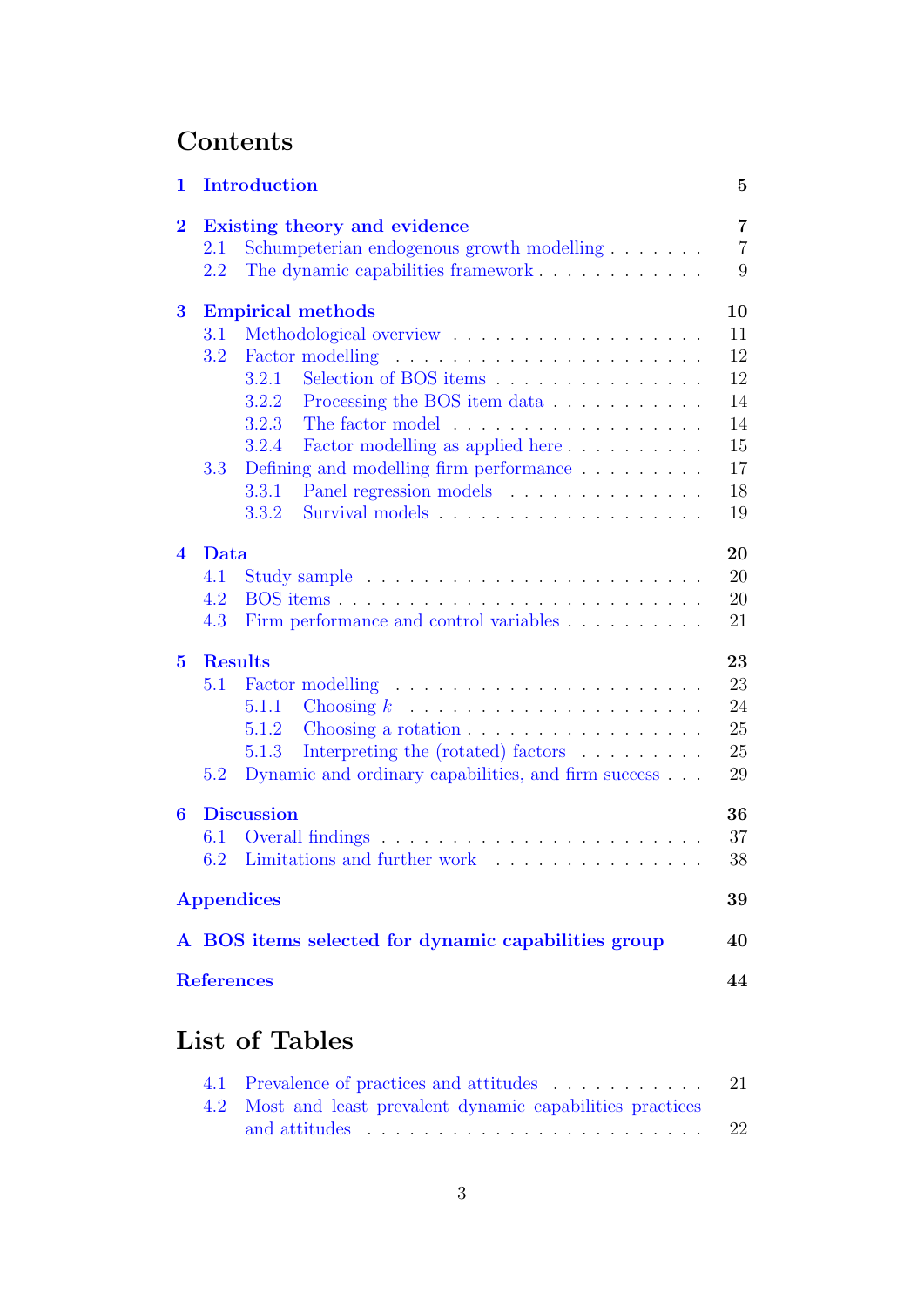| 5.1     | Suitability of item groups for factor analysis          | 23 |
|---------|---------------------------------------------------------|----|
| 5.2     | Factor models: residuals and item uniqueness            | 25 |
| 5.3     | Highest and lowest communality items                    | 26 |
| 5.4     | Numbers of high loadings by rotation                    | 26 |
| 5.5     | Dynamic capabilities factor model: Top 10 loadings by   |    |
|         |                                                         | 27 |
| $5.6\,$ | Ordinary capabilities factor model: Top 10 loadings by  |    |
|         |                                                         | 31 |
| 5.7     | Proportion of common variance explained by each factor  | 31 |
| 5.8     | Dep. var.: Annual change in log sales                   | 32 |
| 5.9     | Dependent variable: annual change in log FTE employment | 33 |
|         | 5.10 Dependent variable: annual change in log sales/FTE | 34 |
|         | 5.11 Dependent variable: log sales/FTE                  | 35 |
|         | 5.12 Dependent variable: log average wages              | 35 |
|         |                                                         | 36 |
| A.1     | BOS items selected for dynamic capabilities group       | 40 |
|         |                                                         |    |

# List of Figures

| 3.1 Empirical model structure 12 |  |
|----------------------------------|--|
|                                  |  |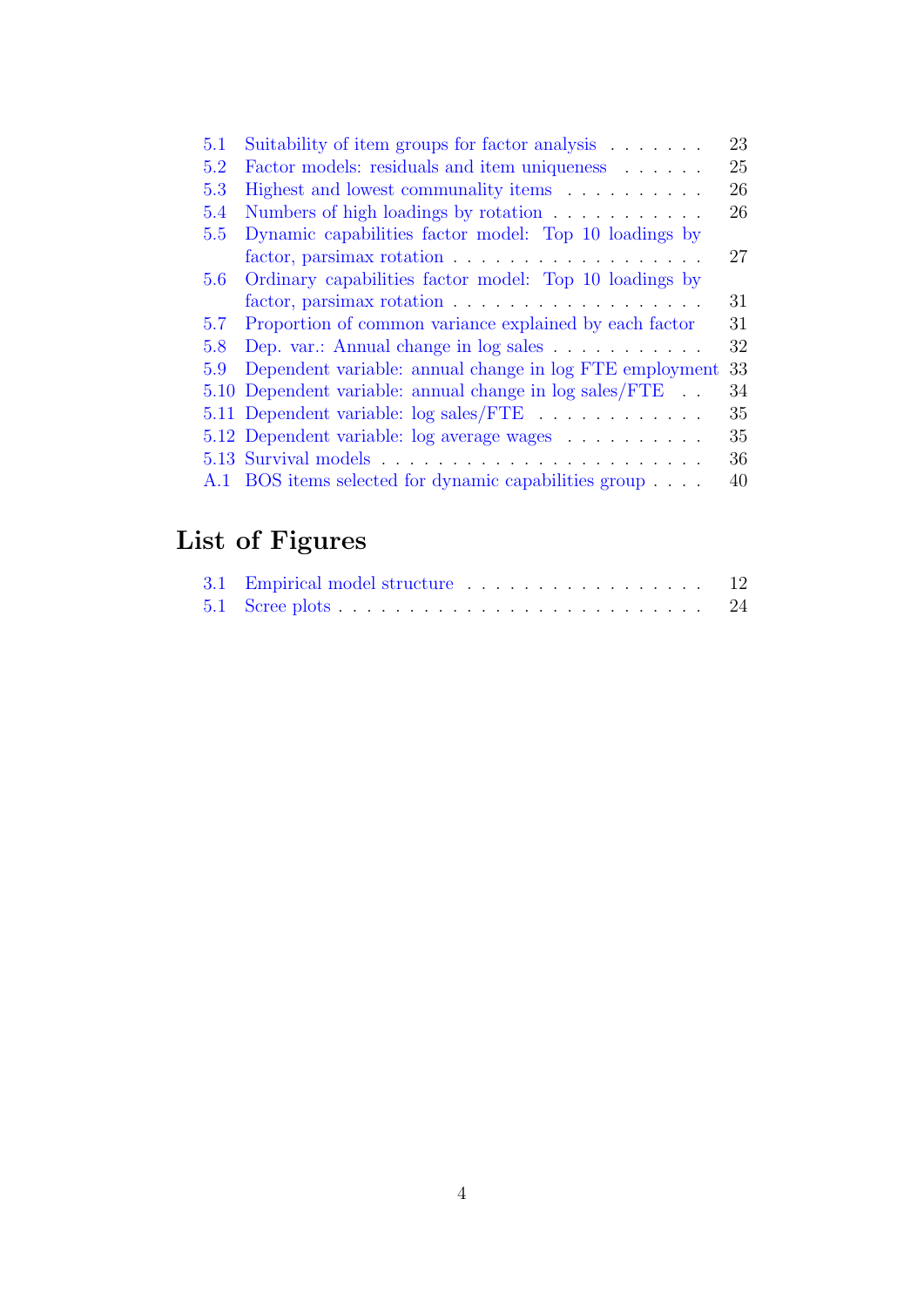# <span id="page-5-0"></span>1 Introduction

The flowering in recent decades of endogenous growth modelling and associated empirical research leaves no doubt that innovation, and the new ideas and know-how it generates, are key to sustained economic growth, broadened policy choice sets and higher living standards. But innovation as a process remains mysterious. Which innovation practices matter most for firm and economic performance? Under what circumstances? How do such practices relate to performance measures such as sales growth, profitability, productivity and firm longevity?

These questions are of keen interest not just to researchers and firms, but to policymakers also. When new ideas and know-how can be appropriated by competitors, firms may tend to underinvest in innovation activities relative to the socially optimal level (Nelson [\(1959\)](#page-45-0), Arrow [\(1962b\)](#page-44-1)) or act to protect the economic rents gained from unique knowledge, inhibiting its socially desirable diffusion to other firms (Dinopoulos and Syropoulos [\(2007\)](#page-44-2), Levin et al. [\(1987\)](#page-45-1)). The spillovers from innovation activity can be quite large in practice (e.g. Jaffe [\(1986\)](#page-45-2), Shu et al.  $(2012)$ ).

Governments therefore commonly implement policies and programmes expressly intended to boost firm innovation. They often provide substantial direct support for innovation activities, and set "framework" policies such as competition and intellectual property rules with a view to sharp-ening innovation incentives.<sup>[1](#page-5-1)</sup>

In this paper, I provide evidence from New Zealand on the relation between a diverse set of business practices and a range of firm and economic performance outcomes. This addresses the gap in understanding what is inside the "black box" of innovation, that is left largely unopened by leading models of endogenous growth.

Building on previous work documented in Ng [\(2021\)](#page-45-3), I use the recently developed "dynamic capabilities" framework (Teece et al. [\(1997\)](#page-46-1), Eisenhardt and Martin [\(2000\)](#page-44-3), Winter [\(2003\)](#page-46-2), Teece [\(2007\)](#page-46-3), Barreto [\(2010\)](#page-44-4)) to select over a hundred specific and granular business practices and attitudes relating to innovation, adaptation, change-making and operational efficiency from Stats NZ's Business Operations Survey (BOS), a high-quality, nationally representative, periodic survey of around 5-7,000 firms. Using factor analysis, I model numerous dynamic-capabilities-

<span id="page-5-1"></span><sup>&</sup>lt;sup>1</sup>The New Zealand government, for example, provides research and development (R&D) tax credits worth around NZ\$40m per annum (OECD [\(2021\)](#page-46-4)) and directly supports "ambitious" and "innovative" firms to the tune of around \$200m per annum in the case of New Zealand Trade and Enterprise, and \$300m per annum in the case of Callaghan Innovation. These funds are used to provide financial and inkind support for firm innovation and growth via a range of programmes, generally involving intensive engagement with a firm's innovation and growth activities. Yet a range of New Zealand studies has linked New Zealand's disappointing productivity performance in part to weak innovation (e.g. Nolan et al. [\(2018\)](#page-46-5), Conway [\(2018\)](#page-44-5)).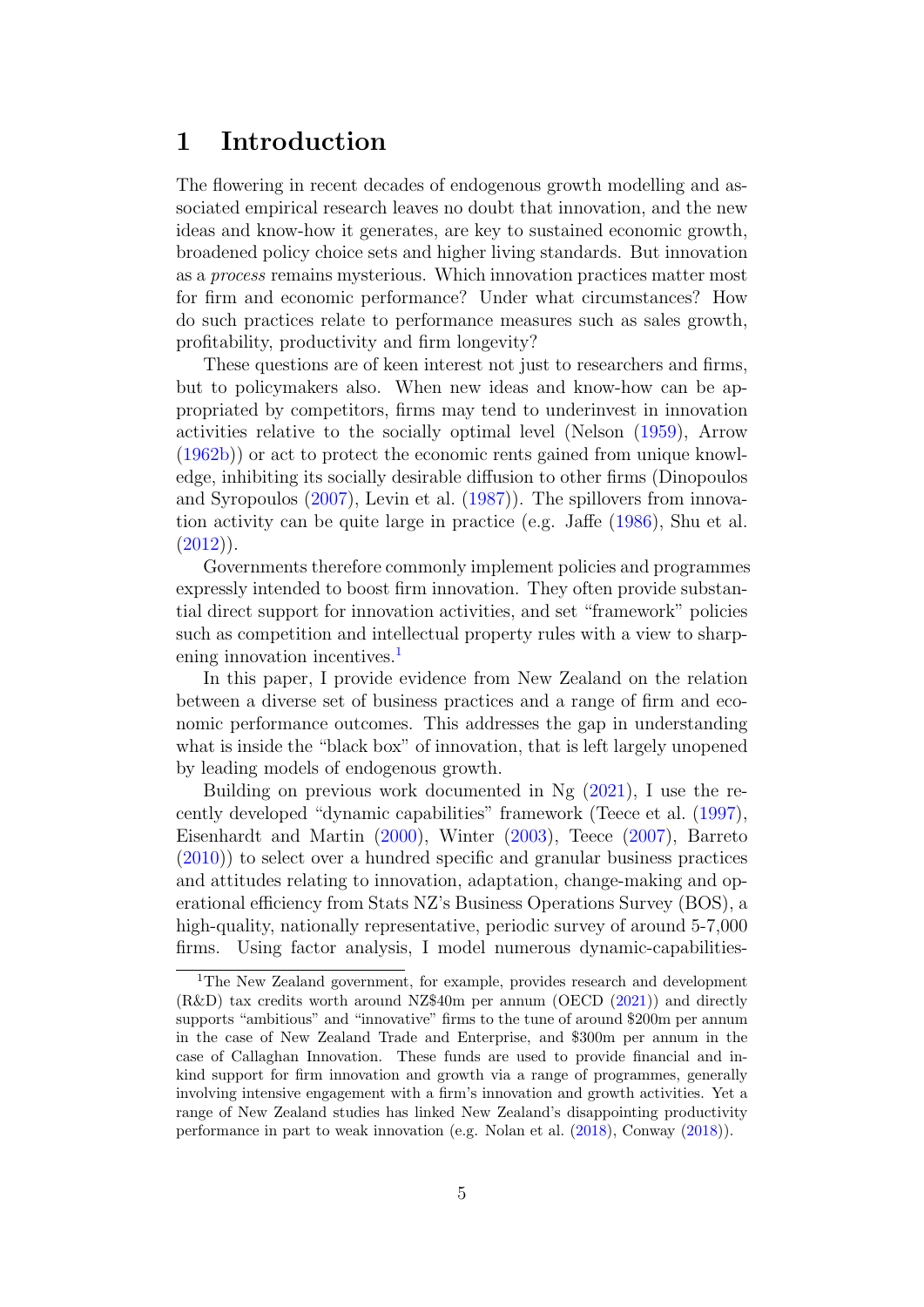related practices and attitudes reported by the firms four-yearly from 2005 to 2017 as observable expressions of a handful of underlying (latent) dynamic capabilities factors. I link these factors to broad areas of business activity (marketing, collaboration, environmental scanning, etc.) representing particular capabilities. I then use firm "scores" on each of the capability factors as explanatory variables in panel regression models of a range of short-term firm performance measures, and in firm survival models.

I find a parsimonious and statistically satisfactory 5-factor model can capture the correlations among 87 BOS items selected as expressions of dynamic capabilities. Rotation of the model's item loading matrix to produce a "simple" loading pattern across the factors suggests that there exists a latent capability factor underlying external cooperation practices, one underlying marketing innovation supported by internal restructuring, one underlying situational awareness practices, and one underlying exporting and other cross-border activities supported by access to external expertise. Loadings on the fifth factor under that rotation less clearly suggest an obvious theme or recognisable coherent business function. The high loadings for this factor were on activities relating to health and safety, environmental impact and internal efficiency.

From the panel regression and survival modelling, I find evidence for a positive association between all of the dynamic capabilities factors and sales and employment growth. The "Exporting + expertiseseeking" factor is positively associated with sales per employee, average wages and longevity. The "Situational awareness" factor appears particularly strongly associated with longevity. I find these associations in the presence of controls for industry, year, firm age, size, foreign ownership, the capital/labour ratio, and firm scores on factors extracted from BOS items to represent firm "ordinary capabilities" (internal quality control systems and the like). The associations are generally robust to a variety of specification changes and estimation choices. These findings suggest that it is indeed possible to identify systematically successful innovation practices inside the black box.

The rest of this paper proceeds as follows. In Section 2, I briefly review the endogenous growth literature, which deals abstractly with the general-equilibrium interplay between innovation and steady state economic dynamics. I counterpose that literature with the dynamic capabilities framework, from the strategic management literature, which interrogates specific business practices and guides my empirical strategy to open up the black box. In Section 3, I set out the empirical methods in detail. Section 4 describes the data. Section 5 presents the results of factor modelling of the selected BOS items, the panel regressions and the survival modelling. Section 6 concludes with a discussion of further potential work to explore the causal mechanisms that may be at play in the associations documented here.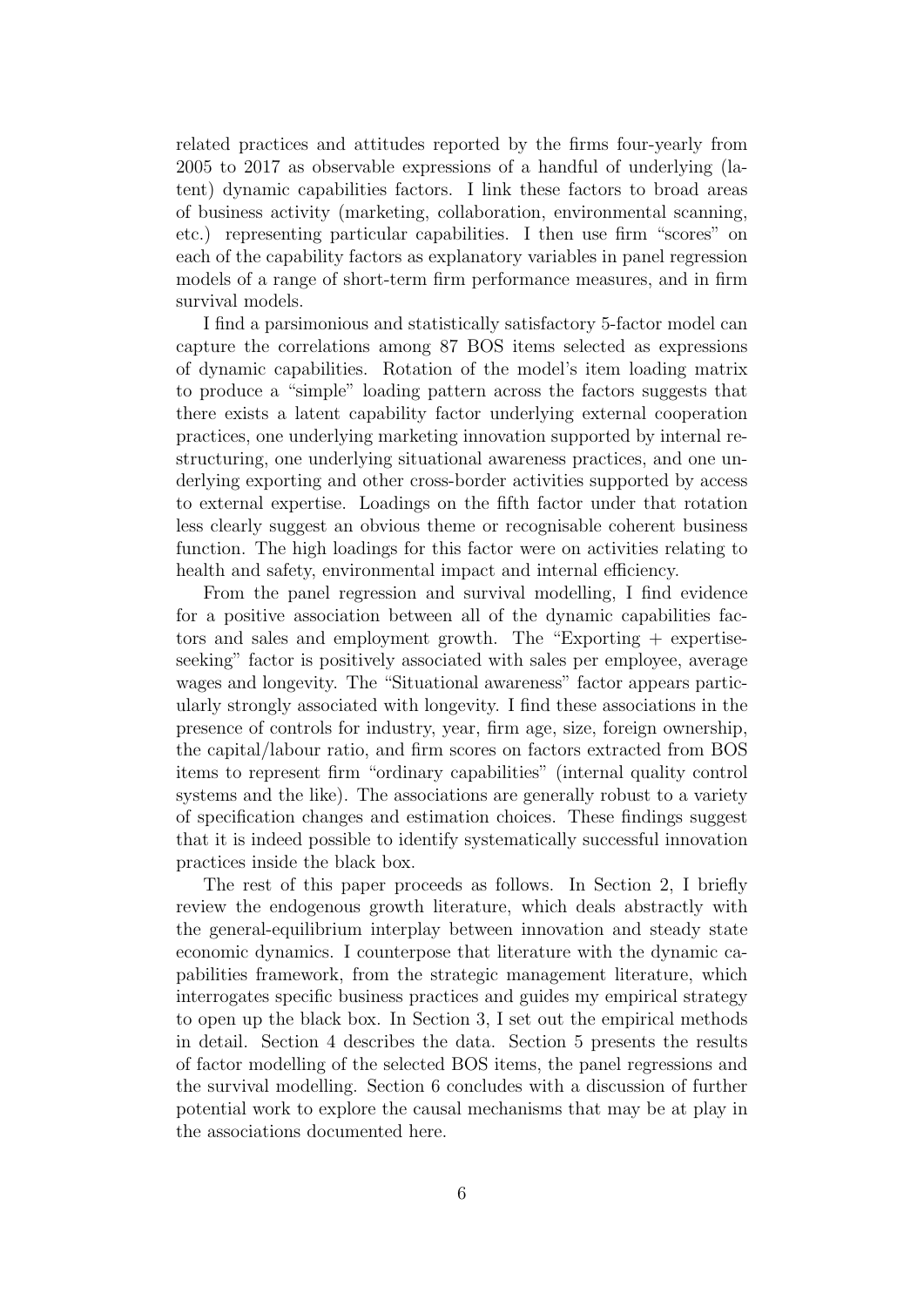# <span id="page-7-0"></span>2 Existing theory and evidence

In Ng [\(2021\)](#page-45-3) I argued that, notwithstanding the success of endogenous growth modelling in advancing new theoretical machinery for the study of long-run growth, this modelling had given very limited attention to the actual process of innovation and how new ideas and knowledge come to be. I discussed the recent field of dynamic capabilities research as a way to characterise the innovation process and how it contributes to firm and economic success, and presented some preliminary "proof of concept" measures of dynamic capabilities for further empirical testing.

In this section, as a framing for the empirical application in the rest of the paper, I review the main elements of endogenous growth theory, and show how it can be connected formally to the dynamic capabilities literature. I note the production function parameters capturing the fruits of innovation and the idea "arrival process" in a benchmark endogenous growth model. These are the black boxes to be unpacked in terms of innovation practices. This work thus represents a further response to Teece [\(2017\)](#page-46-6)'s call for more "intellectual exchange between strategic management and economics" (p.1).

The economics of innovation, knowledge and ideas, and their intimate connection with long-run growth dynamics, has developed substantially since the 1980s to the point where the centrality of innovation as a driving force for prosperity can hardly be challenged. Jones [\(2019\)](#page-45-4), writing of the "renaissance" (p. 879) in the field of economic growth since then, celebrates the growth model with endogenous technological change of Romer [\(1990\)](#page-46-7), setting it as a watershed that brought together earlier ideas about the importance of knowledge and ideas for sustaining growth (e.g. Arrow [\(1962a\)](#page-44-6), Lucas [\(1988\)](#page-45-5)). Earlier (also seminal) "neoclassical" growth models of Solow [\(1956\)](#page-46-8), Solow [\(1957\)](#page-46-9), Swan [\(1956\)](#page-46-10), Ramsey [\(1928\)](#page-46-11), Cass [\(1965\)](#page-44-7) and Koopmans [\(1963\)](#page-45-6) had demonstrated that capital accumulation would eventually "peter out" as a source of growth. The models stimulated by Romer [\(1990\)](#page-46-7), including Grossman and Helpman [\(1991\)](#page-45-7) and Aghion and Howitt [\(1992\)](#page-44-8), provide a compelling answer to the question of how growth could persist in the steady state (but possibly in a non-welfare-maximising manner), based on the key concepts of the non-rivalry of ideas and monopoly rents incentivising firms to invest in searching for new ideas.

## <span id="page-7-1"></span>2.1 Schumpeterian endogenous growth modelling

This paper draws most closely from the "Schumpeterian" endogenous growth modelling strand developed by Aghion and Howitt [\(1992\)](#page-44-8) and Grossman and Helpman [\(1991\)](#page-45-7). This strand is distinguished by its focus on increasing product quality generating the possibility of obsolescence ("creative destruction"), and innovation being motivated by a desire to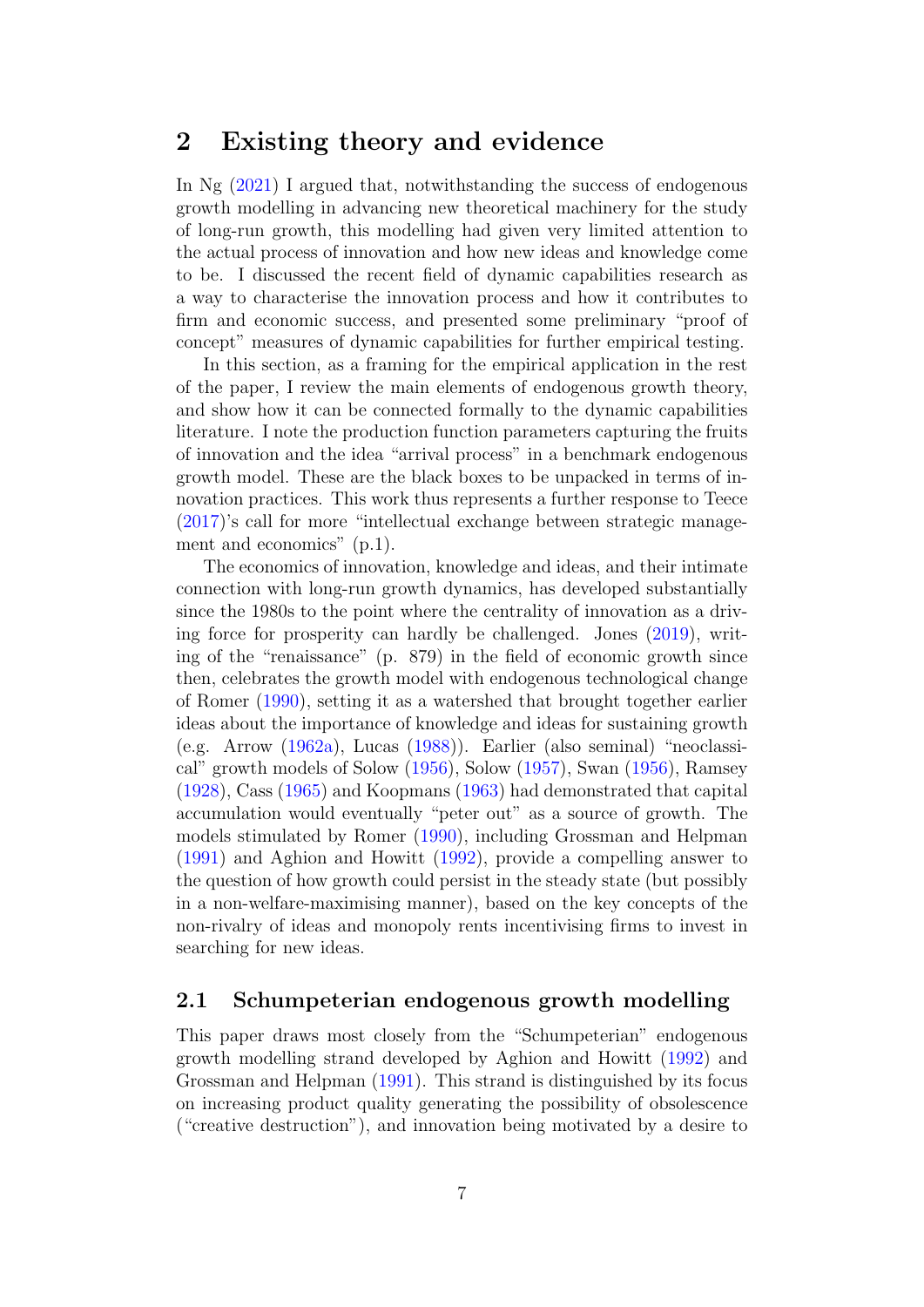stay ahead of competitors in terms of quality. Schumpeterian endogenous growth models can account for a range of stylised facts about firm dynamics, size and age distributions and the relationship between competition and innovation that other growth modelling approaches struggle with (Aghion, [2017\)](#page-44-9).

Barro and Sala-i-Martin [\(2004,](#page-44-10) ch. 7) provide a simple production function capturing the essence of one approach to incorporating improving quality and obsolescence, the "quality ladder", which nests an even simpler production function that enables growth to arise endogenously through increasing "product variety", the other major strand of endogenous growth modelling.

They specify firm i's production function as:

<span id="page-8-2"></span>
$$
Y_i = A L_i^{1-\alpha} \cdot \sum_{j=1}^{N} (q^{\kappa_j} X_{ij})^{\alpha}
$$
 (2.1)

where

$$
Y_i = \text{output}
$$

- $L_i$  = labour input
- $X_{ij}$  = the quantity of the *j*th type of specialised intermediate good employed
- $q^{\kappa_j}$  = the quality level ("ladder rung") of intermediate good j with  $q > 1$

 $N =$  the number of varieties of intermediate goods

and  $0 < \alpha < 1$ .

In this model, "innovations" (i.e. the flow of new ideas) take the form of random increases in  $\kappa_j$ , and have a Poisson arrival rate given by the probability per unit time of a successful innovation in the sector producing intermediate good j when the best quality in that sector is  $\kappa_j$ ,

<span id="page-8-1"></span>
$$
P(\kappa_j) = Z(\kappa_j)\phi(\kappa_j),\tag{2.2}
$$

where  $Z(\kappa_i)$  is investment in R&D in the sector producing intermediate good j when the best quality is at level  $\kappa_j$ , and  $\phi(\kappa_j)$  is a function that allows the impact of R&D to depend on that level.

In quality-ladder models, growth comes from  $P(\kappa_i) > 0$  in equilibrium. Within this framework, the key question for the present paper is how business practices and dynamic capabilities affect  $Z(\kappa_i)$  and  $\phi(\kappa_i)$ .<sup>[2](#page-8-0)</sup>

These models pay little attention to the specifics of the innovation process, that is, the firm behaviours, attitudes and practices that are the

$$
Y_i = AL_i^{1-\alpha} \cdot \sum_{j=1}^{N} X_{ij}^{\alpha}.
$$

<span id="page-8-0"></span><sup>&</sup>lt;sup>2</sup>Setting  $q^{\kappa_j} = 1$  provides the product variety model, wherein growth results from increasing  $N$  in the production function, which becomes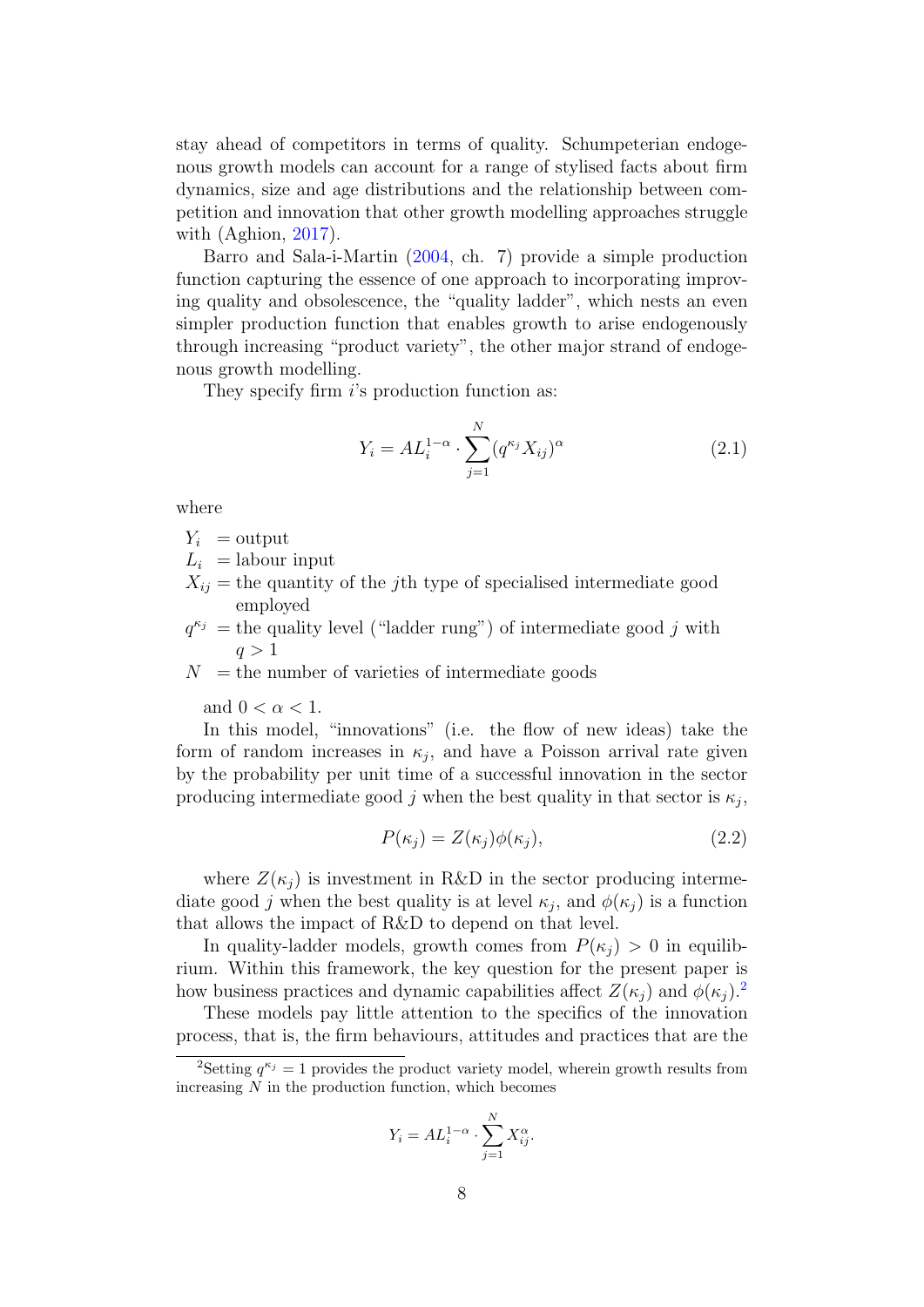observable expressions of a firm's desire to innovate. The present work helps unpack  $Z(\kappa_i)$  and  $\phi(\kappa_i)$  in [2.2.](#page-8-1) To do so, I use concepts from the dynamic capabilities framework to empirically assess the relevance of a large number of business practices to firm success, from which may be inferred what lies behind those two key parameters that drive steady state growth in Schumpeterian endogenous growth models of the above ilk.

#### <span id="page-9-0"></span>2.2 The dynamic capabilities framework

The dynamic capabilities literature claims that dynamic capabilities are the essential source of persistent business success (Teece [\(2007\)](#page-46-3), Eisenhardt and Martin [\(2000\)](#page-44-3), Zollo and Winter [\(2002\)](#page-46-12)). In this view, dynamic capabilities are used by successful firms to sense and seize new business opportunities, and to transform their "ordinary" capabilities to make the most of the detected opportunities, for the ultimate purpose of creating and sustaining competitive advantage over time.

The framework draws explicit inspiration from essentially the same Schumpeterian story as the endogenous growth theory sketched above. It grew out of earlier work on the "resource-based view" of the firm stimulated by works such as Penrose [\(1959\)](#page-46-13) and Nelson and Winter [\(1973\)](#page-45-8).

In this view, firms are motivated to chase rents and avoid obsolescence. The framework also recognises the role of knowledge and ideas as firm resources, analogously to the role of  $q^{\kappa_j}$  in equation [2.1\)](#page-8-2). In the dynamic capabilities framework, the accumulation of resources over time, which may be deliberately steered by the firm as well as resulting from changes in the firm's external environment, gives the firm options to pursue new strategies and products.

The framework makes a key distinction between ordinary capabilities ("doing things right") and dynamic capabilities ("doing the right things"). The latter includes changing focus to keep up as "the right things" change, or indeed influencing what the right things are, given market opportunities. Most applied literature on business practices does not make this distinction sharply. For example, Bloom and Van Reenen [\(2007\)](#page-44-11) examine the impact of management practices on firm performance, but tend to focus on operational (plant-level) management, which would be considered mostly an "ordinary" capability. Bertrand and Schoar [\(2003\)](#page-44-12) look a little closer at strategic (enterprise-level) management, including elements of innovation. There is some empirical literature on management practices and their dynamics in New Zealand (e.g. Green et al. [\(2010\)](#page-45-9), Sanderson [\(2022\)](#page-46-14)). But these studies tend not to clearly distinguish the two capability concepts distinctly within the same empirical model to test the relative importance of each in terms of performance.

In product variety models, increasing  $N$  may be explained as a function of  $R\&D$  cost  $\eta$ , which provides another potential black box of innovation to open up.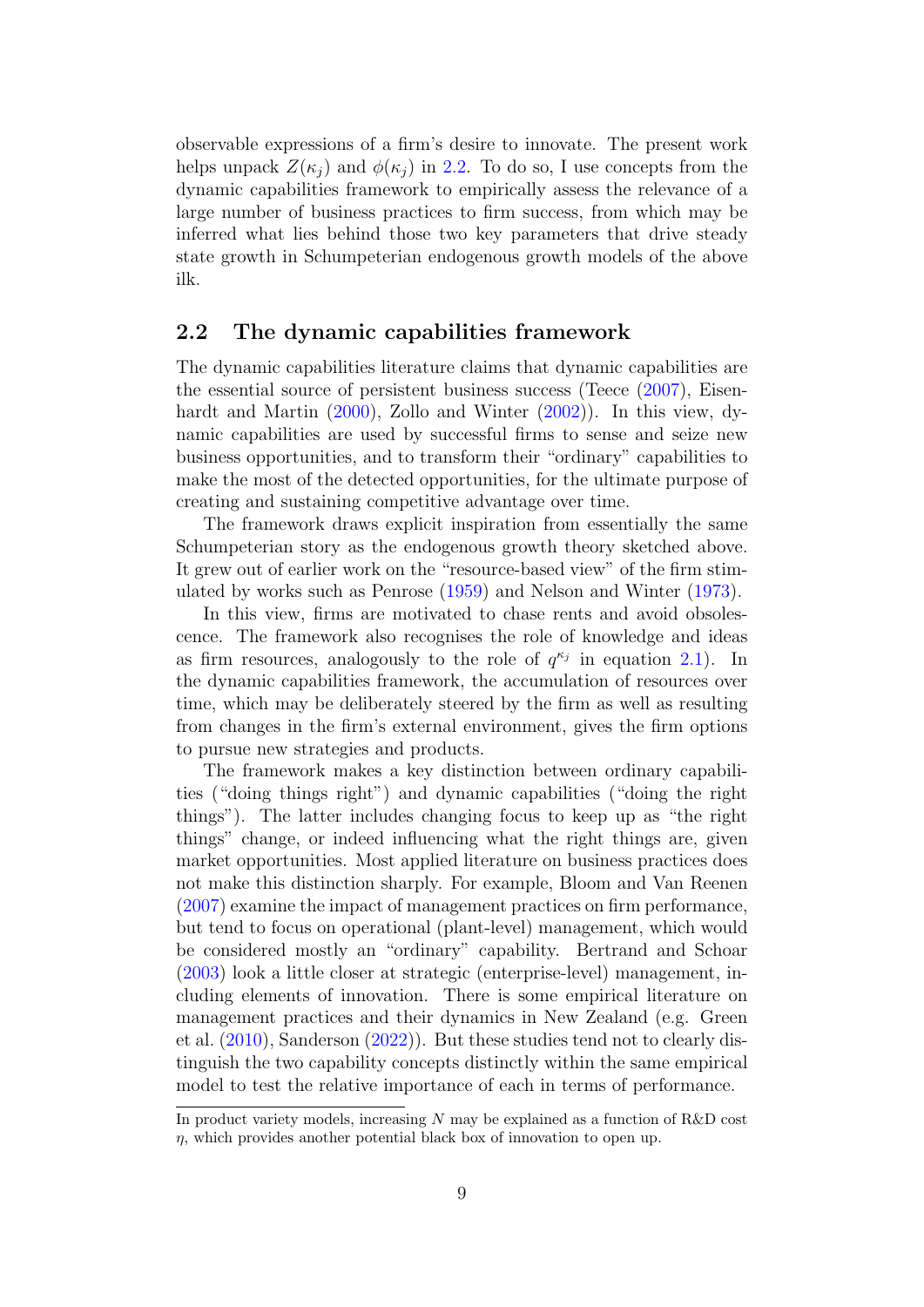Such an integration is a key contribution of the present work. The dynamic capabilities literature claims that there is a difference between firms with high dynamic capabilities and those with high capability generally. This work tests this claim directly, making the project conceptually distinct from studies that look at the performance and economic impacts of management capability generally.

The dynamic capabilities literature and broader resource-based view of firm behaviour provides a rich and intuitively appealing narrative about the innovation process, as distinct from innovation products (new knowledge and ideas). But it seldom involves formal modelling, and even less so welfare analysis, which help meet the scientific need to understand the enduring sources of long-run growth performance, and the policy interest in why market-led investment in innovation might be different to the social optimum in dynamic equilibrium. This interest includes how policy interventions might shift the equilibrium closer to the optimum.

There is thus the potential for endogenous growth modelling and its impact to be enhanced by more specificity about the innovation process. In the next section, I explain how I go about using the dynamic capabilities framework to guide the empirical approach to gaining more specificity. I also set out the specific hypotheses related to particular parameters in the empirical models.

# <span id="page-10-0"></span>3 Empirical methods

The unit of analysis for this study is the firm.

I choose the study sample of firms with the objective of representing New Zealand firms broadly, subject to their practices relating to innovation being measurable in some detail. Reflecting that constraint, I base the sample of firms on that in Stats NZ's Business Operations Survey (BOS). I describe the BOS and the sample in more detail in section [4.](#page-20-0)

This approach to the firm sample contrasts with much of the empirical dynamic capabilities literature, which often is limited in scope to firms from certain industries (often manufacturing, or "high tech"), or of certain sizes (e.g. large, complex firms) or ages (e.g. startups). Sampling strategies are often accordingly based on sampling frames that may or may not be intended to represent broad populations of firms, or be statistically sufficiently well-founded for findings to be generalisable beyond the sample.

The intent of the present work is to go beyond such "convenience" samples, and take a broad and general view of firm innovation, reflecting the general (e.g. industry-agnostic) approach of the endogenous growth literature. I test for the relevance of innovation-related business practices to firm success irrespective of industry, age, size and other firm characteristics. In part this is to reflect that New Zealand, being a small country, has mostly small firms by international standards, and so the innovation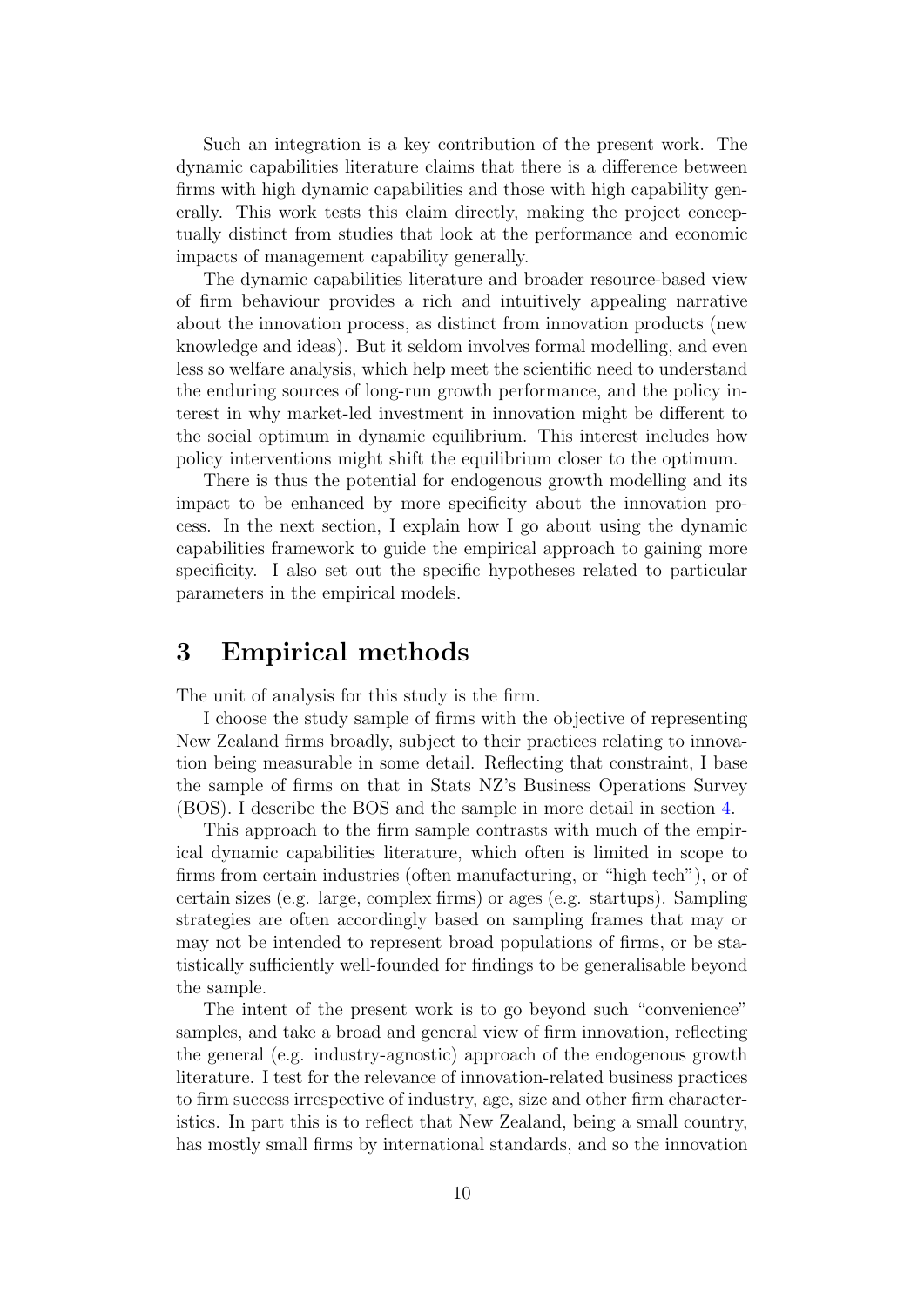dynamics relevant to, say, large multinationals would be unlikely to be relevant to the bulk of firms in New Zealand.

# <span id="page-11-0"></span>3.1 Methodological overview

There are two parts to the empirical work reported here, as follows:

- 1. I select a large number of specific business practices relating to innovation, and use factor modelling to obtain a manageable number of measured aspects (factors) of dynamic and ordinary capabilities.
- 2. I test for association of the dynamic and ordinary capabilities factors with firm performance measures, using panel regression and survival models.

The first part is an extension and application of the approach documented in  $Ng(2021)$  $Ng(2021)$ . In that work, I used factor analysis on the same sample of firms as used here, but a smaller set of BOS items, and focused on dynamic capabilities only rather than both dynamic and ordinary capabilities. In that earlier work, I found that a factor model with a manageably small number of factors could represent the correlation structure among the BOS items, chosen as observable expressions of dynamic capabilities, in a statistically satisfactory manner. The pattern of estimated factor scores across different subsamples of firms by size and industry was consistent with the predictions of the dynamic capabilities literature. Building on that "proof of concept" in terms of the factoranalytic approach to measuring capabilities, the current work extends the factor model approach to substantially more BOS items, as well as to the task of measuring ordinary capabilities.

The second part can be viewed as a substantive validity test of the measures created in the first part. In order to be substantively valid the measures need to have some (statistical) explanatory power for firm and economic performance.

There is a third part to this project, which follows from the findings documented here that the dynamic and ordinary capabilities factors do have statistical explanatory power for a range of firm success measures. The third part is to test for causal mechanisms that may underlie the finding of a statistical association between the capabilities factors and firm success. Such testing in a formal framework with careful identification is needed because there are a range of reasons why capabilities might be correlated with success. Although this paper does not report findings in relation to the third part, in section [6](#page-36-0) I discuss some potential empirical approaches to the potential mechanisms.

Figure [3.1](#page-12-2) shows how the two parts of the empirical work fit together.

Moving from left to right in the figure, the left hand side of the figure shows the BOS items (answers to questions about specific business practices, activities and attitudes) I select for the factor analysis. There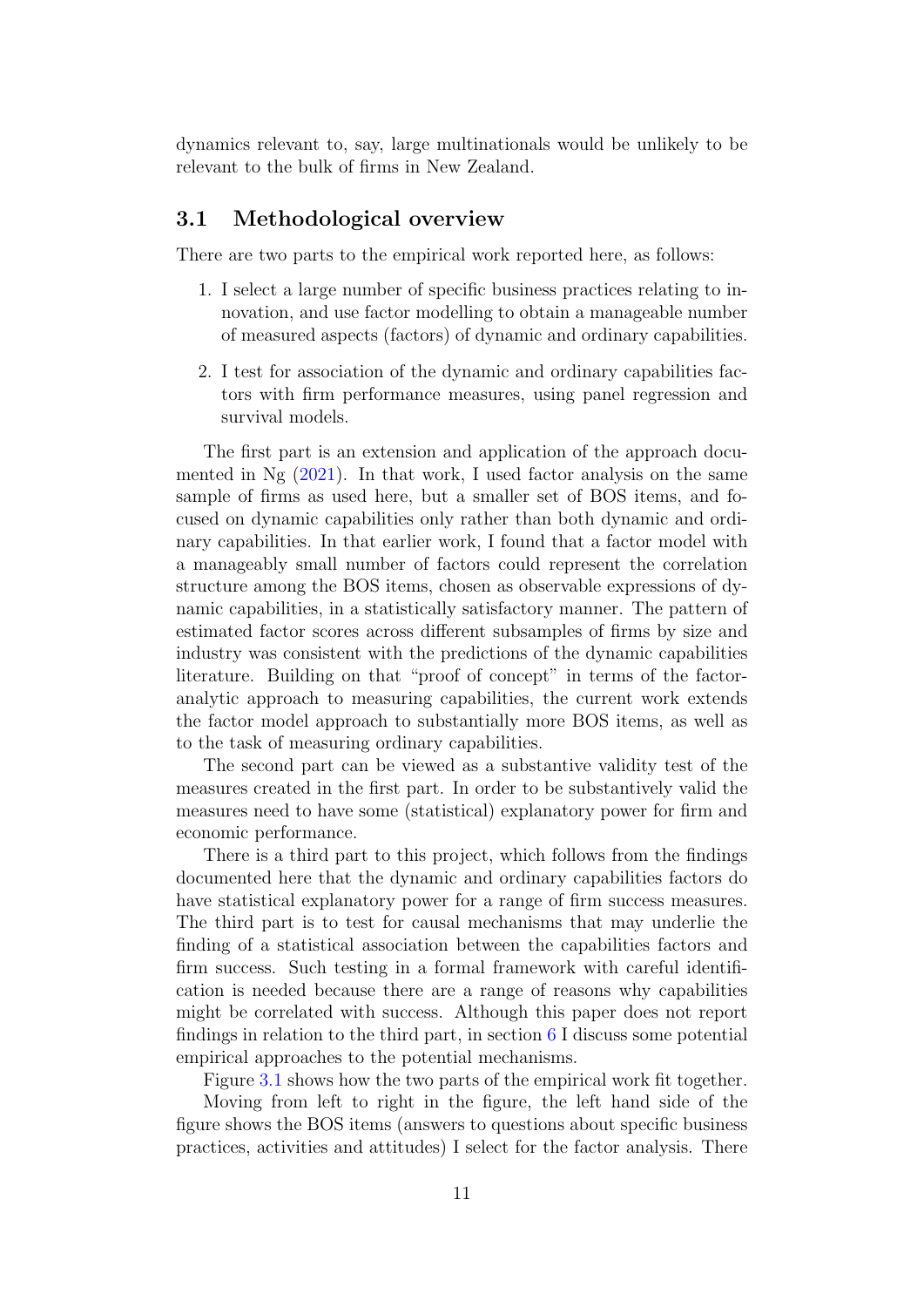<span id="page-12-2"></span>

Figure 3.1: Empirical model structure

are in the order of a hundred items, which I interpret as observable manifestations of a much smaller number of underlying (latent) dynamic and ordinary capabilities factors. The latent factors underlying each item group are assumed to be mutually orthogonal, for ease of interpretation. I interpret the firms' estimated "scores" on the factors as measures of their levels of dynamic and ordinary capabilities, which are allowed to vary over time. I then use the factor scores as explanatory variables in panel regression models of a range of firm performance measures, and in firm survival models, alongside a range of control variables.

I set out the principles of each of these empirical modelling elements in the following subsections. The data sources are described in Section [4.](#page-20-0)

## <span id="page-12-0"></span>3.2 Factor modelling

#### <span id="page-12-1"></span>3.2.1 Selection of BOS items

I judgementally select BOS items for factor modelling based on the descriptions of dynamic and ordinary capabilities in the dynamic capabilities literature. I classify items as potential manifestations of dynamic capabilities, ordinary capabilities, or both, prior to estimation of separate factor models for each type of capability.

Items were selected into the "dynamic capabilities" group if they were broadly about "doing the right things" in a dynamic sense, or dynamic efficiency in economics terms. The dynamic capabilities literature explains this strategic management objective as comprising "sensing", "seizing" and "transforming" functions. Based on this description, items were selected into the dynamic capabilities group if they explicitly mentioned "innovation" or otherwise conveyed a sense of responding to or creating external change, or planning for the future. Items that described activi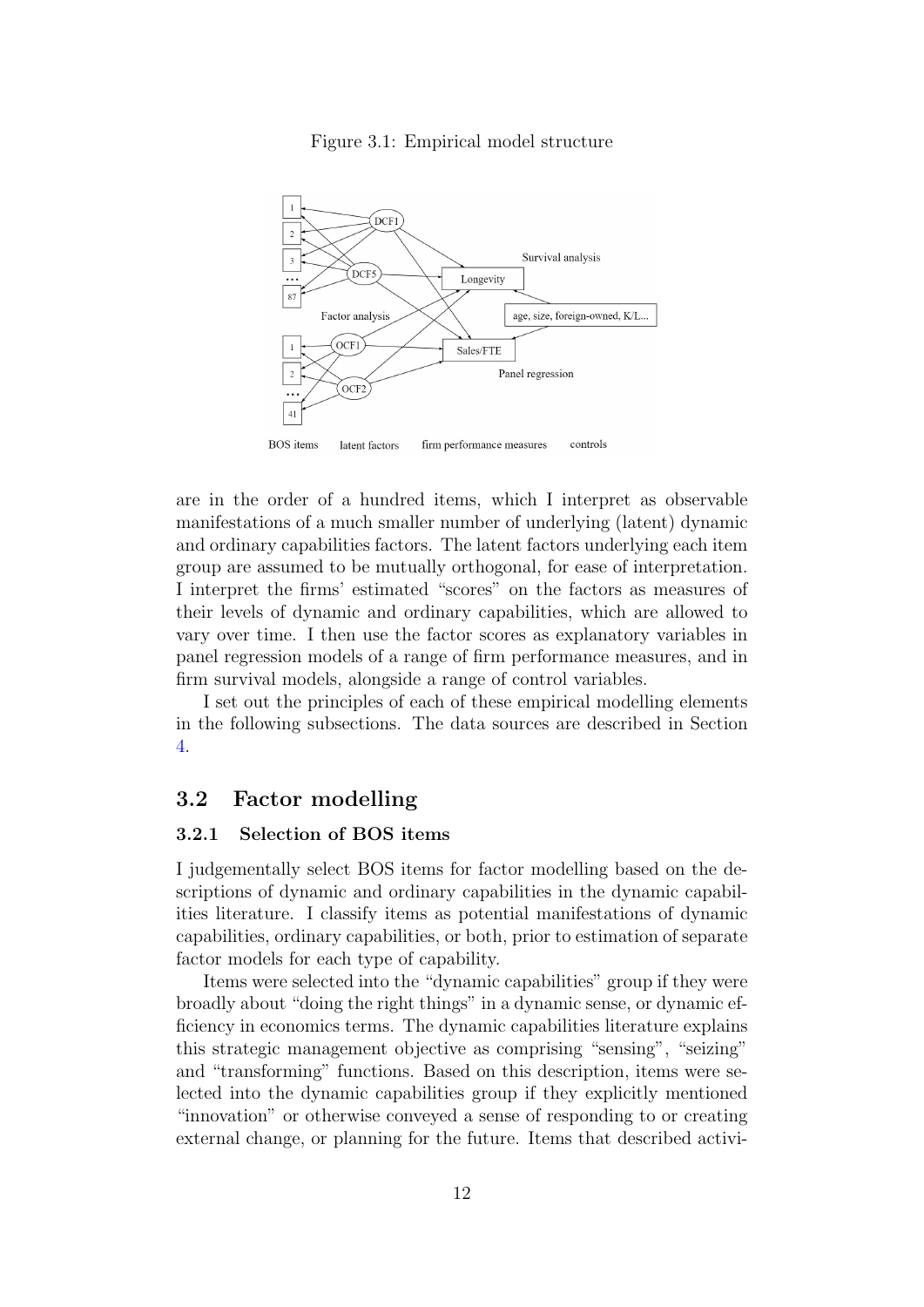ties that could reasonably be interpreted as adjuncts to sensing, seizing and transforming activities, such as internal reorganisation and restruc-turing, were also selected into the group. [A](#page-40-0)ppendix  $\Lambda$  shows the items selected into the dynamic capabilities group.

Items were selected into the "ordinary capabilities" group if, on their face, they were broadly about "doing things right", or static efficiency in economics terms. Although this category of practices and activities was not the main focus on this work, the dynamic capabilities framework distinguishes between ordinary and dynamic capabilities, and hence it is important to control for ordinary capabilities in the empirical work.

Some items were selected into both groups, reflecting that it is possible for a particular practice to be motivated both by static and dynamic efficiency considerations. For example, practices or activities relating to internal change or the flow of information within the firm could in principle be motivated by either or both.

As in Ng [\(2021\)](#page-45-3), I take an inclusive approach to the selection of items into each group. This recognises that the dynamic capabilities framework is rather broad and non-specific in the activities it discusses as being related to sensing, seizing and transforming. Indeed, the framework has been criticized on this point as being vague or even tautological (e.g. Williamson [\(1999\)](#page-46-15)).

Factor modelling is a technique particularly suited to handling this situation, in that in principle it can achieve dimension reduction over an arbitrarily large number of items, including items that are in reality hardly relevant or not relevant.<sup>[3](#page-13-0)</sup> Although prescreening the items at some coarse level, if it eliminates irrelevant items (those with true factor loadings of zero), should result in more efficient factor model estimates, in this work I err towards including more items rather than less, since the purpose is to explore the potential relevance of a wide range of practices. Those that turn out to be irrelevant are in effect defined as such through small loadings in the factor models.

The selection of items into a group for factor modelling can be constrained by the statistical properties of the resulting group. Factor analysis by maximum likelihood, my preferred approach because it is statistically better founded than other methods, requires the correlation matrix to be invertible. This constraint is binding in my selection process for the dynamic capabilities group. In the first pass of selecting items for this group, I identified 102 candidate items for the group. However, the tetrachoric correlation matrix (described below) estimated for this group was

<span id="page-13-0"></span><sup>3</sup>Factor modelling is, in mathematical terms, closely related to principal components analysis (PCA), which can also achieve dimension reduction and a partitioning of total item variance into a common component and an idiosyncratic component. Factor modelling differs in that it is founded explicitly on an assumed causal relationship between items and factors. For the reasons explained in Ng [\(2021\)](#page-45-3), I prefer the factor modelling approach in this work. Experimentation with common components estimated with PCA in the regression modelling produced very similar results.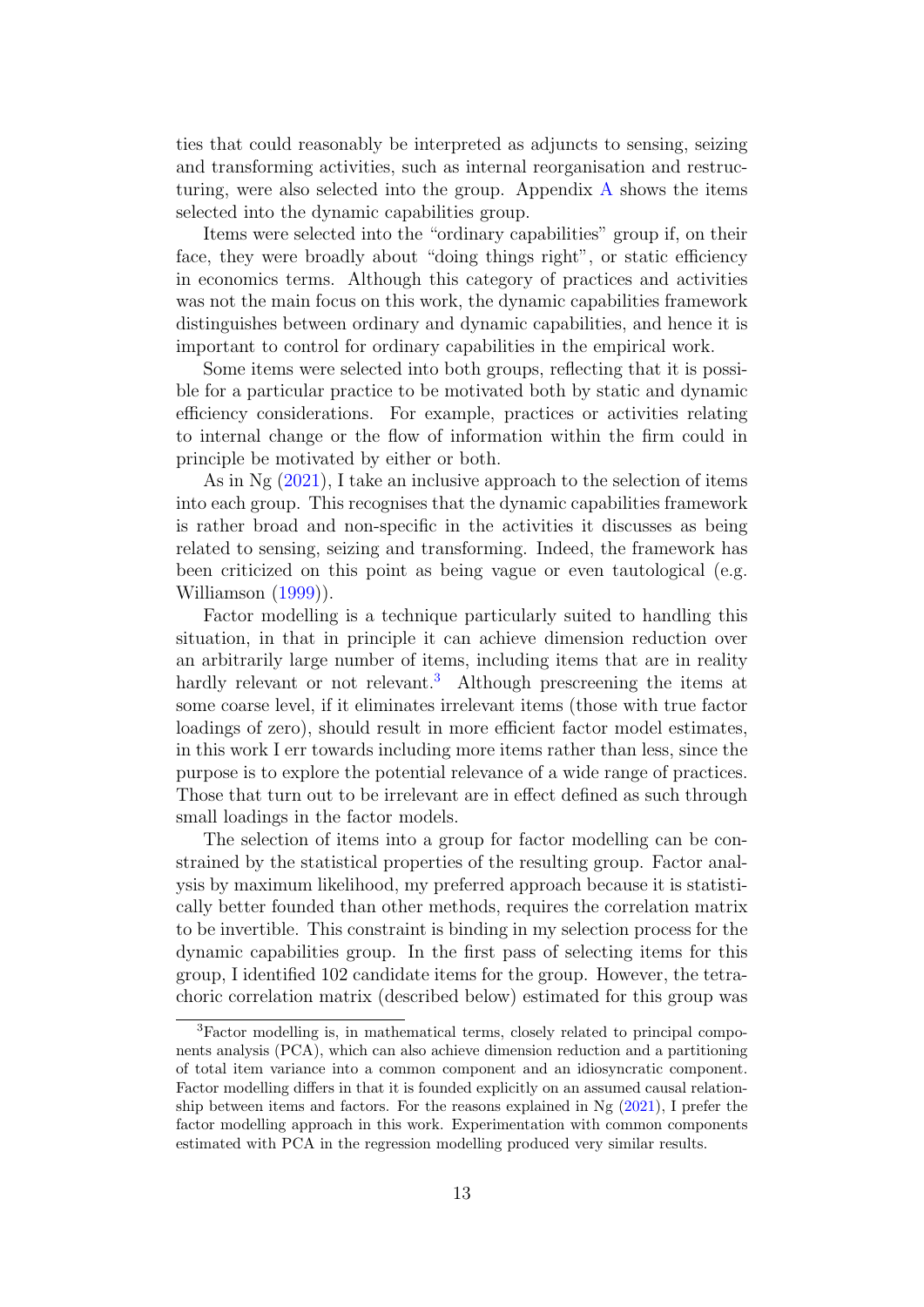not invertible, indicating there were items which, if included in the analysis, would imply collinear correlation patterns across the item group. I therefore reduced the selection of items until an invertible correlation matrix was achieved, which required omitting about 15% of the items.

This selection process results in 87 items selected into the dynamic capabilities group and 41 items into the ordinary capabilities group, on which I base the rest of the analysis.

The finding that including some variables beyond the 87 finally selected generates collinearity in the correlation matrix indicates that caution is needed in interpreting exactly what the factors represent based on the question texts for the underlying items, because collinearity implies that the excluded items are able to substitute for some of the included items with little statistical effect.

#### <span id="page-14-0"></span>3.2.2 Processing the BOS item data

All of the selected BOS items are discrete variables. Some are in the form of "Yes" (the firm held the attitude or executed the practice asked about) or "No" (the firm did not) responses, while others offer several points in an ordinal scale as response options (e.g. Very important/Quite important/Not very important/Not important). As in Ng [\(2021\)](#page-45-3), for Yes/No questions I code "Yes" as 1 and "No" (and "Don't Know" or "Not applicable" where applicable) as 0. I code all responses to multipoint scales as 1 for responses in the upper half or middle of the scale, and 0 for responses in the lower half. So, all items entering the factor modelling step enter as dichotomous variables.

The item data are described in more detail in Section [4.](#page-20-0)

#### <span id="page-14-1"></span>3.2.3 The factor model

In a factor model, the observed variables  $\bf{w}$  (a p dimensional vector of BOS items in this case, with e.g.  $p = 87$  for the dynamic capabilities group of items) are viewed as manifestations of  $k$  underlying (latent) factors such that

$$
\mathbf{w} = \mathbf{\Lambda} \mathbf{f} + \eta \tag{3.1}
$$

where

 $\Lambda$  = factor loadings  $(p \times k)$ 

 $f =$  orthogonal common factors  $(k \times 1)$ 

 $\eta$  = unique components ( $p \times 1$ ), assumed uncorrelated with f

 $\Lambda\Lambda'$  is the "common component" of the item covariance matrix **R**, with  $\Psi$  the (diagonal) covariance matrix of  $\eta$ :

$$
\mathbf{R}=\Lambda\Lambda'+\Psi
$$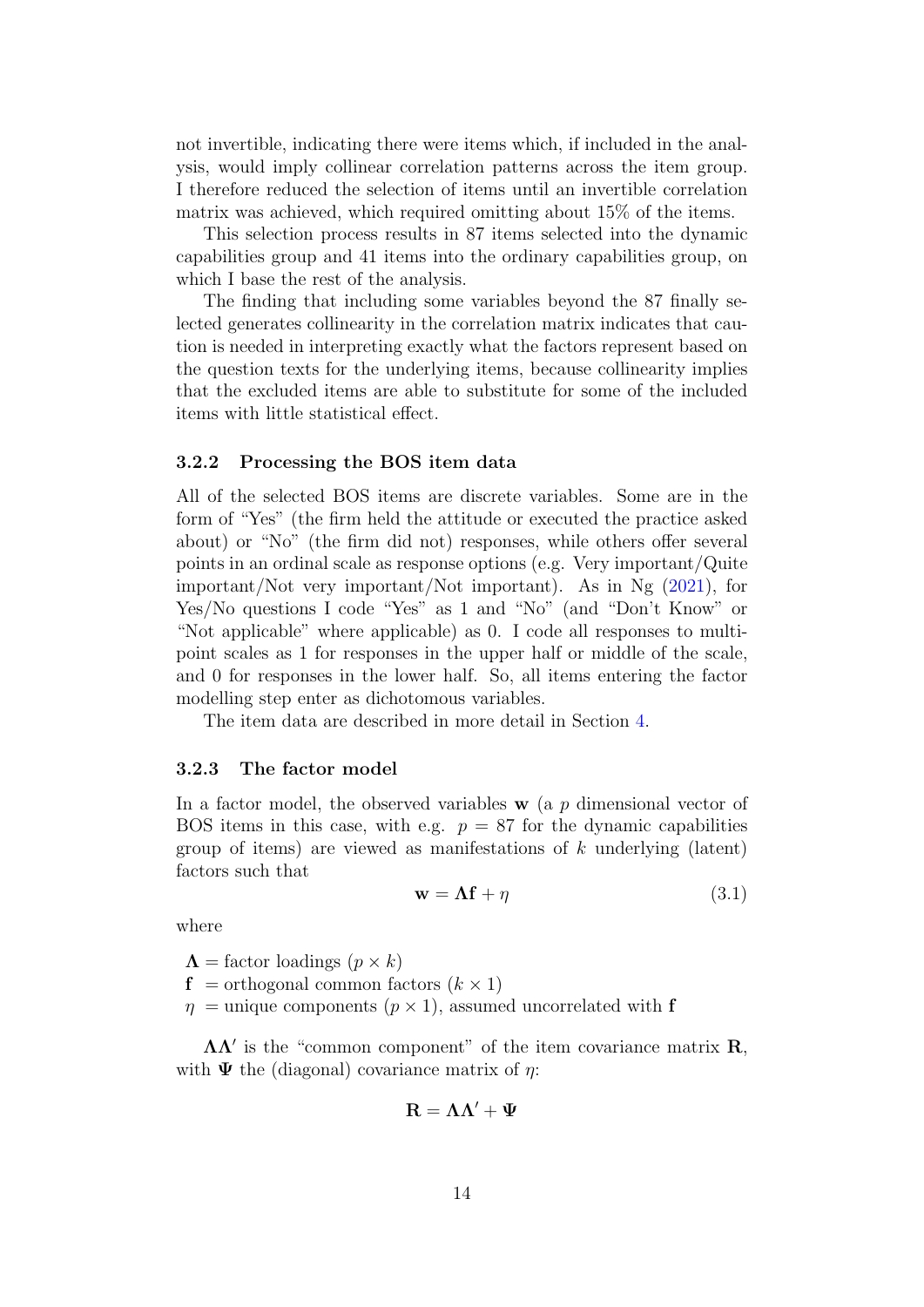In the present application, **R**, which is  $p \times p$ , is the tetrachoric correlation matrix estimated from the  $n$  firm-year observations on the  $p$  BOS items, as described below.

The number of factors  $k$  for a group of items is chosen to produce the "best" factor model representation of  $\bf{R}$ . The factor model partitions the variance of each item into a common component explained by the  $k$  factors and p item loadings on the factors, which are the correlations of the items with the factors, and an idiosyncratic component uncorrelated with the common component and with the other idiosyncratic components.

One objective of factor modelling in the current setting is to find a  $k \ll p$ , so that dimension reduction is achieved, since  $p = 87$  and  $p = 41$ items are far too many to include directly in a regression model where the aim is to interpret the coefficients.

A statistically best-fitting  $k$  may be found simultaneously with the loading matrix and other parameters of interest as the solution to a maximum likelihood (ML) problem. k may also be chosen less formally via the iterated principal factors (IPF) method of performing an eigenvalueeigenvector decomposition of the correlation matrix, and then selecting k on the basis of inspecting the scree plot of the eigenvalues ordered by size. In this work I use both potential sources of information.

Factor modelling is able to identify the  $p \times k$  loading matrix  $\Lambda$  up to a rotation only. The researcher may then decide, as I do here, to find a rotation of  $\Lambda$  subsequently, to facilitate substantive interpretation of the factors.

#### <span id="page-15-0"></span>3.2.4 Factor modelling as applied here

In applications in which the items are continuous variables, the modelled correlation matrix  $\bf{R}$  typically contains Pearson product-moment correlation coefficients. With discrete ordinal variables, Pearson correlations may be subject to potentially sizeable error when calculated using categorical data (Pearson [\(1913\)](#page-46-16), Bollen and Barb [\(1981\)](#page-44-13)). Hence, in this work I use tetrachoric pairwise correlations in the modelled correlation matrix, which treat the dichotomous observed data as discrete realisations of latent bivariate normally distributed continuous variables.[4](#page-15-1)

For each group of items, I estimate  $\Lambda$  by ML, imposing k based on inspection of the scree plot from the IPF solution to the factor model. Because I am interested in interpreting the factors substantively in terms of broad business functions and linking them to the dynamic capabilities framework, I search for a loading matrix  $\Lambda_R$ , an orthogonal rotation of

<span id="page-15-1"></span><sup>4</sup>This "limited information" approach has been shown in factor modelling settings to produce estimates with statistical properties close to theoretically superior "full information" approaches that model the discrete responses directly, but are more computationally intensive especially in complex model settings (multiple factors such as in the present case, exogenous variables etc.; Christoffersson [\(1975\)](#page-44-14), Forero and Maydeu-Olivares [\(2009\)](#page-45-10)).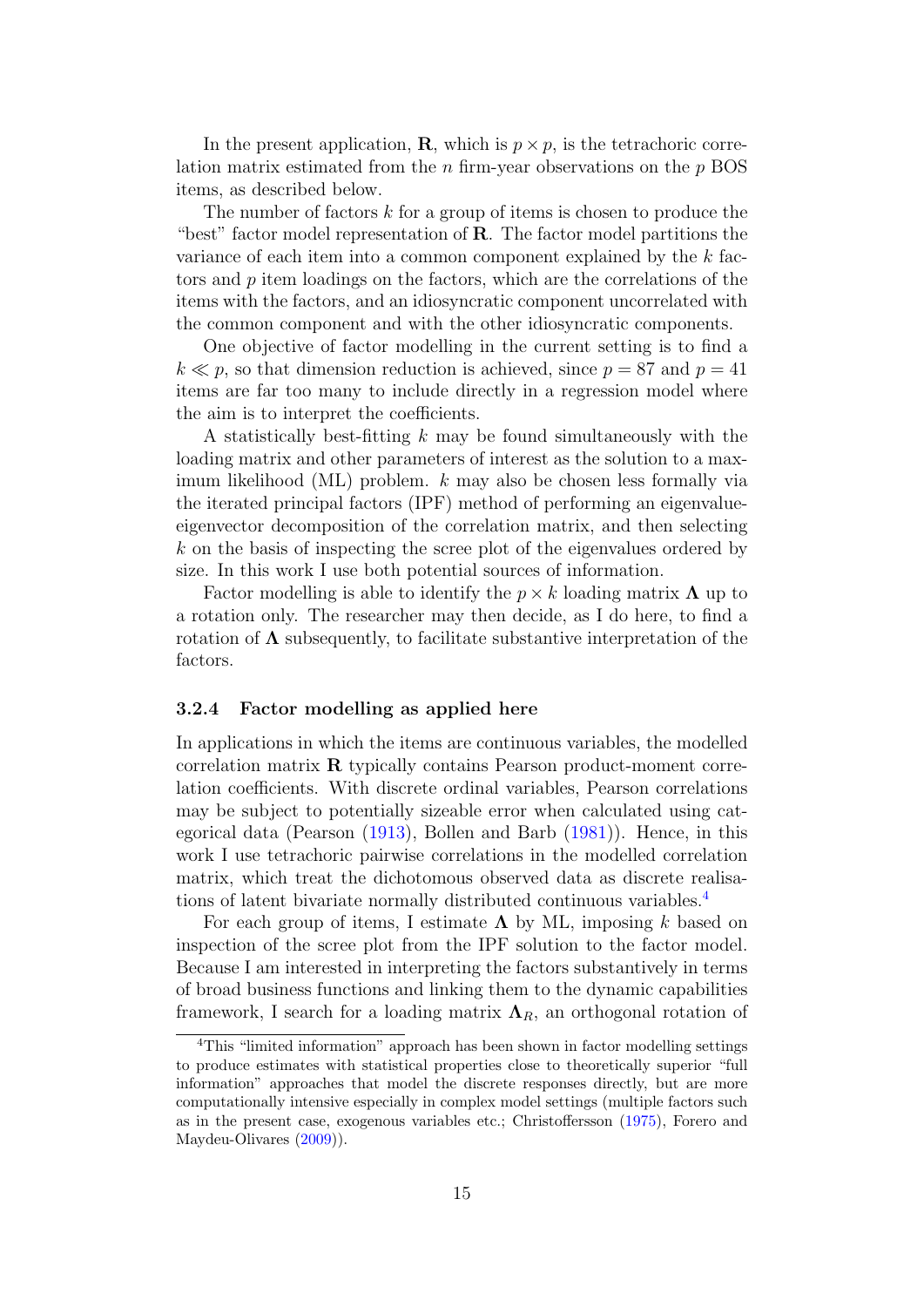the unrotated solution  $\Lambda_{NR}$ , that is simple and facilitates the substantive interpretation ("naming") of the factors.

To form the set of candidate rotations, I use rotation criteria commonly used in the literature to find simple loading matrices: quartimax, varimax, equamax, parsimax (which are all members of the same family specified by Crawford and Ferguson [\(1970\)](#page-44-15)), minimisation of the entropy of the squared loadings (Jennrich [\(2004\)](#page-45-11)), and the "tandem" criteria of Comrey [\(1967\)](#page-44-16), which use the correlation matrix to find loading patterns where highly correlated items have high loadings on the same factor and lowly correlated items do not have high loadings on the same factor. Across the rotations found by these criteria, and including the non-rotated loading matrix in the assessment, I judge a rotation to be simple if the spread of high loadings is even across the factors and if there are few negative loadings and cross-loadings (high loadings on more than one factor).

I then name each factor from the simplest rotated loading matrix to correspond to a broad business function which appears judgementally to best capture the items with the highest loadings on that factor. Statistically, the items that load highly on one factor are the ones that "move together" with that factor in the sample. Substantively, I interpret them as practices that tend to be undertaken by firms expressing a dynamic capability in a particular broad business function (say, "external collaboration", "marketing", "environmental scanning" etc.). I interpret these named factors as the substantive, orthogonal dimensions corresponding to major areas of variation in dynamic or ordinary capabilities exhibited by the sample firms. For dynamic capabilities in particular, this step gives substantive colour to the business functions that, empirically, appear to constitute sensing, seizing and transforming functions in the sample.

Finally, for use in my tests for the empirical importance of the capability factors in business and economic performance, I use the factor models with the chosen "simple" rotated loading matrices to derive factor score estimates of the levels of dynamic and ordinary capabilities factors for each firm-year in the sample.  $5$  The factor score estimates are included as explanatory variables in the panel regression and survival models described in the next two subsections.

<span id="page-16-0"></span><sup>5</sup>Two factor score estimation methods are common, the Thomson or "regression" method and the Bartlett method. In this work I use the Bartlett method on the basis that it produces unbiased estimates and is more suitable for providing estimates of the factor scores for a particular observation unit (a firm-year in this case; Bartholomew et al. [\(2009\)](#page-44-17)). Repeating the analysis using the regression method produces very little difference in the results.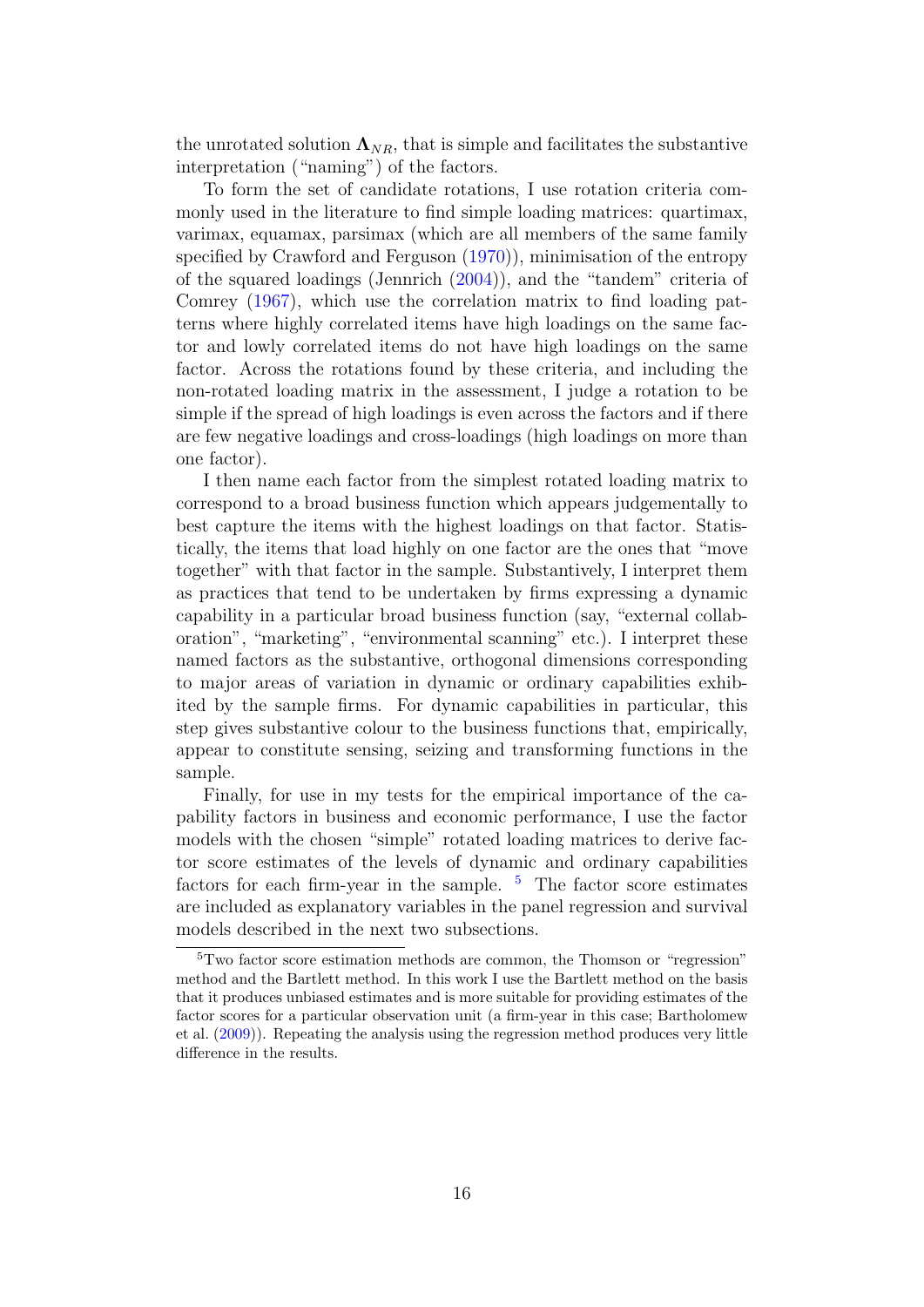## <span id="page-17-0"></span>3.3 Defining and modelling firm performance

I define firm "success" using the following range of outcome variables: margins, sales, sales per full-time equivalent (FTE) employee, total factor productivity, average wages, FTE employment and longevity. These variables cover a number of aspects of profitability, a fundamental measure of firm success. Growth and expansion as measured by changes in certain of these variables are obvious markers of firm dynamism, which is a central part of the dynamic capabilities narrative. Sales/FTE is a proxy for labour productivity.

Although labour productivity, TFP, average wages and FTE employment are less direct measures of firm success compared to profitability and growth, they are of interest for economic performance, and one of the aims of this work is to test for the relevance of the dynamic capabilities framework for overall economic as well as firm performance.

Finally, longevity is perhaps the ultimate measure of a firm's ability to continue successfully operating over time. Firm survival is also a less ambiguous measure of firm performance than the other measures, since the investments in dynamic capabilities (like other firm actions) may take time to pay off, or even result in short-term dips in the other measures, before a long-term overall payoff becomes apparent. Firm survival as a success measure abstracts from these dynamic or over-time effects, which may require careful dynamic modelling to resolve in terms of the other success measures.

I use a range of variables to control for other influences on firm performance. I variously control for firm age, size, industry, foreign control and the capital/labour ratio (which is of particular relevance to average wages and sales/FTE), as well as for reference year, which picks up effects common to all firms in a given year such as macroeconomic conditions. I test different specifications in which age and size, and industry and year, are interacted to allow for broad-ranging heterogeneity in the influences on firm success (for example, interacting industry and year allows the industry fixed effects to vary by year).

Controlling for these variables makes it more tenable to interpret the estimates as measuring the association of dynamic capabilities (and ordinary capabilities) as a success factor of general relevance to all firms, rather than as something specific to, say, large or high-tech firms.

For all success measures except longevity, I use a panel regression approach to test for the explanatory power of the dynamic capabilities factors. For longevity, I estimate survival models. I set out these two methods below.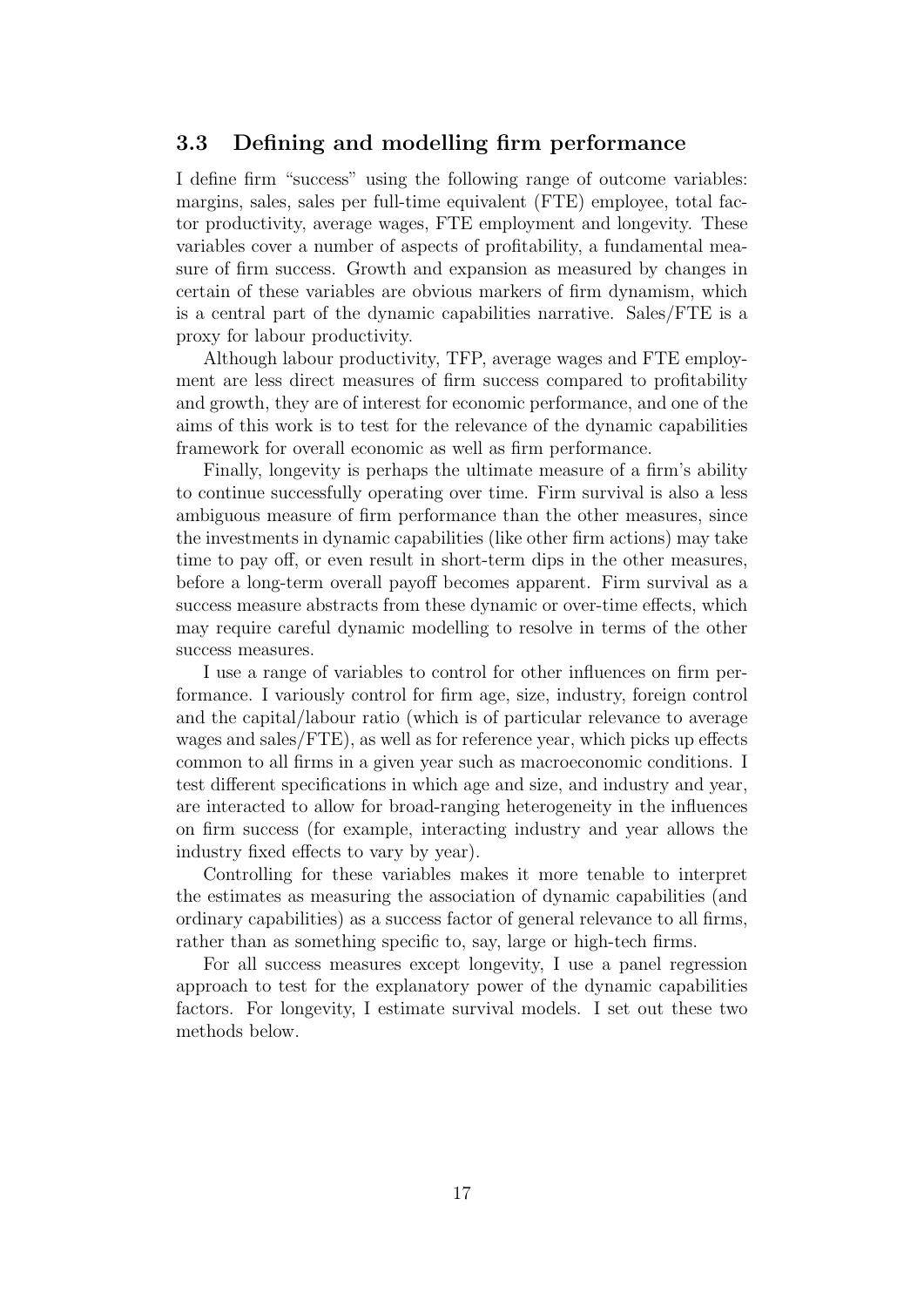#### <span id="page-18-0"></span>3.3.1 Panel regression models

I estimate panel regression models of the form

<span id="page-18-1"></span>
$$
X_{it} = \alpha + \sum_{r=1}^{k^{DC}} \beta_r F_{r, it}^{DC} + \sum_{s=1}^{k^{OC}} \gamma_s F_{s, it}^{OC} + \sum_{j=1}^{J} \delta_j Z_{j, it} + \epsilon_{it}
$$
 (3.2)

where, for firm  $i$  in year  $t$ :

| $X_{it}$                                   | $=$ outcome variable of interest, in levels and changes or         |
|--------------------------------------------|--------------------------------------------------------------------|
|                                            | growth rates for margins, sales/FTE, TFP and average               |
|                                            | wages, and growth rates for sales and employment.                  |
| $F_{r, it}^{DC} \overline{F_{s, it}^{OC}}$ | $=$ dynamic capabilities factor j                                  |
|                                            | $=$ ordinary capabilities factor $i$                               |
| $Z_{j,it}$                                 | $=$ control variable $j$                                           |
|                                            | $\alpha, \beta_r, \gamma_s, \delta_j$ = parameters to be estimated |
| $\epsilon_{it}$                            | $=$ a random error term.                                           |

with  $t = 2005, 2009, 2013, 2017$ , reflecting the reference years for the four BOS waves from which I derive the measures of capabilities. (Changes or growth rates of the dependent variables, where applicable, are still calculated as annual movements, i.e. from year  $t - 1$  to  $t$ .)

Both dynamic capabilities and ordinary capabilities factors enter as explanatory variables in the regression model [3.2.](#page-18-1) This recognises that the dynamic capabilities framework discusses both doing things right, and doing the right thing (over time), are important for performance.

The parameters of interest in this equation are the  $\beta_i$  and, to a lesser extent, the  $\gamma_j$ . The dynamic capabilities framework predicts that the  $\beta_j$ and the  $\gamma_i$  are all positive, i.e. that firms with higher levels of dynamic or ordinary capabilities should be more successful, all else equal.

In the analysis and interpretation, I follow typical practice and assume that the error process

<span id="page-18-2"></span>
$$
\epsilon_{it} = a_i + u_{it} \tag{3.3}
$$

where

 $a_i = a$  time-invariant, unobserved influence on performance allowed to vary across firms

 $u_{it} =$  a random error term assumed to be distributed  $N(0, \Omega)$ .

I alternately use random-effects (RE), fixed-effects (FE) and betweeneffects (BE) estimators to estimate the parameters of the model [3.2,](#page-18-1) and interpret them based on whether or not  $a_i$  is assumed to be correlated with the observed explanatory variables. I assume  $u_{it}$  to be uncorrelated over time (I include year dummies in all panel regressions). In all panel regressions, I discard the top and bottom 1% of dependent variable observations, to reduce the effect of extreme observations. These are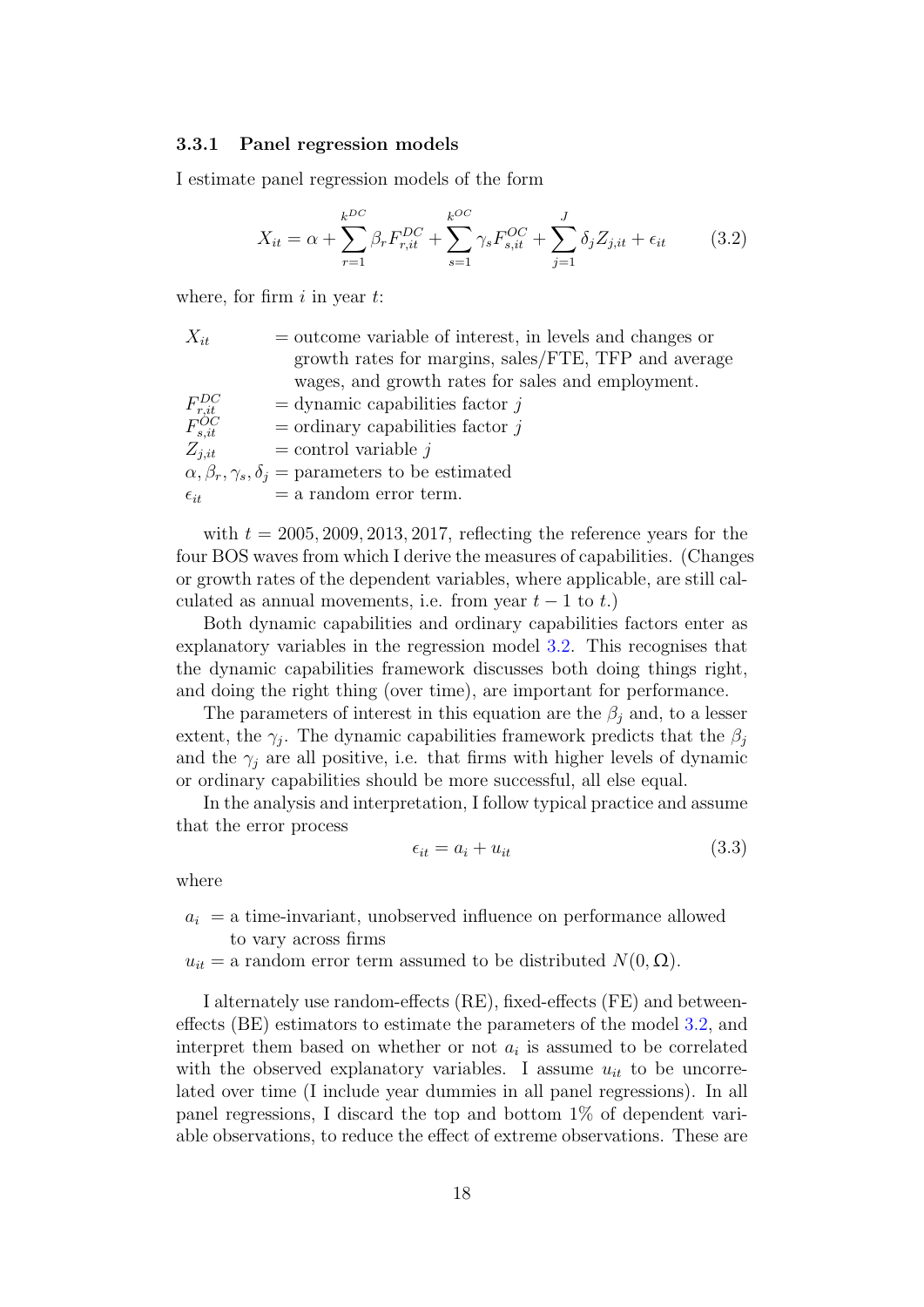present for some firm years due to phenomena such as sales or employment changing around a very low base, or possible discontinuities such events as mergers, acquisitions or branch closures.

I impose structure on  $\Omega$  to allow for standard errors clustered by firm to account for the repeated measures of the firms, but otherwise restrict the between-firm correlations of  $u_{it}$  to be zero.

#### <span id="page-19-0"></span>3.3.2 Survival models

I model firm longevity using survival models, in which the instantaneous rate of failure at time t after birth

$$
h(t) = \frac{f(t)}{S(t)}\tag{3.4}
$$

where  $S(t)$  is the probability of survival beyond t and  $f(t)$  is the PDF of  $F(t) = 1 - S(t)$ , the probability of not surviving beyond t.  $h(t)$  is often modelled in "proportional hazard" form, which corresponds to

$$
h(t) = h_0(t)e^{\nu + X} \tag{3.5}
$$

where in the present case

$$
X = \sum_{r=1}^{k^{DC}} \eta_r F_{r,it}^{DC} + \sum_{s=1}^{k^{OC}} \zeta_s F_{s,it}^{OC} + \sum_{j=1}^{J} \omega_j Z_{j,it}
$$
(3.6)

 $h_0$  is the "baseline" hazard and is scaled by the same variables in X as in the panel regression models. When the model is written in hazard ratio form as above, the dynamic capabilities framework predicts that the  $\eta_r < 1$  (and that the  $\zeta_s < 1$ ), i.e. that a firm with high dynamic capabilities faces a lower hazard, all else equal.

Survival models in hazard ratio form are often estimated using Cox regression, which is convenient because it does not require any assumption about the underlying probability of survival function  $S(t)$ . I use Cox regression as well as parametric hazard ratio models alternately assuming exponential, Weibull and Gompertz survival probability distributions. I also use survival models alternately based on the lognormal, loglog and generalised gamma survival probability distributions, which produce results in the accelerated failure time metric. This metric measures the effect of the conditioning variables on the expected time to failure, which provides a more intuitive scale against which to look at the magnitude of the effects. The dynamic capabilities framework predicts that a firm with high dynamic and ordinary capabilities will exhibit a decelerated expected time to failure.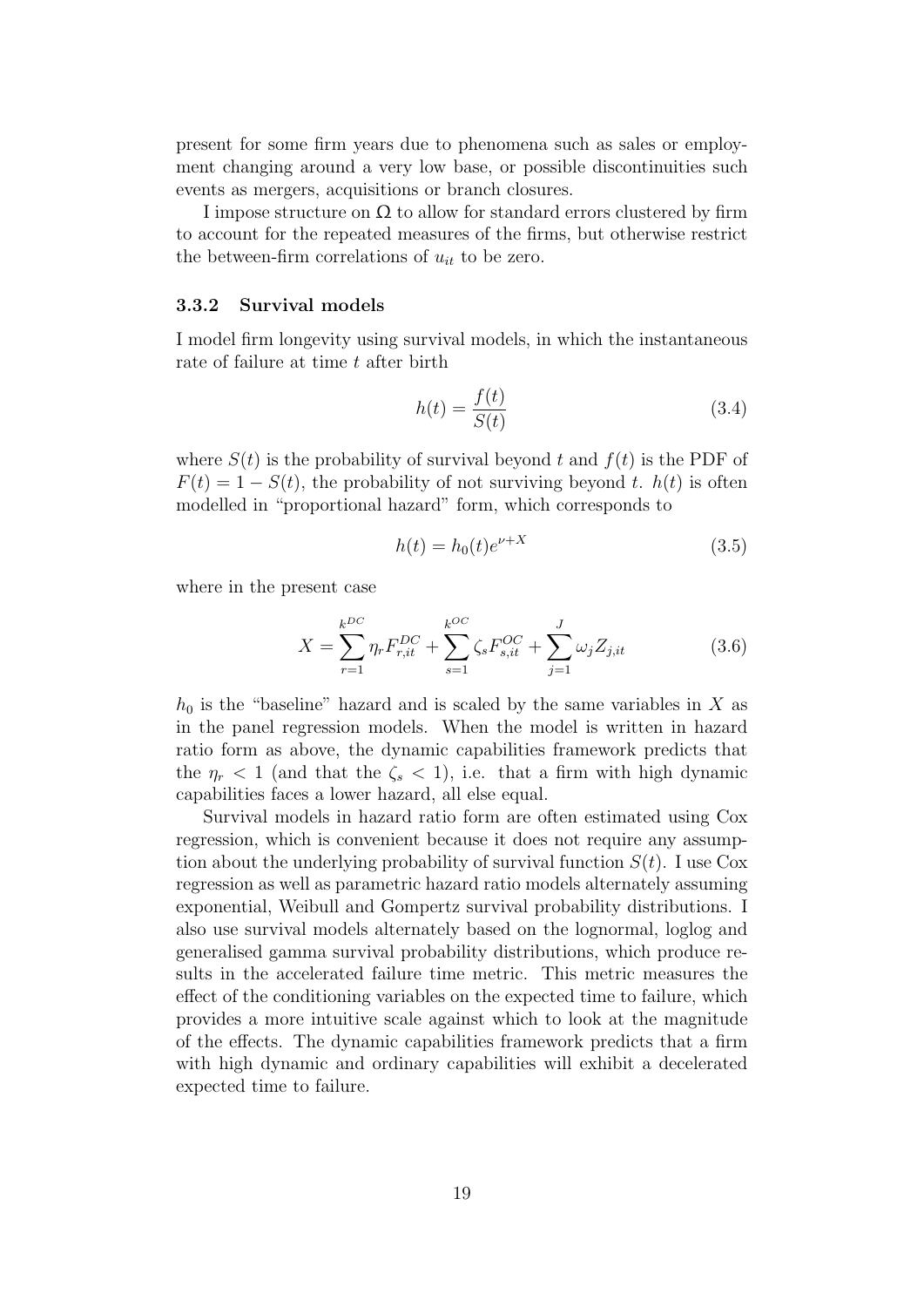# <span id="page-20-0"></span>4 Data

# <span id="page-20-1"></span>4.1 Study sample

The study sample is based on firms surveyed by Stats NZ's Business Operations Survey (BOS), an official, compulsory, nationally representative annual survey of firm activities. The survey is modular, with different modules or topics that typically change each year, and some that are repeated at particular frequencies.<sup>[6](#page-20-3)</sup>

Reflecting the focus of this study on activities related to innovation as described broadly by the dynamic capabilities framework, the BOS modules of interest are "Business Operations" (run annually), "Innovation" (two-yearly), and "Business Practices" (four-yearly), all of which contain items relating to the study focus. My sample is all firms sampled in the BOS in the years 2005, 2009, 2013 and 2017, which are, to date, all the available years in which all three modules were run.

The sample frame for those years was all private enterprises with more than NZ\$30,000 in annual sales and more than 5 employees, that have been operating for more than one year. For the BOS waves that I use, the population of firms within the sample frame was around 35,000. Each sample year that I use contains 5,000 - 7,000 firms.

Some of the firms are re-sampled by chance in different BOS waves, and larger firms are deliberately given a higher probability than chance of being re-sampled by Stats NZ's sampling procedures, to bolster the longitudinal content in the BOS data (Fabling and Sanderson [\(2016\)](#page-45-12)).

The use of these four BOS waves results in an unbalanced panel structure, with around 14,000 firms sampled up to four times for a total of around 25,000 firm-year observations.

## <span id="page-20-2"></span>4.2 BOS items

As outlined in Section [3,](#page-10-0) I select around 120 BOS items for this study. All items appeared in some form in all four BOS waves used. [7](#page-20-4) The essential wordings for the items selected into the dynamic capabilities group, which is the focus of this study, are shown in Appendix [A,](#page-40-0) expressed for brevity in the form of statements, in some cases slightly summarized. Looking at the text of the items shows that the survey mostly asks about very specific activities, many of which are variations within a larger theme or business function. That granularity motivates aggegration in some form, such as factor analysis as set out here, to draw out more generalisable patterns.

<span id="page-20-3"></span><sup>6</sup>The Stats NZ website, www.stats.govt.nz, describes the BOS methodology in more detail.

<span id="page-20-4"></span><sup>7</sup>The vast majority had the same question text, but some had minor wording changes.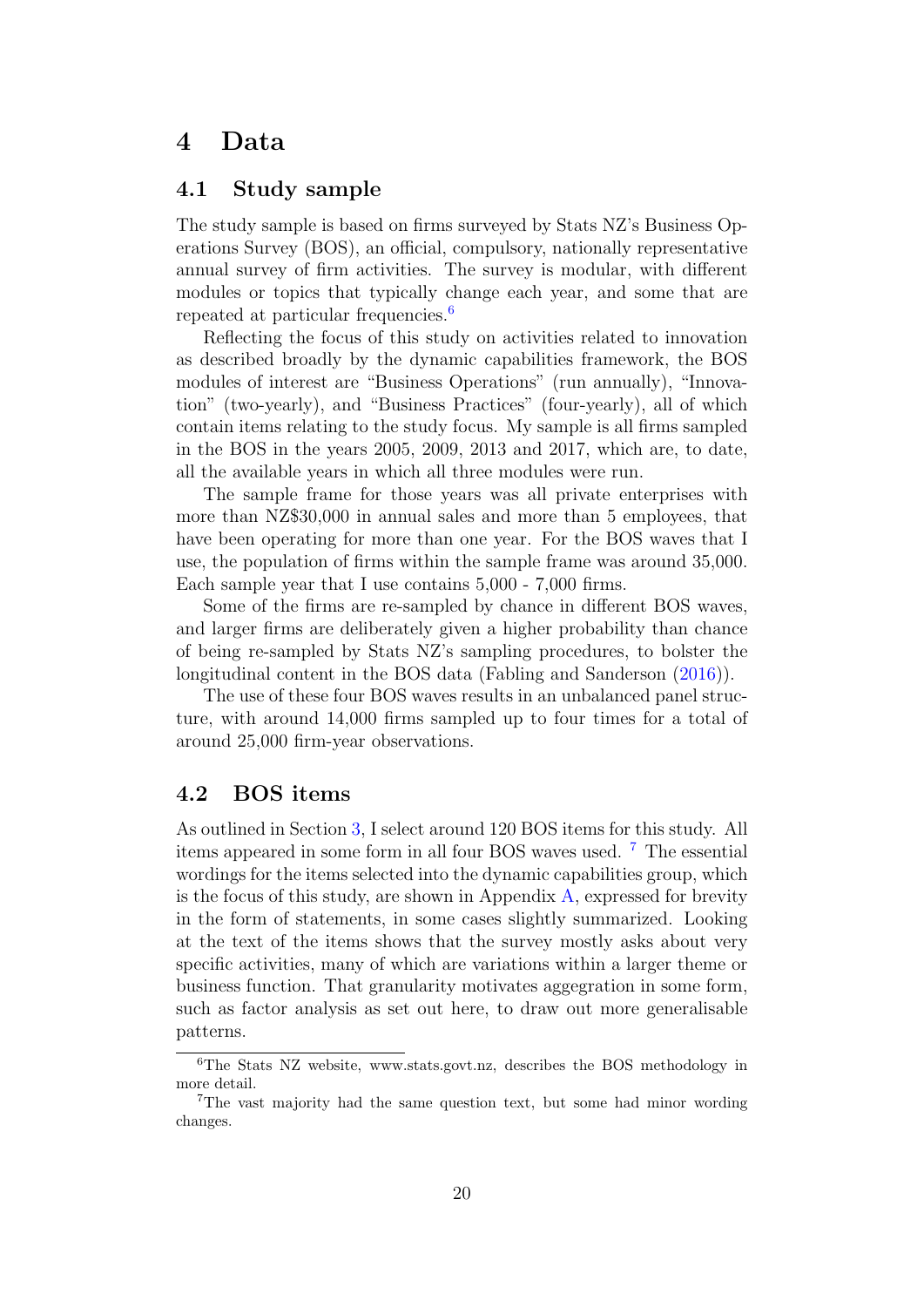The table also shows item question numbers for the 2017 wave, with the alpha digit alongside indicating the module from which the question is drawn.  $\delta$  Roughly three quarters of the dynamic capabilities items are from the Business Practices module (B), roughly one quarter from Innovation (C), and a handful from Business Operations (A).

The distribution of reported number of practices and attitudes across both groups features an implausibly large spike of 336 observations (1.3% of the sample) reporting zero practices and attitudes. I treat these observations as unusable, reducing the maximum sample size for all subsequent quantitative work reported here to  $25,230.^9$  $25,230.^9$  [10](#page-21-4)

Using this slightly reduced sample of observations on the individual BOS items, on the whole, practices and attitudes in the dynamic capabilities group tended to be expressed (i.e. coded as 1) less frequently than those in the ordinary capabilities group. Median expression rates are about a quarter and two thirds respectively (Table  $4.1$ ).<sup>[11](#page-21-5)</sup>. The variances of expression rates are similar, while the skews indicate a long right-hand tail of expression rates of dynamic capabilities items, and a long left-hand tail for ordinary capabilities items.

Table 4.1: Prevalence of practices and attitudes

<span id="page-21-1"></span>

|                 | No. items |      | Mean Std. dev. | Skewness |
|-----------------|-----------|------|----------------|----------|
| Dyn. cap. items | 87        | 0.27 | 0.15           | 0.57     |
| Ord. cap. items | -41       | 0.61 | 0.17           | $-0.74$  |

Table [4.2](#page-22-0) shows the dynamic capabilities practices and attitudes expressed most and least often in the sample. The most frequently expressed practices and attitudes tended to be enduring practices and attitudes, while the least frequent tended to refer to activities conducted within particular reference periods.

# <span id="page-21-0"></span>4.3 Firm performance and control variables

I obtain all firm performance and control variable data from the Longitudinal Business Database (IBULDD 2019). All time series variables are available at the annual frequency and are as constructed and documented by Fabling and Maré  $(2019)$ , except for the age, size and foreign

<span id="page-21-2"></span><sup>8</sup>The modules are consistent across waves, but in a small number of cases the question numbers are different.

<span id="page-21-3"></span><sup>9</sup>This count and the previous one, and all other firm-year and firm counts in this paper, have been randomly rounded to base 3 in accordance with Stats NZ confidentiality procedures.

<span id="page-21-4"></span><sup>&</sup>lt;sup>10</sup>These observations could reflect the respondent marking "No" or "N/A" for all questions in an attempt to complete the compulsory survey as quickly as possible.

<span id="page-21-5"></span> $11$ The table shows descriptive statistics calculated over all firm-year observations, excluding the 336 observations in which zero practices or attitudes were reported. All observation counts have been random rounded to base 3.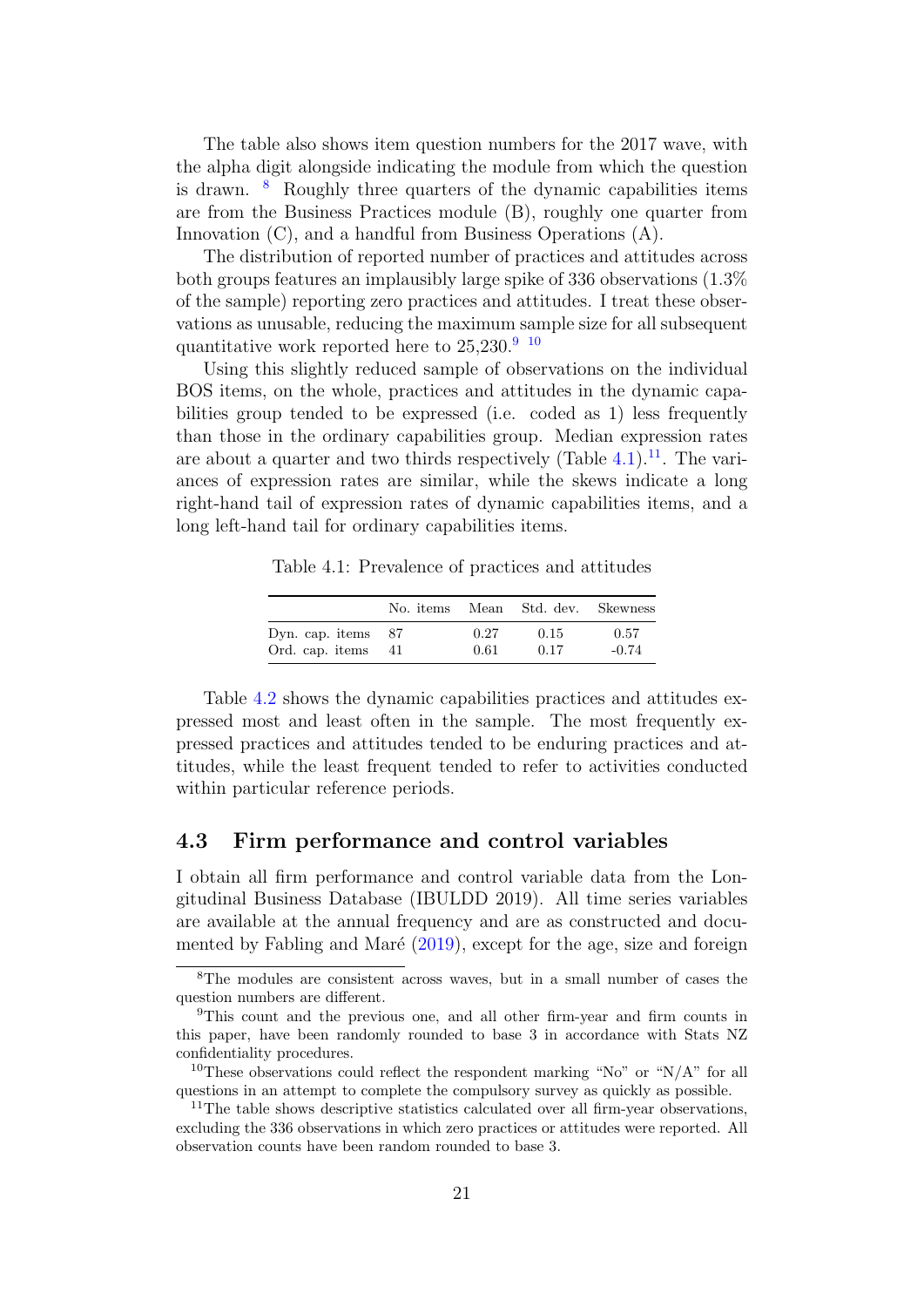<span id="page-22-0"></span>

| Item                                                                        | Preval.<br>$(\%)$ |
|-----------------------------------------------------------------------------|-------------------|
| $Top\ 5$                                                                    |                   |
| C0203 Views flexibility as important for strategy                           | 88                |
| C3400 Actively encourages non-managerial staff to suggest improvements      | 85                |
| C1800 Has formal information management system                              | 84                |
| C2302 Identifies risks/opportunities from changes in market conditions      | 80                |
| C0601 Often incorporates customer requirements in developing goals          | 78                |
| Bottom 5                                                                    |                   |
| B2341 Had cooperative relationship with NZ research institute in last 2 yrs | 3                 |
| B2511 Engaged in cooperative arrangements for other reasons in last 2 yrs   | 3                 |
| B2508 Engaged in cooperative arrangements to access finance in last 2 yrs   | $\overline{2}$    |
| C2104 Systematically compared perf. with diff-ind. bus. x-NZ last 2 yrs     |                   |
| B2342 Had coop. relationship with overseas research institute in last 2 yr  |                   |

Table 4.2: Most and least prevalent dynamic capabilities practices and attitudes

ownership dummy variables. The time series and longevity variables are defined as follows, with Fabling and Maré  $(2019)'s$  $(2019)'s$  variable names in italics, except where indicated.

 $Sales = qo\_nom$ 

FTE employment =  $fte$ 

Average wages =  $total\_gross\_earn$  $e^{lnL}$ 

 $Margins =$ go nom  $total\_gross\_earn + M\_nom + K\_nom$ 

Total factor productivity  $(TFP) = mfp_{g0}cd, mfp_{g0}ctl$ .

#### Capital/labour ratio =  $lnK - lnL$ .

Dummies and other categorical variables are defined as follows.

Age: dummies for startup  $( $2$  years old), young  $(2-10)$ , mid-age  $(10-$$ 20) and old  $(20+)$ , derived from  $birth\_date$  in the Longitudinal Business Frame.

Size: dummies for small (6-19 rolling mean employment (RME)), medium (20-99 RME) and large (100+ RME), derived from  $rme$  in the Business Operations Survey.

Industry: ANZSIC06 industry as recorded in the Business Operations Survey.

Foreign-owned: dummy  $= 1$  if Question A1201 in the 2017 BOS or equivalent question in other waves, about the foreign-ownership percent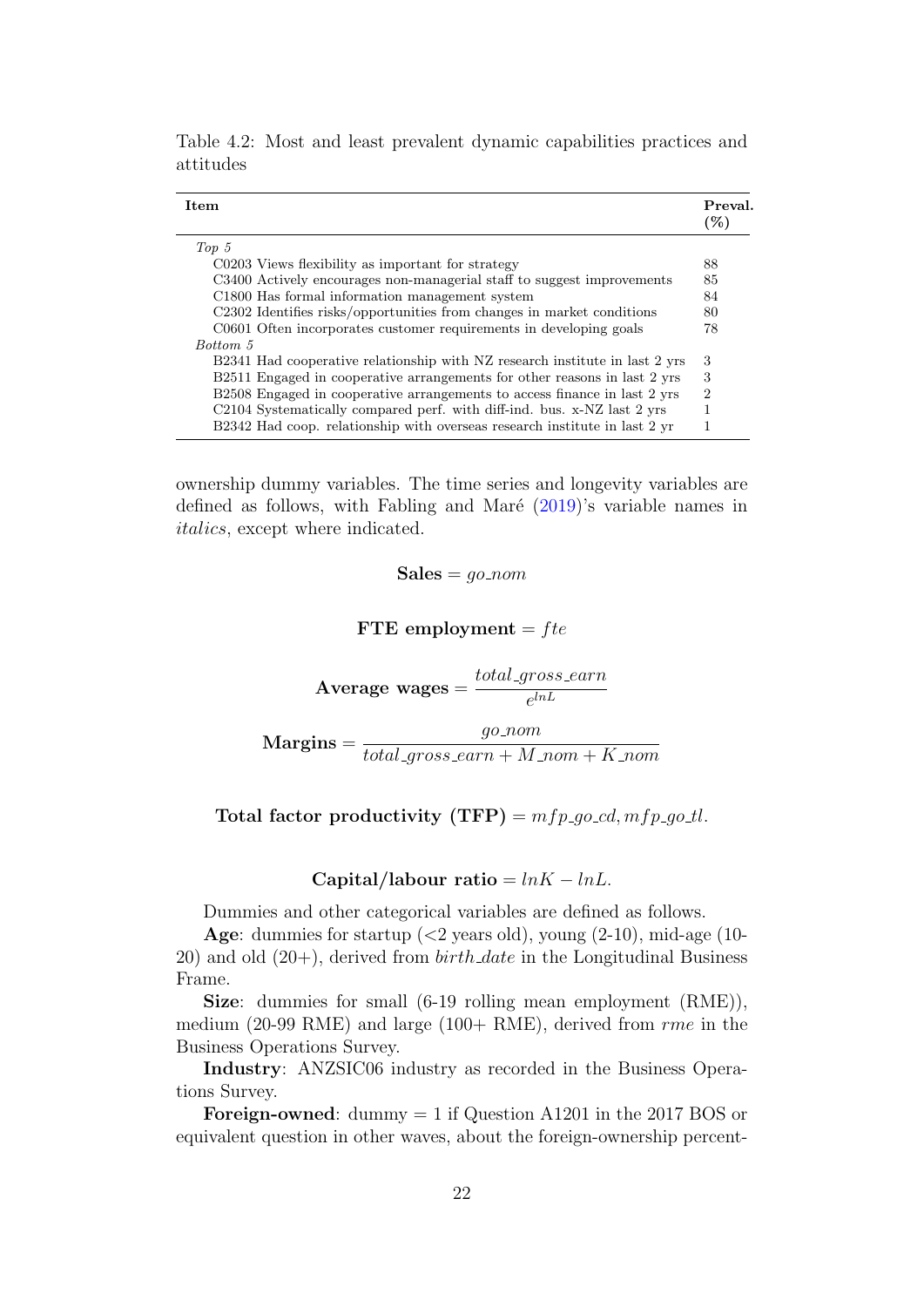age, was answered 50% or greater.

For **Longevity**, survival data are derived from *birth\_date* and *cease\_date* from the Longitudinal Business Frame. For the survival analysis, I align the episodes of firm experience (within which firms may die or not die) with the four-yearly frequency of measurement of the BOS items and dynamic capabilities factors derived therefrom. Each firm's observation values for the conditioning variables from a given BOS measurement year are set to persist for the period following that year until the next available BOS measurement year for that firm.

All data analysis was run in Stata 16.

# <span id="page-23-0"></span>5 Results

## <span id="page-23-1"></span>5.1 Factor modelling

Analysis of the item tetrachoric correlation matrices for the dynamic capabilities and ordinary capabilities items suggests that both groups of items are at least moderately suitable for factor modelling, with the ordinary capabilities group a little more suitable. Overall Kaiser-Meyer-Olkin (KMO) statistics are 0.64 and 0.84, respectively (Table [5.1\)](#page-23-2).

<span id="page-23-2"></span>

|                                           | Median | mean | std. dev. |
|-------------------------------------------|--------|------|-----------|
| Dynamic capabilities $(p=87)$             |        |      |           |
| Tetrachoric correlations                  | 0.30   | 0.32 | 0.16      |
| Squared multiple correlation coefficients | 0.84   | 0.81 | 0.15      |
| Anti-image absolute correlations          | 0.16   |      |           |
| Kaiser-Meyer-Olkin statistic: 0.64        |        |      |           |
| Ordinary capabilities $(p=41)$            |        |      |           |
| Tetrachoric correlations                  | 0.25   | 0.27 | 0.17      |
| Squared multiple correlation coefficients | 0.68   | 0.64 | 0.17      |
| Anti-image absolute correlations          | 0.05   |      |           |
| Kaiser-Meyer-Olkin statistic: 0.84        |        |      |           |

Table 5.1: Suitability of item groups for factor analysis

Pairwise item tetrachoric correlations are centered around 0.3 for both groups.[12](#page-23-3) The dynamic capabilities group shows fairly high squared multiple correlation coefficients centred on about 0.8, indicating that the items are able to explain a substantial amount of each other's variance (less so for the ordinary capabilities group, at 0.6). However, the dynamic capabilities group shows mostly higher anti-image correlations (median 0.16 vs. 0.05), which is consistent with the lower overall KMO statistic for that group.

<span id="page-23-3"></span> $12$ For each group, most tetrachoric correlations are about 0.1 to 0.2 higher than the corresponding Pearson correlations.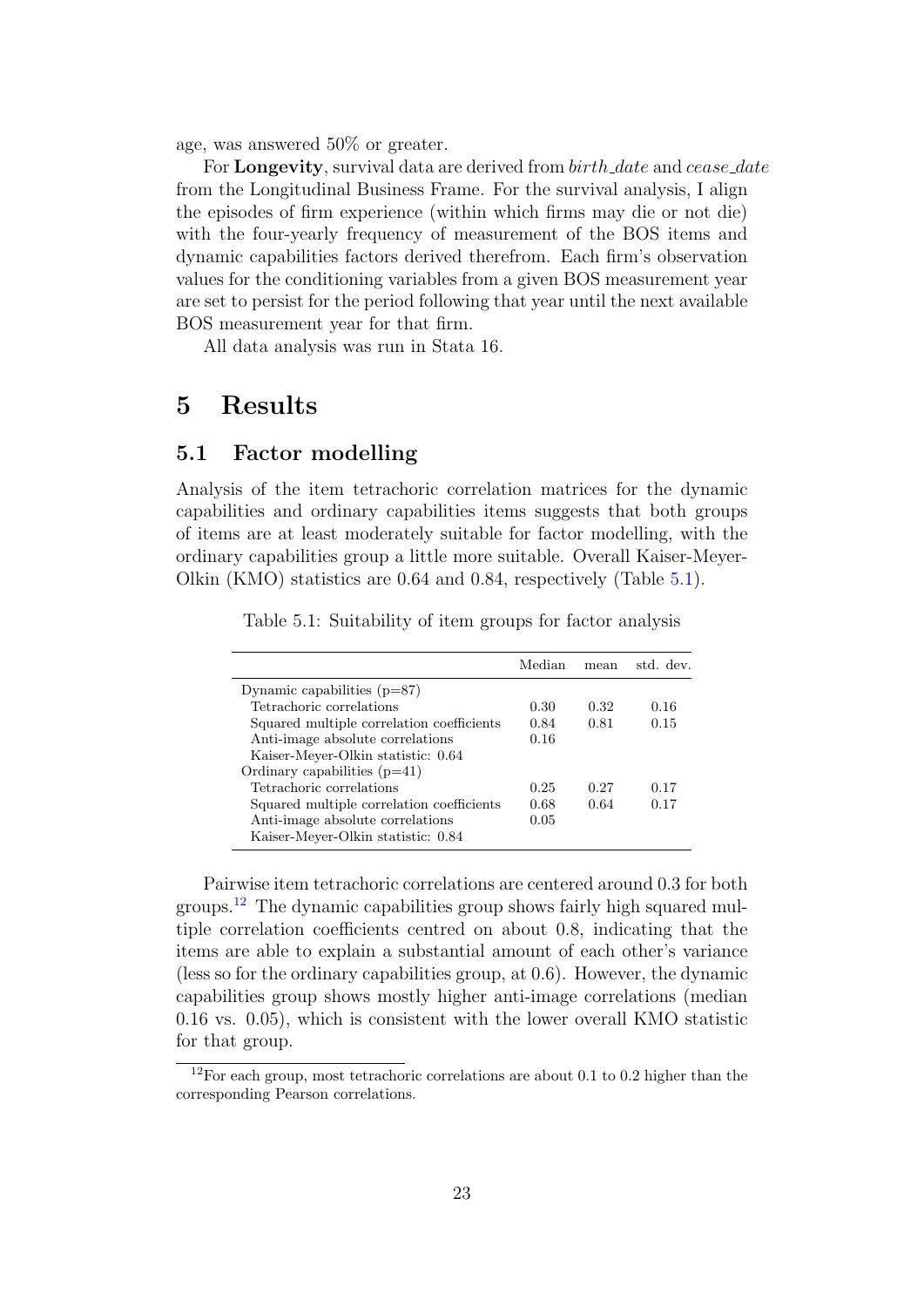#### <span id="page-24-0"></span>5.1.1 Choosing  $k$

The kinks in the scree plots derived from modelling of the correlation matrices using the iterated principal factors (IPF) method suggest a 5 factor model for the dynamic capabilities group and a 2-factor model for the ordinary capabilities group (Figure [5.1\)](#page-24-1).

#### Figure 5.1: Scree plots

<span id="page-24-1"></span>

I also tried to solve for k using ML in each case, but did not find an interior maximum across  $k$  in the dynamic capabilities group. The ML solution algorithm finds unacceptable Heywood cases<sup>[13](#page-24-2)</sup> for  $k > 5$  and lower likelihood values for  $k < 5$  in the dynamic capabilities group. On this basis, I set  $k = 5$  and  $k = 2$  for the dynamic and ordinary capabilities factor models respectively.

Examining the eigenvalues shown in Figure [5.1](#page-24-1) also shows that the factor models achieve very substantial dimension reduction. The five dynamic capabilities factors explain over 50% of the total variance in the  $87$  items<sup>[14](#page-24-3)</sup> in the dynamic capabilities group, and the two ordinary capabilities factors explain almost 40% of that in the 41 items in the ordinary capabilities group.[15](#page-24-4)

The bulk of estimated item idiosyncratic variance proportions ("uniqueness") lie between about a third and two thirds for the dynamic capabilities items, and between a half and four fifths for the ordinary capabilities items. The 5- and 2- factor models for the two item groups appear statistically satisfactory, on the basis of small residuals associated with the modelled correlation matrices (Table [5.2\)](#page-25-2).

<span id="page-24-2"></span><sup>13</sup>Heywood cases are boundary solutions likely indicating some violation of the distributional assumptions needed for ML estimation.

<span id="page-24-3"></span><sup>14</sup>strictly speaking, the variance in the latent distributions assumed by the tetrachoric correlation estimation procedure to generate the 0/1 item realisations I derive from the actual BOS measures - see section [3.2](#page-12-0)

<span id="page-24-4"></span><sup>&</sup>lt;sup>15</sup>The respective proportions of total variance explained by the first five principal components of the dynamic capabilities group, and the first two principal components of the ordinary capabilities group, are very similar.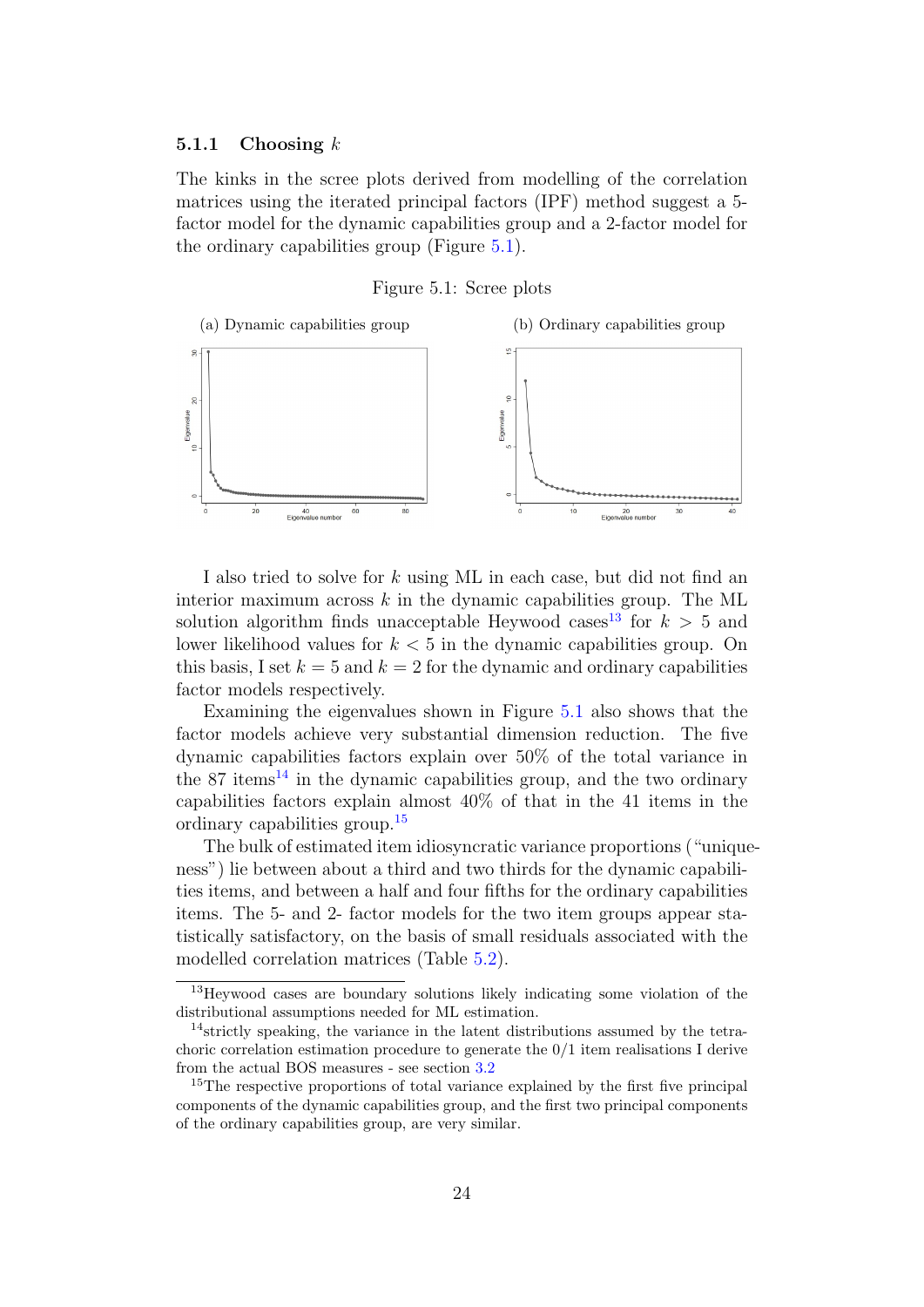|                                    |      | Median | JQ   |
|------------------------------------|------|--------|------|
| Dynamic capabilities group         |      |        |      |
| Correlation matrix model residuals | 0.01 | 0.02   | 0.04 |
| Item uniqueness                    | 0.34 | በ 44   | 0.65 |
| Ordinary capabilities group        |      |        |      |
| Correlation matrix model residuals | 0.02 | 0.04   | 0.07 |
| Item uniqueness                    | 0.52 | በ 60   | በ 79 |

<span id="page-25-2"></span>Table 5.2: Factor models: residuals and item uniqueness

The dynamic capabilities factor model suggests that practices related to cooperation and innovation relating to improvements to internal efficiency are particularly strongly correlated with the other items in the group (i.e. they have high communality). The ordinary capabilities factor model attributes high communality to less specific practices and attitudes; the top five items by communality are difficult to disagree with as markers of "good" management practice (Table [5.3\)](#page-26-0).

#### <span id="page-25-0"></span>5.1.2 Choosing a rotation

Defining a loading greater than 0.4 in absolute value to be "high", the high-loading patterns across the factors under various rotations of the respective factor loading matrices suggest that the parsimax and varimax rotations produce the "simplest" loading patterns, in terms of the overall numbers of high loadings (desirably high), high cross-loadings (desirably low), and high negative loadings (desirably low). All other rotations involve a number of high negative loadings, which I place a high negative weight on, because a negative loading is difficult to interpret when the dynamic capabilities framework clearly suggests positive loadings on the factors. The minimum number of high loadings across the factors under the parsimax rotation is greater than that under the varimax rotation; on the other hand, the parsimax rotation also features a greater number of cross-loadings (Table [5.4\)](#page-26-1).

On the basis that the difference on minimum number of high loadings is greater than that on number of cross-loadings, I choose the parsimax rotation in the analysis that follows.

#### <span id="page-25-1"></span>5.1.3 Interpreting the (rotated) factors

Table [5.5](#page-27-0) shows the top 10 loadings by factor under the parsimax rotation.

The first factor appears to capture external cooperation activities as a general functional area or dimension underlying the common variance of the items, given that all of the items in the top 10 by loading are about cooperation of various sorts. I therefore name this factor the "Cooperation" factor.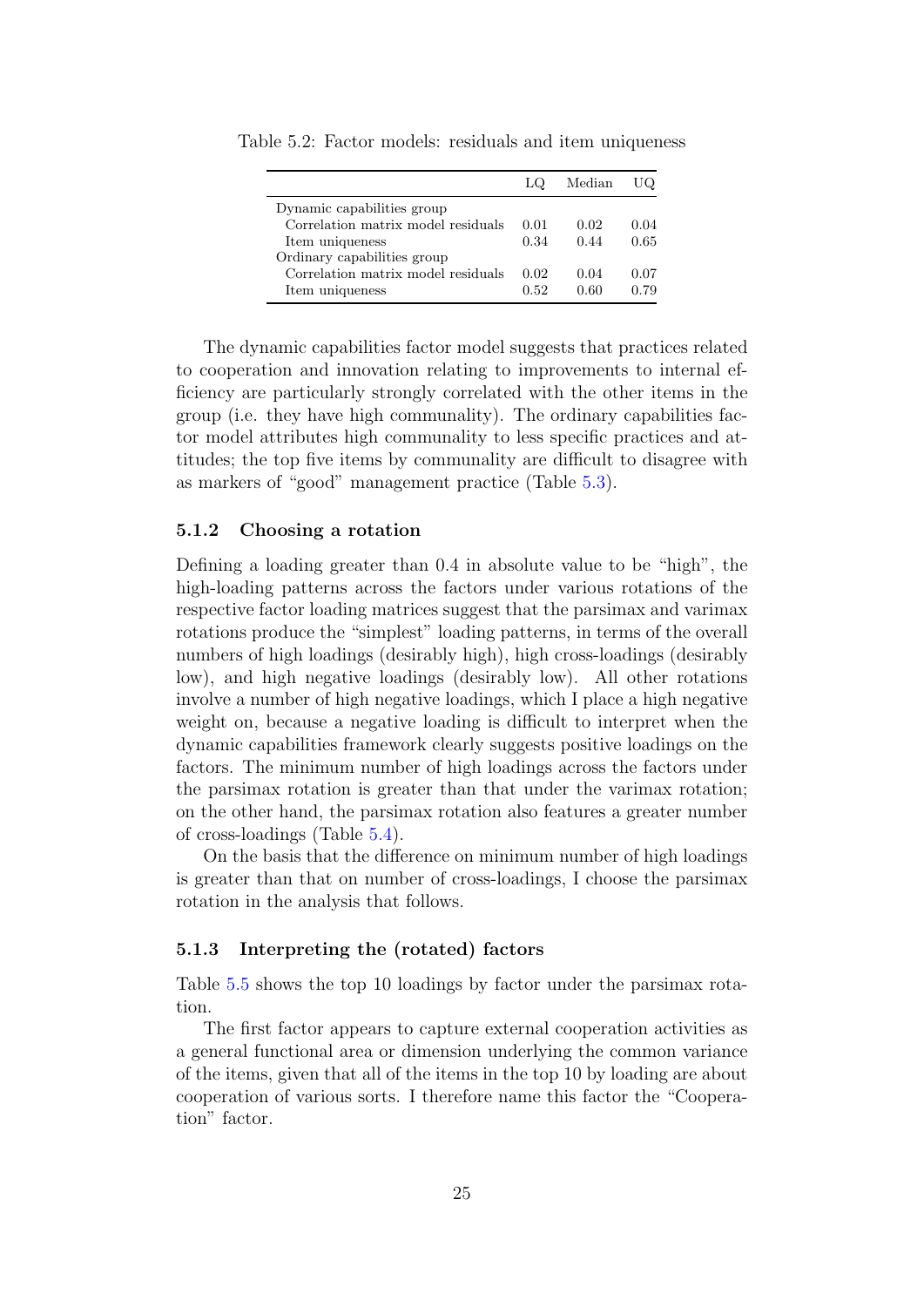<span id="page-26-0"></span>

| Item                                                                     | Communality $(\%)$ |
|--------------------------------------------------------------------------|--------------------|
| Dynamic capabilities practices and attitudes                             |                    |
| Top 5                                                                    |                    |
| B1903 Innovated to reduce costs last 2y                                  | 84                 |
| $B2505$ Engaged in coop. arrangements to access mgmt. skills last $2y$   | 83                 |
| B2507 Engaged in coop. arrangements to access work practices last 2y     | 83                 |
| B2405 Cooperated on training last 2y                                     | 82                 |
| B1904 Innovated to improve customer responsiveness last 2y               | 82                 |
| B1907 Innovated to improve safety last 2y                                | 81                 |
| B2503 Engaged in coop. arrangements to access R&D last 2y                | 81                 |
| B1905 Innovated to increase mkt share last 2y                            | 79                 |
| B1909 Innovated to reduce environmental impact last 2y                   | 76                 |
| B1908 Innovated to reduce energy consumption last 2y                     | 76                 |
| Bottom 5                                                                 |                    |
| C0400 Plans 2 or more years ahead                                        | 23                 |
| A2400 Business's technology changed a lot in last year                   | 23                 |
| C1800 Has formal information management system                           | 22                 |
| C2103 Systematically compared perf. $w/d$ diff.-ind. businesses last 2y  | 20                 |
| A0800 Invested in expansion in last year                                 | 19                 |
| C1100 Non-sales/marketing staff have contact with major custs            | 17                 |
| C1200 Measures customer satisfaction twice-yearly or more                | 17                 |
| C2104 Systematically compared perf. $w/d$ iff.-ind. o/seas firms last 2y | 16                 |
| C2901 Most staff participated in technical training in last yr           | 12                 |
| A2900 Acquired s/holding in or merged w/ NZ or o/seas firm in last yr    | 8                  |
| Ordinary capabilities practices and attitudes                            |                    |
| 5 highest communality items                                              |                    |
| C0202 Views quality as important for strategy                            | 98                 |
| C0204 Views delivery as important for strategy                           | 83                 |
| C0201 Views pricing as important for strategy                            | 80                 |
| C2001 Focused on financial measures in assessing performance last 2y     | 58                 |
| C0902 Regularly communicates with employees about goals                  | 53                 |
| 5 lowest communality items                                               |                    |
| C2700 Most staff are on a performance pay scheme                         | 14                 |
| C3700 Has measures to reduce environmental impact                        | 13                 |
| C1600 Non-managerial staff have contact with major suppliers             | 12                 |
| A2500 Equipment is technologically up to date                            | 11                 |
| C0302 Focused on existing export markets last 2y                         | 10                 |

Table 5.3: Highest and lowest communality items

Table 5.4: Numbers of high loadings by rotation

<span id="page-26-1"></span>

|           | Dyn. cap. factor model |               |      | Ord. cap. factor model |               |      |
|-----------|------------------------|---------------|------|------------------------|---------------|------|
|           | Cross                  | x-Factor min. | Neg. | Cross                  | x-Factor min. | Neg. |
| Rotation  |                        |               |      |                        |               |      |
| parsimax  | 18                     | 16            |      | 3                      |               |      |
| varimax   | 12                     | 8             |      | 3                      |               |      |
| quartimax | 23                     | 3             |      | 3                      |               |      |
| equamax   | 21                     | 16            |      |                        | 14            |      |
| unrotated |                        |               | 12   |                        | 18            |      |
| entropy   | 23                     | 3             |      | 3                      | 5             |      |
| tandem1   | 21                     | 3             |      |                        |               |      |
| tandem2   | 21                     | 16            |      |                        |               |      |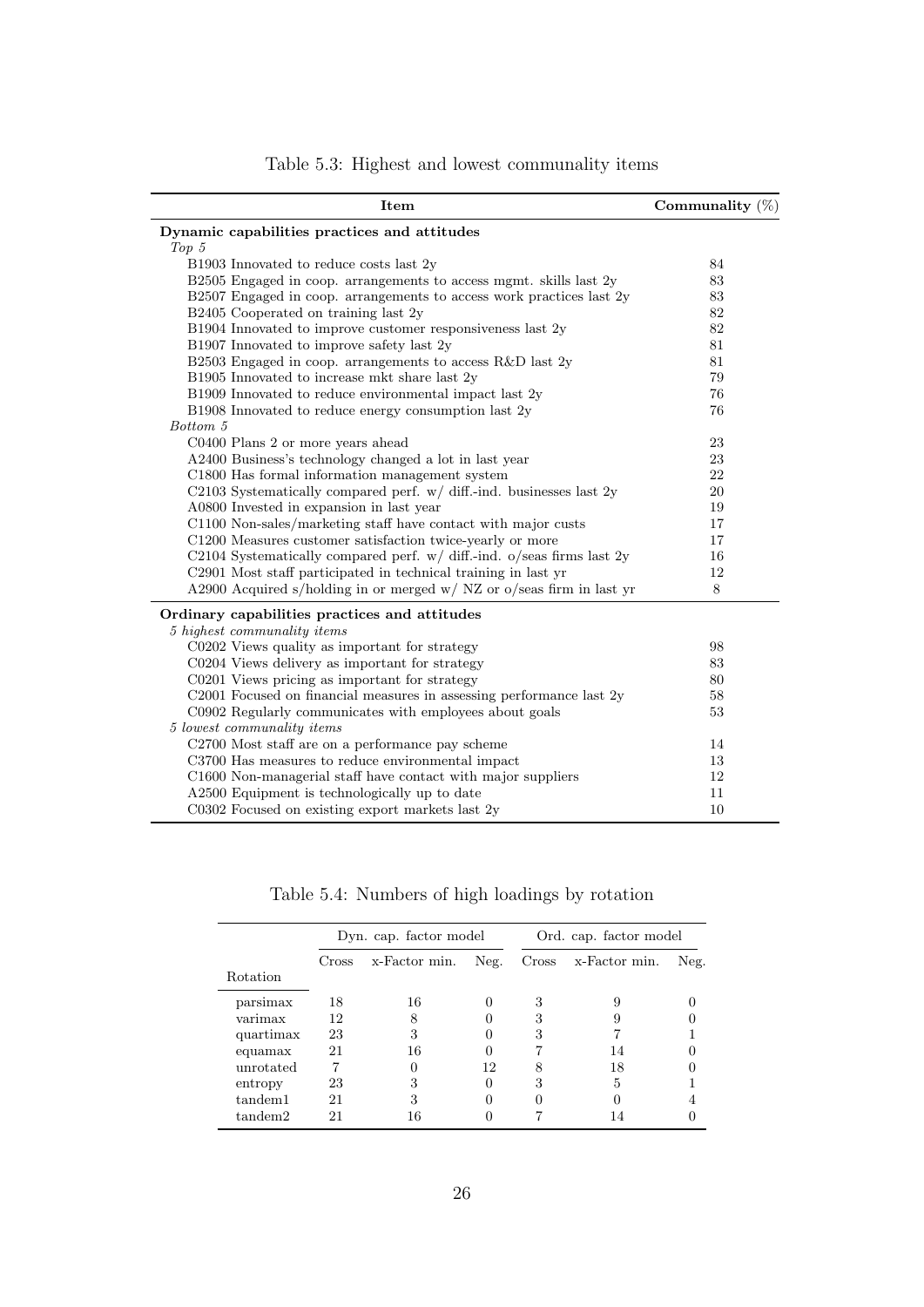Table 5.5: Dynamic capabilities factor model: Top 10 loadings by factor, parsimax rotation

<span id="page-27-0"></span>

| Item                                                                                   | Loading |
|----------------------------------------------------------------------------------------|---------|
| Dynamic capabilities items                                                             |         |
| Factor 1                                                                               |         |
| B2507 Engaged in cooperative arrangements to access work practices last 2y             | 0.85    |
| $\,$ B2505 Engaged in cooperative arrangements to access management skills in last $2$ | 0.84    |
| B2405 Cooperated on training last 2y                                                   | 0.84    |
| B2501 Engaged in cooperative arrangements to share costs in last 2 yrs                 | 0.76    |
| B2508 Engaged in cooperative arrangements to access finance in last 2 yrs              | 0.74    |
| B2510 Cooperated for access to new suppliers last 2y                                   | 0.70    |
| B2504 Engaged in cooperative arrangements to access production processes last 2y       | 0.69    |
| B2502 Engaged in cooperative arrangements to spread risk in last 2 yrs                 | 0.68    |
| B2503 Engaged in cooperative arrangements to access R&D in last 2 yrs                  | 0.64    |
| B2402 Cooperated on production last 2y                                                 | 0.64    |
| Factor 2                                                                               |         |
| B1409 Changed marketing strategies to support innovation in last 2 yrs                 | 0.71    |
| B1404 Implemented new strategy or management to support innovation last 2y             | 0.71    |
| B1405 Restructured organisation to support innovation in last 2 yrs                    | 0.67    |
| B1200 Introduced new sales/marketing methods to increase product appeal in last        | 0.64    |
| B1407 Marketed introduction of new products to support innovation last 2y              | 0.63    |
| B1410 Trained employees to support innovation last 2y                                  | 0.61    |
| B1000 Introduced new organisational/managerial processes in last 2 yrs                 | 0.59    |
| B1402 Acquired IT to support innovation last 2y                                        | 0.58    |
| B1408 Did market research to support innovation last 2y                                | 0.58    |
| B1904 Innovated to improve customer responsiveness in last 2 yrs                       | 0.57    |
| Factor 3                                                                               |         |
| B1907 Innovated to improve safety last 2y                                              | 0.85    |
| B1908 Innovated to reduce energy consumption last 2y                                   | 0.83    |
| B1909 Innovated to reduce environmental impact last 2y                                 | 0.81    |
| B1903 Innovated to reduce costs last 2y                                                | 0.74    |
| B2009 Found industry organisations an important source of information/ideas for        | 0.61    |
| B1904 Innovated to improve customer responsiveness in last 2 yrs                       | 0.58    |
| B2004 Found suppliers an important source of information/ideas for innovation in       | 0.57    |
| B2006 Found advisors/consultants/banks/accountants an important source of inform       | 0.53    |
| B2008 Found conferences an important source of information/ideas for innovation        | 0.53    |
| B2007 Found books/internet an important source of information/ideas for innovati       | 0.51    |
| Factor 4                                                                               |         |
| A0900 Did R&D in last yr                                                               | 0.71    |
| A2300 Entered new export markets in last yr                                            | 0.66    |
| B0300 Introduced new products last 2y                                                  | 0.62    |
| B1701 Started but didn't finish a new product development in last 2 yrs                | 0.62    |
| C0304 Focused on new export market last 2y                                             | 0.60    |
| B2404 Cooperated on prototyping last 2y                                                | 0.60    |
| B2503 Engaged in cooperative arrangements to access R&D in last 2 yrs                  | 0.59    |
| B2312 Had cooperative relationships with overseas suppliers in last 2 yrs              | 0.54    |
| B1906 Innovated to exploit new market opportunities in last 2 yrs                      | 0.53    |
| B2341 Had cooperative relationship with NZ research institute last 2y                  | 0.50    |
| Factor 5                                                                               |         |
| C2302 Identifies risks/opportunities from changes in market conditions                 | 0.83    |
| C2304 Identifies risks/opportunities from changes in competitors                       | 0.79    |
| C2303 Identifies risks/opportunities from changes in skill availability                | 0.68    |
| C2301 Identifies risks/opportunities from technology                                   | 0.68    |
| C2200 Monitors competitors' products closely                                           | 0.64    |
| C2305 Identifies risks/opportunities from changes in regulations                       | 0.62    |
| C2005 Innovation was a focus of business performance assessment last 2y                | 0.55    |
| C0601 Often incorporates customer requirements in developing goals                     | 0.55    |
| C3400 Actively encourages non-managerial staff to suggest improvements                 | 0.53    |
| C0203 Views flexibility as important for strategy                                      | 0.51    |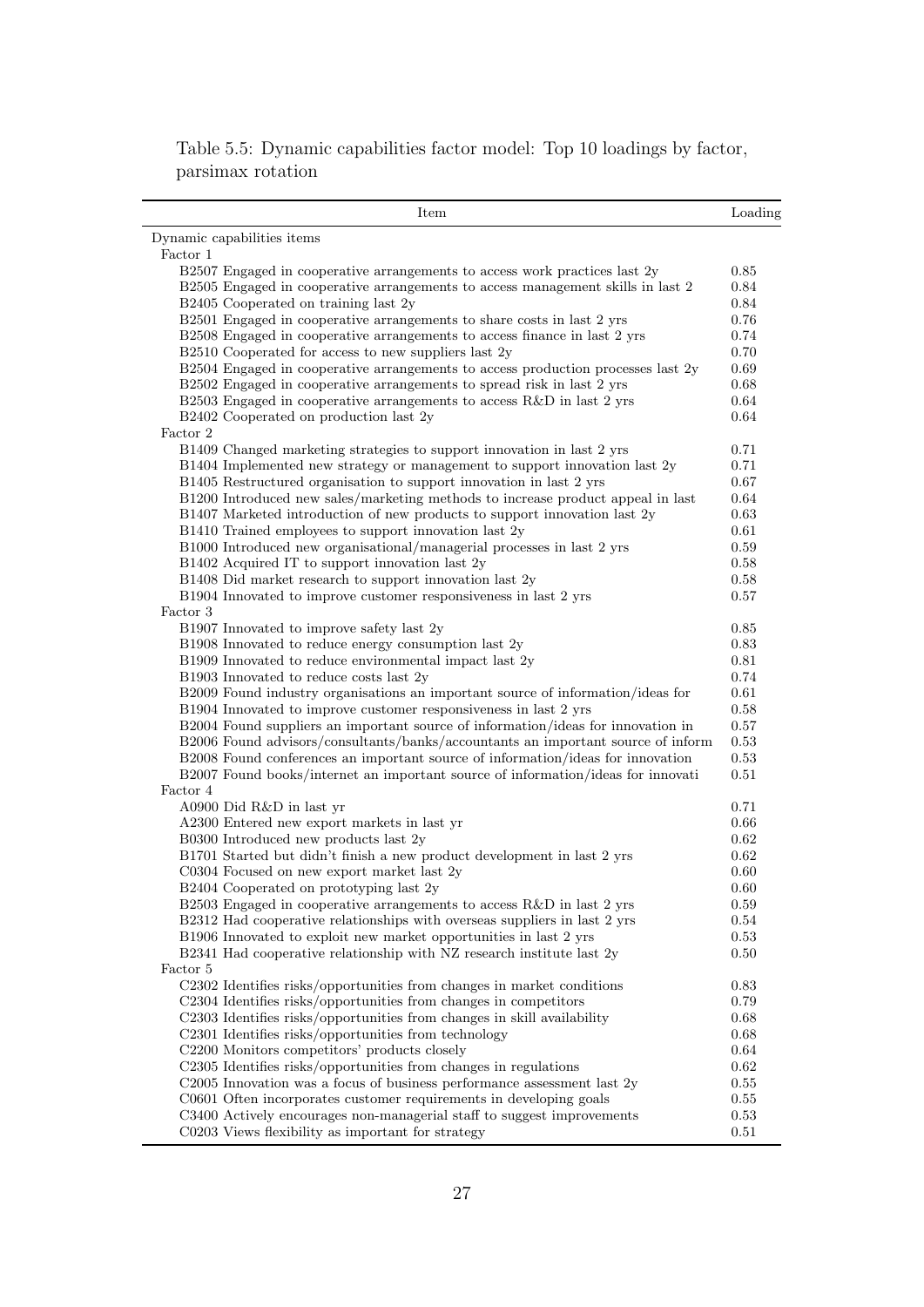Half of the second factor's top 10 highest-loading items are about marketing, with another three and arguably the remaining two relating to internal restructuring to support innovation. I name the second factor "Marketing+restructuring".

The third factor does not seem to have a clear theme, but appears to be about internal efficiency and attention to environmental and health and safety issues, if the items measuring openness to information from suppliers, banks and conferences are interpreted as relating to operational improvements. I name the third factor " $ESG +$  internal efficiency", noting that there is no item relating to governance in the top 10 (and indeed governance practices are hardly examined in the BOS).

The top 10 highest-loading items in the fourth factor clearly relate to exporting and other international activities, as well as to the seeking of expertise in the form of R&D, new product development and interaction with research institutions. I name the fourth factor "Exporting and expertise-seeking".

The fifth factor's top 10 highest-loading items seem related to environmental scanning, with at least five of the items about risks and opportunities and external monitoring. I name this factor "Situational awareness".

The parsimax rotation of the loading matrix for the ordinary capabilities factor model also seems reasonably interpretable in terms of broad business functions (Table [5.6\)](#page-31-0). The first factor appears to be about HR management, while the second factor seems most related to operational or process quality. I name them accordingly.

The five dynamic capabilities factors appear about equally important in capturing the common variance in the respective items (Table [5.7\)](#page-31-1). Of the ordinary capabilities factors, the human capital management factor explains somewhat more of the common variance in the respective items than the process management factor.

Naming and interpreting the factors is obviously a somewhat subjective exercise and requires the judgemental extraction of "themes" from the text of the high-loading items. That caveat noted, the named dynamic capabilities factors in the present work, and their expressions in the form of specific business activities, can be linked substantively to the broader concepts of "sensing", "seizing" and "transforming" discussed in the dynamic capabilities framework as essential components of dynamic capabilities. For example, situational awareness is clearly related to sensing, while cooperation, marketing and expertise-seeking are about seizing, and restructuring is part of transformation. The emergence of the more specific underlying functions - which are orthogonal by construction - from the factor analysis suggests that the dynamic capabilities framework has some relevance to the way in which business activities at the most granular level are organised in practice.

The dynamic capabilities framework discusses dynamic capabilities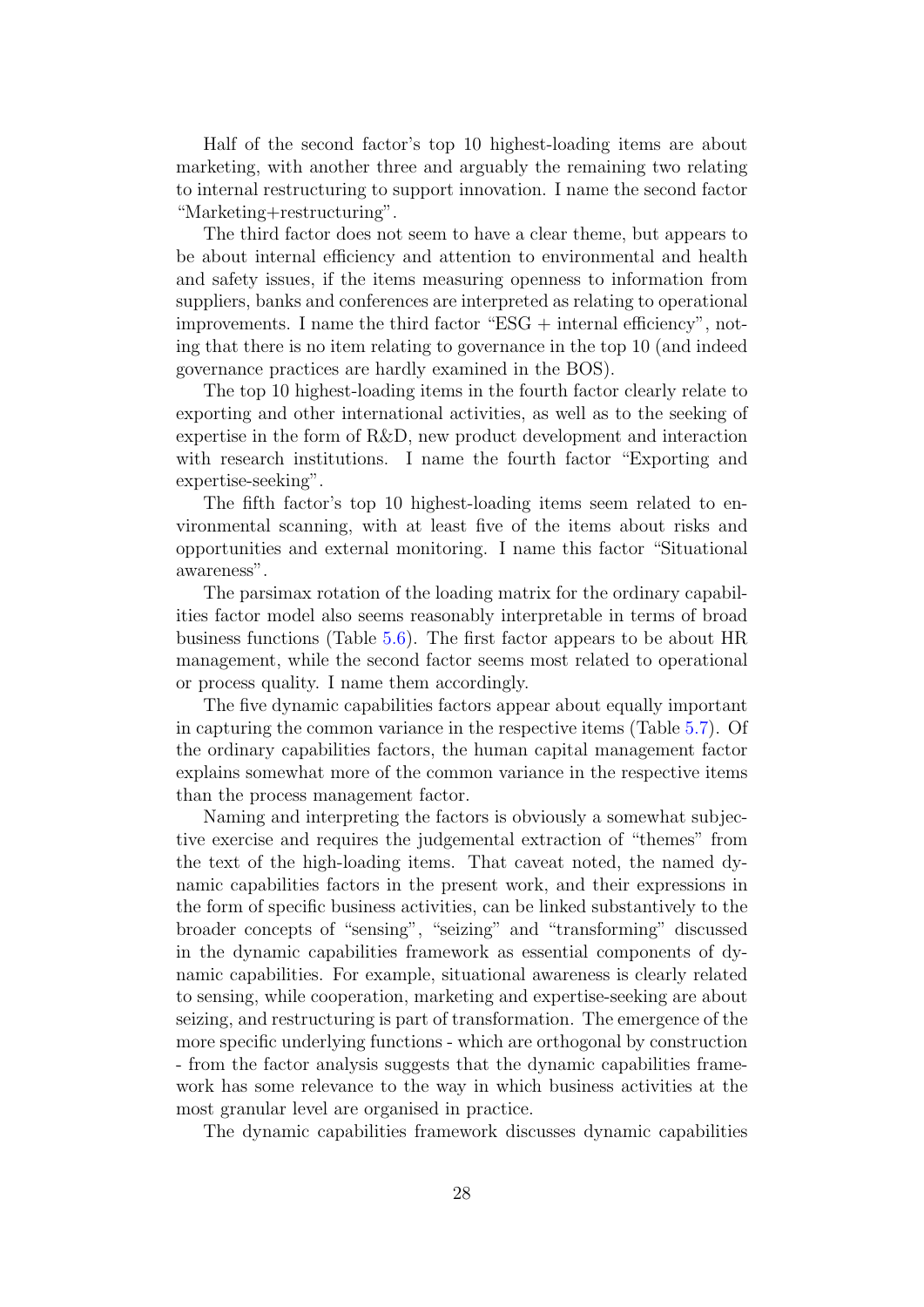as a resource that firms can develop over time. In my sample, about a third of the variance of the factor score estimates derived from the factor models is variance within firms (i.e. over time) and two-thirds between firms (i.e. across firms).

# <span id="page-29-0"></span>5.2 Dynamic and ordinary capabilities, and firm success

Of all the success measures, whether in contemporaneous levels or in growth rate/change terms and all entered contemporaneously, the dynamic capabilities factors had the most convincing explanatory power for sales growth and employment growth. In panel regression models of these two dependent variables, coefficients on all five dynamic capabilities factors were statistically significant, with the positive sign predicted by the dynamic capabilities framework. This result was consistent across most of the estimators and specifications I used.

Looking first at sales growth, as a fairly straightforward measure of firm success, Table [5.8](#page-32-0) shows the estimates across a range of estimators for the sales growth regression model. The fourth column in Table [5.8](#page-32-0) shows OLS estimates of the regression model [3.2](#page-18-1) shown in Section [3.](#page-10-0) The OLS estimator is consistent if the unobserved time-invariant firmspecific effect  $a_i$  in the error process equation [3.3](#page-18-2) is zero. Because this condition is unlikely to be true, I use random effects (RE), fixed effects (FE) and between effects (BE) estimators also. The third column shows the RE estimates with the same set of dummies as the fourth column. The estimates are very similar to the OLS estimates. RE estimates are consistent and more efficient than OLS if the  $a_i$  are uncorrelated with the included variables, given the other assumptions about the terms in equation [3.2.](#page-18-1)

The first and second columns show the effect on the RE estimates if the age-size or foreign ownership dummies are excluded. The estimates are again very similar.

The fifth column shows the estimates using the FE estimator, which uses the within-firm (across time) variation in the data only and hence is not dependent on the properties of the  $a_i$  for consistency, though there is a loss of efficiency from ignoring the across-firm variation. Using the FE estimator, the dynamic capabilities factors have no explanatory power for contemporaneous sales growth. This could reflect that there are lags before changes in dynamic capabilities for a given firm have detectable positive effects on sales growth, as argued in Section [3.](#page-10-0)

Finally, the sixth column shows the estimates using the BE estimator. This estimator performs a least-squares regression using the timeaverages of the observations for each firm, reducing the regression model in effect to a pure cross-section across firms. The BE estimates are of higher magnitudes than the RE estimates, suggesting that the within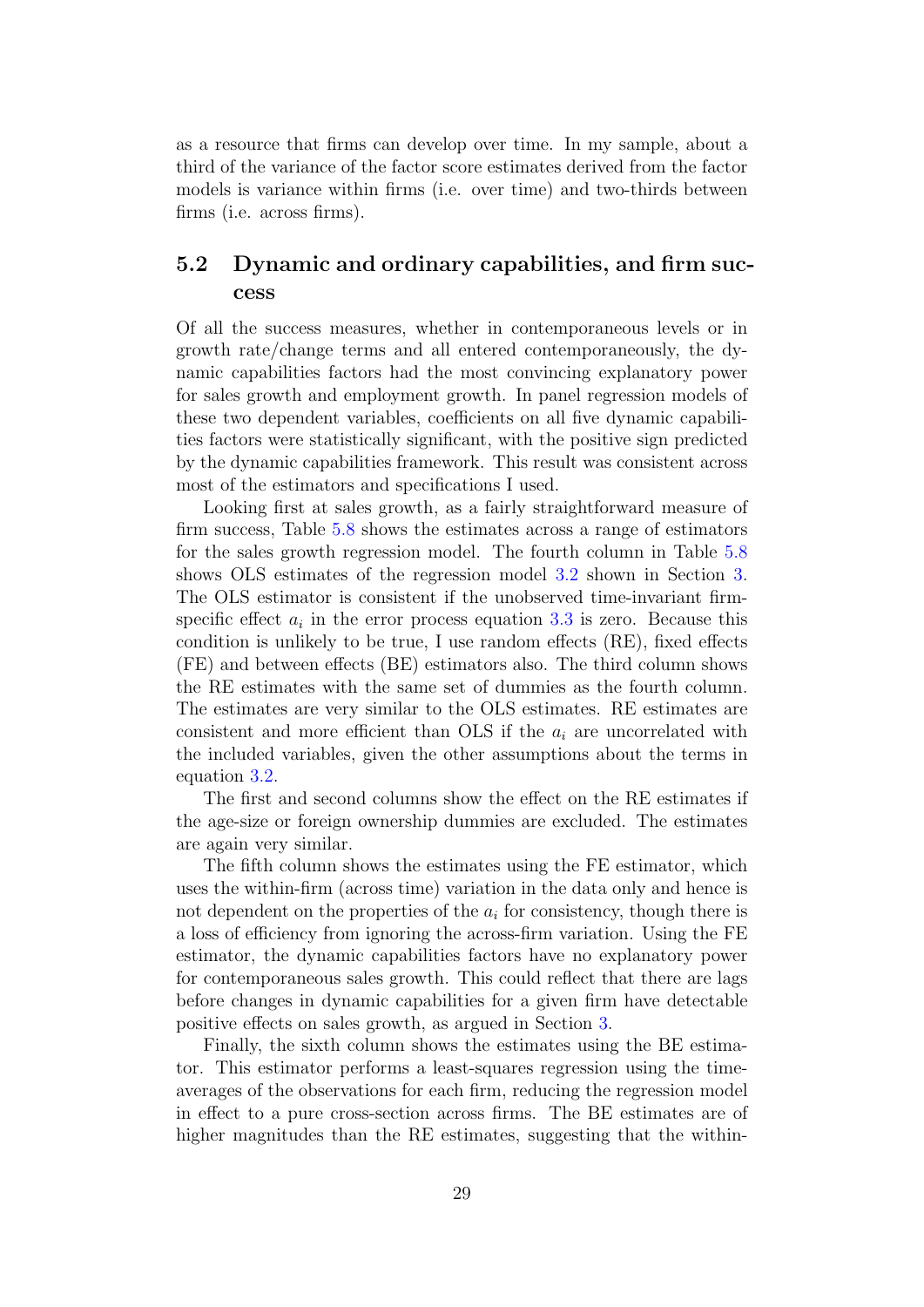firm variation in this setting may simply be adding noise, consistent with the insignificant FE estimates. The BE estimates of the coefficients on the dynamic capabilities factors are quite substantial, at 1-2 percentage points higher annual sales growth for every 1 standard deviation increase in factor scores. Similarly to the RE estimator though, the BE estimator will be inconsistent if the  $a_i$  are correlated with the included explanatory variables.

A Hausman specification test for difference between the RE and FE estimates strongly rejects the null that there is no difference. This is evidence that the  $a_i$  are correlated with the included variables, which would mean the RE and BE estimators are inconsistent. This places a clear caveat on the apparently strong significance and substantial coefficient estimates obtained using across-firm variance.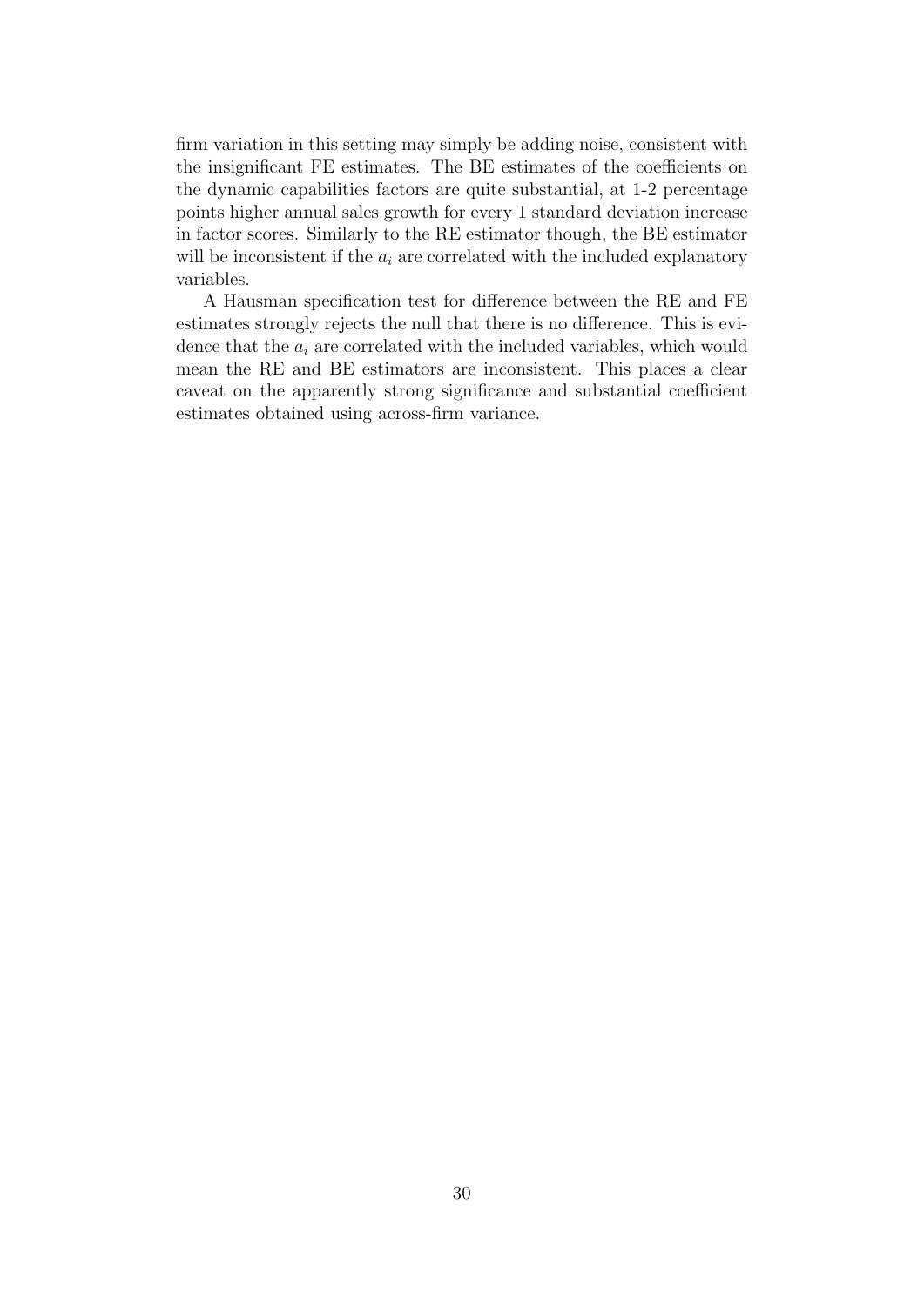Table 5.6: Ordinary capabilities factor model: Top 10 loadings by factor, parsimax rotation

<span id="page-31-0"></span>

| Item                                                                             | Loading |
|----------------------------------------------------------------------------------|---------|
| Factor 1                                                                         |         |
| C0902 Regularly communicates with employees about goals                          | 0.70    |
| C0700 Has clear vision for the future                                            | 0.69    |
| $C2006$ Focused on HR measures in assessing performance last $2y$                | 0.68    |
| C <sub>2600</sub> Conducted performance review for most employees last year      | 0.68    |
| C <sub>2500</sub> Evaluated job satisfaction for most employees last yr          | 0.67    |
| C3000 Systematically assesses training needs                                     | 0.65    |
| C0800 Promotes company values to employees                                       | 0.62    |
| C0901 Regularly communicates with employees about plans                          | 0.62    |
| C1900 Regularly assesses achievement of goals                                    | 0.59    |
| C0501 Plans are developed through formal process                                 | 0.58    |
| Factor 2                                                                         |         |
| C0202 Views quality as important for strategy                                    | 0.98    |
| C0204 Views delivery as important for strategy                                   | 0.90    |
| C0201 Views pricing as important for strategy                                    | 0.89    |
| C0301 Focused on existing domestic markets last 2y                               | 0.64    |
| C3200 Assesses quality of goods before delivery                                  | 0.61    |
| C2001 Focused on financial measures in assessing performance last $2y$           | 0.58    |
| C3300 Non-manager staff are encouraged to identify problems in goods or processe | 0.57    |
| C2002 Focused on costs in assessing performance last 2y                          | 0.47    |
| C2004 Focused on quality in assessing performance last 2y                        | 0.44    |
| C2003 Focused on operational measures in assessing performance last 2y           | 0.40    |

<span id="page-31-1"></span>Table 5.7: Proportion of common variance explained by each factor

|                               | Proportion |
|-------------------------------|------------|
| Dynamic capabilities          |            |
| Factor                        |            |
| "Cooperation"                 | 0.22       |
| "Marketing+Restructuring"     | 0.22       |
| "ESG+Internal efficiency"     | 0.20       |
| "Exporting+Expertise-seeking" | 0.19       |
| "Situational awareness"       | 0.17       |
| Ordinary capabilities         |            |
| Factor                        |            |
| "Human capital management"    | 0.58       |
| "Process management"          | 0.42       |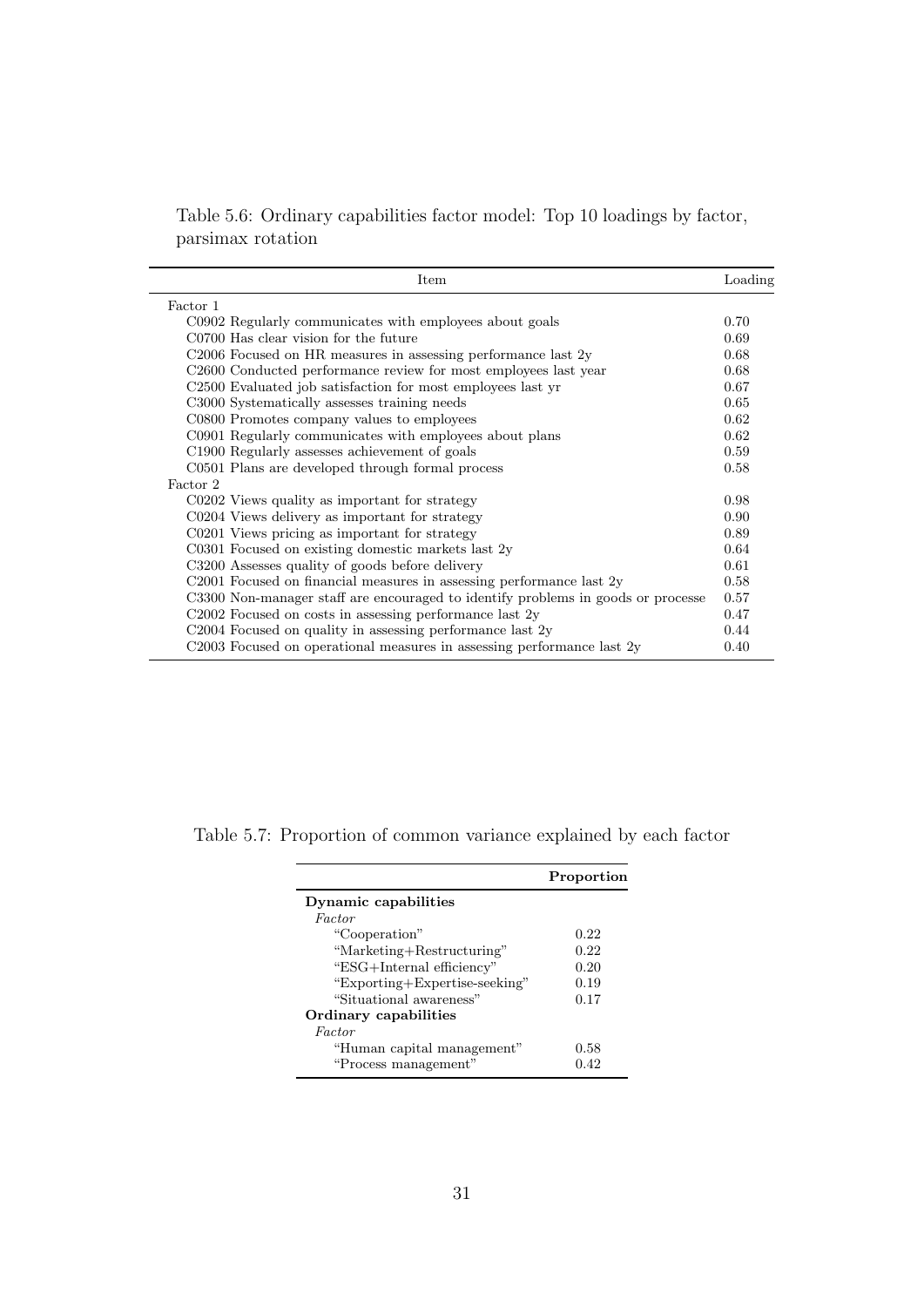Table 5.8: Dep. var.: Annual change in log sales Table 5.8: Dep. var.: Annual change in log sales

<span id="page-32-0"></span>

|                                                                                    |            |                                                        | Estimator                                         |                        |                                                        |                                               |
|------------------------------------------------------------------------------------|------------|--------------------------------------------------------|---------------------------------------------------|------------------------|--------------------------------------------------------|-----------------------------------------------|
| Explanatory variable                                                               | RE         | RE                                                     | RE                                                | <b>OLS</b>             | EE                                                     | EE                                            |
| Dynamic capabilities factor score                                                  |            |                                                        |                                                   |                        |                                                        |                                               |
| "Cooperation"                                                                      | $0.008***$ | $0.007**$                                              | $0.007**$                                         | $0.007***$<br>0.011*** | 0.000                                                  |                                               |
| $\mathrm{``Mar}$ ke $\mathrm{ting} + \mathrm{res} \mathrm{tr} \mathrm{ucturing''}$ | $0.013***$ | $0.010***$                                             | $0.010***$                                        |                        |                                                        |                                               |
| $ESG+Internal efficiency$                                                          | $0.008***$ | $0.007***$                                             | $0.007**$                                         | $0.007***$             | $0.001$<br>$0.002$<br>$0.000$<br>$0.001$               | $0.014***$<br>0.016***<br>0.011***<br>0.009** |
| "Exports/expertise-seeking"                                                        | $0.006*$   | $0.006**$                                              | $0.006**$                                         | $0.006***$             |                                                        |                                               |
| "Situational awareness"                                                            | $0.006*$   | $0.007*$                                               | $0.007*$                                          | $0.007*$               |                                                        | $0.011***$                                    |
| Ordinary capabilities factor score                                                 |            |                                                        |                                                   |                        |                                                        |                                               |
| $\mathrm{``Human}$ capital management"                                             | 0.002      |                                                        |                                                   |                        |                                                        |                                               |
| "Process management"                                                               | 0.001      | $\begin{array}{c} 0.000 \\ 0.001 \\ 0.002 \end{array}$ | $0.001$<br>$0.001$                                | 0.000                  | $\begin{array}{c} 0.004 \\ 0.003 \\ 0.004 \end{array}$ | $0.003$<br>$0.001$<br>$0.003$                 |
| capital/labour ratio                                                               | 0.003      |                                                        | 0.002                                             | 0.002                  |                                                        |                                               |
| Dummy variables                                                                    |            |                                                        |                                                   |                        |                                                        |                                               |
| Industry-year $(19x4)$                                                             | Yes        | Yes<br>Yes                                             |                                                   |                        |                                                        |                                               |
| Age-size (4x3)                                                                     |            |                                                        | $\frac{Y_{\text{BS}}}{Y_{\text{BS}}}$<br>$0.014*$ | $\frac{V}{Y}$ es       | $\begin{array}{c}\nY_{CS}\\Y_{CS}\\0.024\n\end{array}$ | $_{\rm Yes}^{\rm Yes}$                        |
| Foreign-owned                                                                      |            |                                                        |                                                   | $-0.018**$             |                                                        | $0.024***$                                    |
| ζ                                                                                  |            |                                                        | 15507                                             |                        |                                                        |                                               |
| $\mathbb{R}^2$                                                                     | 0.036      | 0.078                                                  | 0.079                                             | 0.079                  | 0.069                                                  | 0.109                                         |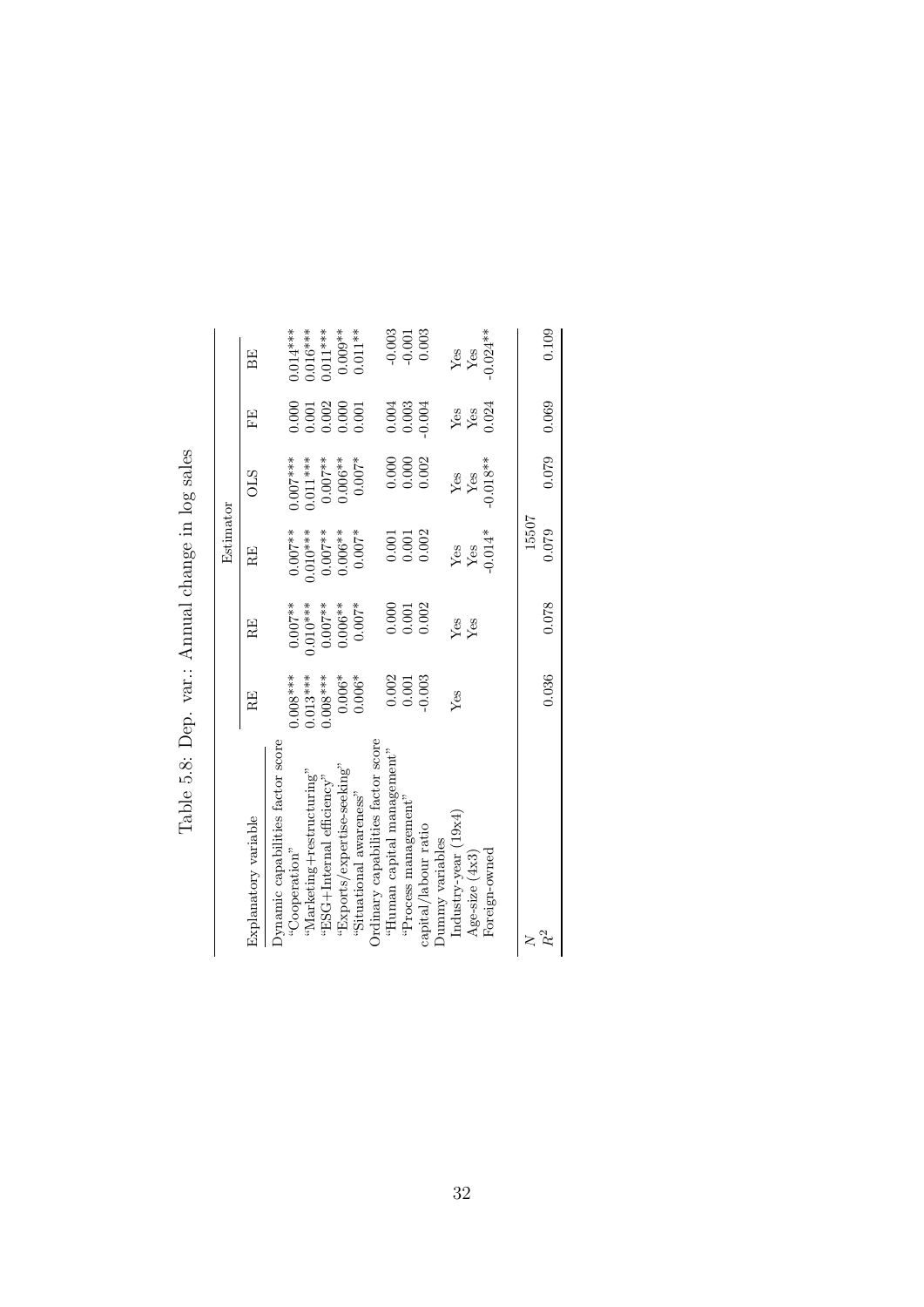Results for the FTE employment growth regression model were just as strong as for sales growth (Table [5.9\)](#page-33-0). For brevity I show only the models with all dummies, estimated by RE, FE and BE estimators. The RE and BE coefficient estimates for the dynamic capabilities factors are significant and substantial (1-3 percentage points higher employment growth for every 1 standard deviation increase in factor scores). Interestingly, the FE estimates of the coefficients on the "Marketing+restructuring" and the "Exports+Expertise-seeking" factors are significant, but less so than the RE and BE estimates, and of smaller magnitude.

|                                    |            | Estimator   |            |
|------------------------------------|------------|-------------|------------|
| Explanatory variable               | RE         | FE          | ВE         |
| Dynamic capabilities factor score  |            |             |            |
| "Cooperation"                      | $0.005**$  | 0.000       | $0.012***$ |
| "Marketing+restructuring"          | $0.016***$ | $0.008**$   | $0.024***$ |
| "ESG+Internal efficiency"          | $0.006***$ | 0.000       | $0.013***$ |
| "Exports+expertise-seeking"        | $0.009***$ | $0.006*$    | $0.013***$ |
| "Situational awareness"            | $0.006*$   | 0.000       | $0.013***$ |
| Ordinary capabilities factor score |            |             |            |
| "Human capital management"         | $-0.001$   | 0.003       | $-0.007*$  |
| "Process management"               | 0.002      | $0.007*$    | $-0.005$   |
| capital/labour ratio               | $-0.002$   | $-0.026***$ | 0.001      |
| Dummy variables                    |            |             |            |
| Industry-year                      | Yes        | Yes         | Yes        |
| Age-size                           | <b>Yes</b> | Yes         | Yes        |
| Foreign-owned                      | Yes        | Yes         | Yes        |
| Constant                           | Yes        | Yes         | Yes        |
| N                                  | 15489      | 15489       | 15489      |
| $R^2$                              | 0.116      | 0.101       | 0.154      |

<span id="page-33-0"></span>Table 5.9: Dependent variable: annual change in log FTE employment

The positive association of the dynamic capabilities factors with sales growth raises the question of the mechanism underlying the association. The positive association with employment growth suggests that sales growth through adding labour is one of the relevant mechanisms. The other two possibilities are increased productivity and higher prices. The results for growth in sales per FTE (Table [5.10\)](#page-34-0), which should capture productivity and pricing effects, suggest that they are not part of the story. The coefficient on the "Marketing+restructuring" factor is the only one significant, and it has the wrong sign.<sup>[16](#page-33-1)</sup>

The dynamic capabilities coefficient estimates (not shown) from regressions models of the changes in margins and in total factor productivity (both the Cobb-Douglas and the translog measures constructed

<span id="page-33-1"></span><sup>16</sup>Participants at the VUW School of Government and School of Economics and Finance brown bag seminars where I presented work-in-progress for this paper will have seen panel regression model results for "growth in sales/FTE" that showed significant coefficients on the dynamic capabilities factors. These results involved a coding mistake such that what I showed was actually results for growth in sales, as reported here.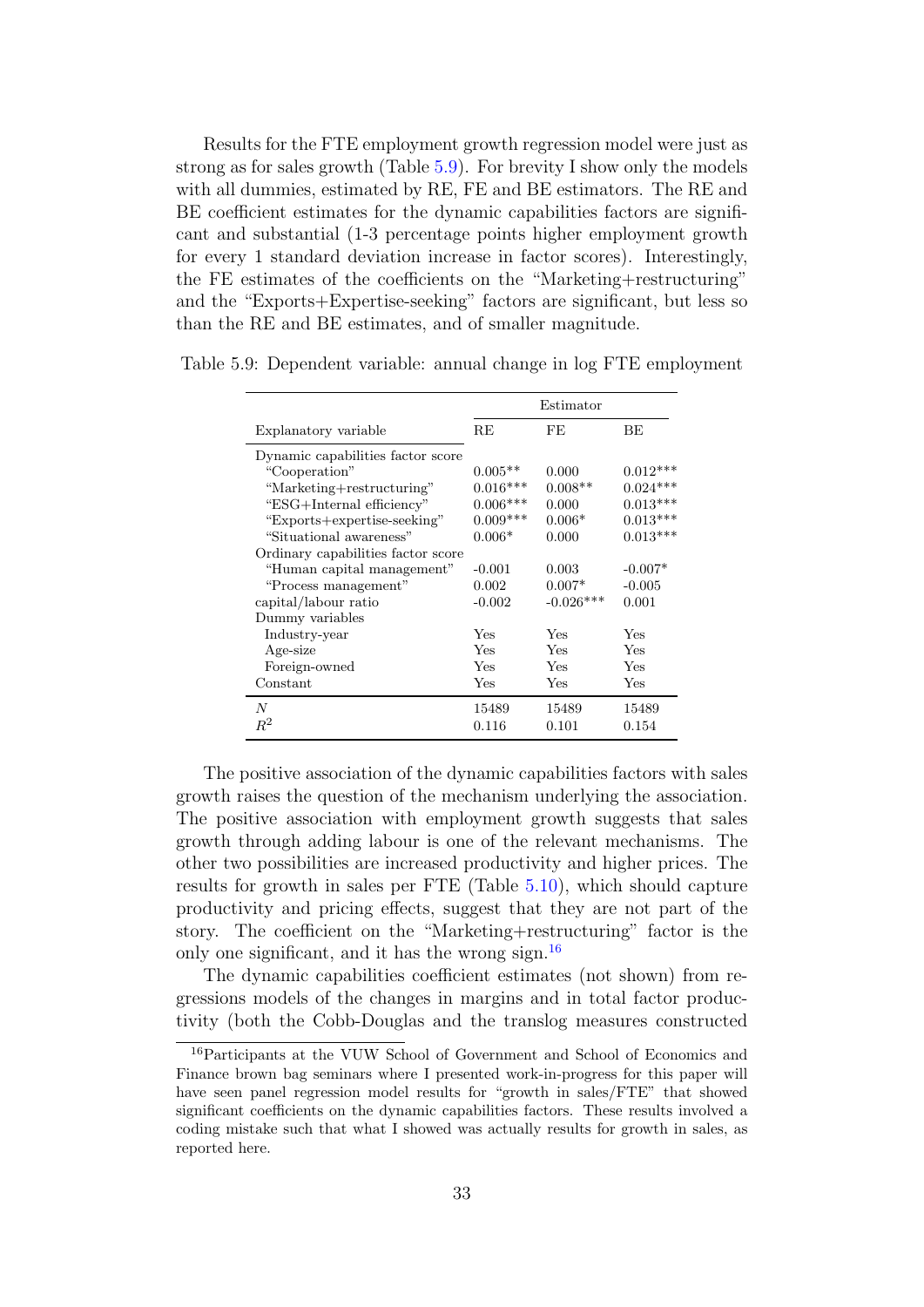|                                    |             | Estimator |             |
|------------------------------------|-------------|-----------|-------------|
| Explanatory variable               | RE          | FE        | BE          |
| Dynamic capabilities factor score  |             |           |             |
| "Cooperation"                      | $-0.002$    | $-0.003$  | 0.000       |
| "Marketing+restructuring"          | $-0.008***$ | $-0.007*$ | $-0.009***$ |
| "ESG+Internal efficiency"          | $-0.001$    | 0.001     | $-0.003$    |
| "Exports+expertise-seeking"        | $-0.004*$   | $-0.005$  | $-0.004$    |
| "Situational awareness"            | $-0.002$    | 0.001     | $-0.004$    |
| Ordinary capabilities factor score |             |           |             |
| "Human capital management"         | 0.003       | 0.002     | 0.005       |
| "Process management"               | 0.001       | 0.000     | 0.003       |
| capital/labour ratio               | $0.005*$    | $0.022**$ | $0.005*$    |
| Dummy variables                    |             |           |             |
| Industry-year                      | Yes         | Yes       | Yes         |
| Age-size                           | Yes         | Yes       | Yes         |
| Foreign-owned                      | Yes         | Yes       | Yes         |
| Constant                           | Yes         | Yes       | Yes         |
| $\boldsymbol{N}$                   | 15447       | 15447     | 15447       |
| $R^2$                              | 0.021       | 0.03      | 0.032       |

<span id="page-34-0"></span>Table 5.10: Dependent variable: annual change in log sales/FTE

by Fabling and Maré  $(2019)$  are also not significant, suggesting more directly that increased productivity and better pricing are not a major part of the mechanism by which dynamic capabilities are associated with sales growth in the sample.

Although I do not find evidence for an association between the dynamic capabilities factors and growth in sales/FTE, the RE and BE estimated coefficients on the "Exports+expertise-seeking" and (less so) the "Situational awareness" factors are positively significant in the regression model of the level of sales/FTE (Table [5.11\)](#page-35-0). Estimated coefficients on the dynamic capabilities factors are not significant in the model of the level of margins, suggesting that the association with the level of sales/FTE is related to productivity rather than pricing. Having said that, estimates of the model for the level of TFP (not shown) did not suggest any relationship with the dynamic capabilities factors.

Consistent with the productivity (level) channel being relevant, the RE and BE estimates of the coefficient on the "Exports+expertise-seeking" factor are positive and significant in the model of average wages (Table [5.12\)](#page-35-1). RE and BE estimates of the coefficient on the "Marketing+restructuring" factor are also positive and significant, although curiously the BE estimate of the coefficient on "ESG+internal efficiency" is significant with the wrong sign.

Finally, in the survival models, the "Situational awareness", "Exporting + expertise-seeking" and "Cooperation" dynamic capabilities factors were significantly associated with a reduction in the instantaneous rate of failure. The hazard ratios associated with these factors were significantly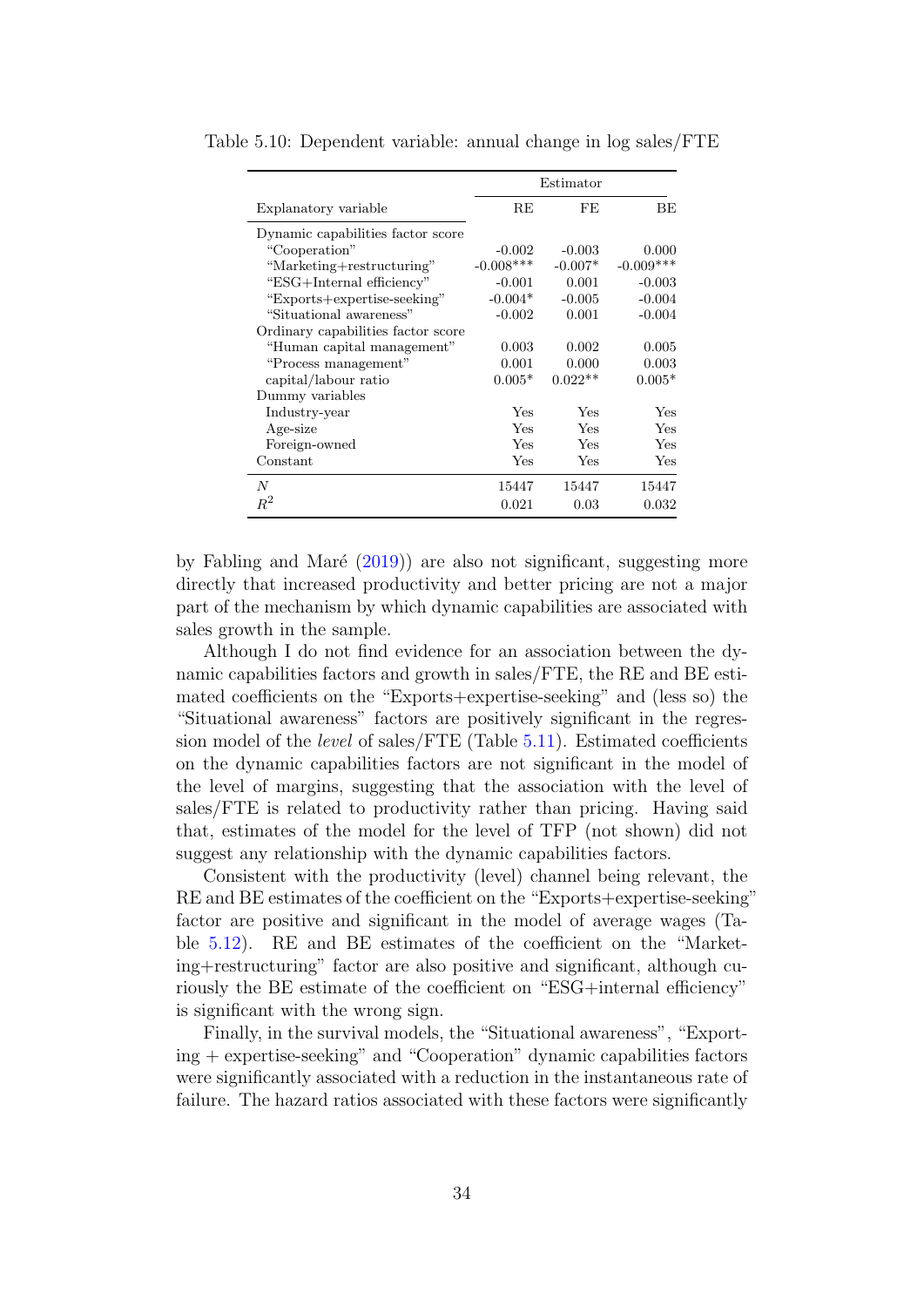<span id="page-35-0"></span>

|                                    |            | Estimator  |            |
|------------------------------------|------------|------------|------------|
| Explanatory variable               | RE         | FE.        | <b>BE</b>  |
| Dynamic capabilities factor score  |            |            |            |
| "Cooperation"                      | 0.002      | 0.000      | 0.001      |
| "Marketing+restructuring"          | $-0.005$   | $-0.008$   | $-0.007$   |
| "ESG+Internal efficiency"          | 0.003      | 0.005      | $-0.010$   |
| "Exports/expertise-seeking"        | $0.016***$ | $-0.002$   | $0.042***$ |
| "Situational awareness"            | $0.010*$   | 0.001      | $0.020*$   |
| Ordinary capabilities factor score |            |            |            |
| "Human capital management"         | $0.026***$ | 0.010      | $0.042***$ |
| "Process management"               | 0.007      | 0.008      | $-0.003$   |
| capital/labour ratio               | $0.277***$ | $0.183***$ | $0.310***$ |
| Dummy variables                    |            |            |            |
| Industry-year $(19x4)$             | Yes        | Yes        | Yes        |
| Age-size $(4x3)$                   | Yes        | Yes        | Yes        |
| Foreign-owned                      | $0.137***$ | 0.004      | $0.202***$ |
| $\boldsymbol{N}$                   |            | 17187      |            |
| $R^2$                              | 0.447      | 0.209      | 0.467      |

Table 5.11: Dependent variable: log sales/FTE

Table 5.12: Dependent variable: log average wages

<span id="page-35-1"></span>

|                                    |            | Estimator  |             |
|------------------------------------|------------|------------|-------------|
| Explanatory variable               | RE         | FE         | ВE          |
| Dynamic capabilities factor score  |            |            |             |
| "Cooperation"                      | 0.002      | 0.002      | $-0.002$    |
| "Marketing+restructuring"          | $0.006***$ | 0.003      | $0.013***$  |
| "ESG+Internal efficiency"          | $-0.001$   | 0.000      | $-0.012***$ |
| "Exports/expertise-seeking"        | $0.008***$ | 0.000      | $0.030***$  |
| "Situational awareness"            | 0.002      | $-0.001$   | 0.004       |
| Ordinary capabilities factor score |            |            |             |
| "Human capital management"         | $0.014***$ | 0.003      | $0.041***$  |
| "Process management"               | 0.000      | 0.000      | $-0.009*$   |
| capital/labour ratio               | $0.053***$ | $0.022***$ | $0.073***$  |
| Dummy variables                    |            |            |             |
| Industry-year $(19x4)$             | Yes        | Yes        | Yes         |
| Age-size $(4x3)$                   | Yes        | Yes        | Yes         |
| Foreign-owned                      | $0.076***$ | 0.000      | $0.179***$  |
| N                                  |            | 17223      |             |
| $\,R^2$                            | 0.492      | 0.751      | 0.517       |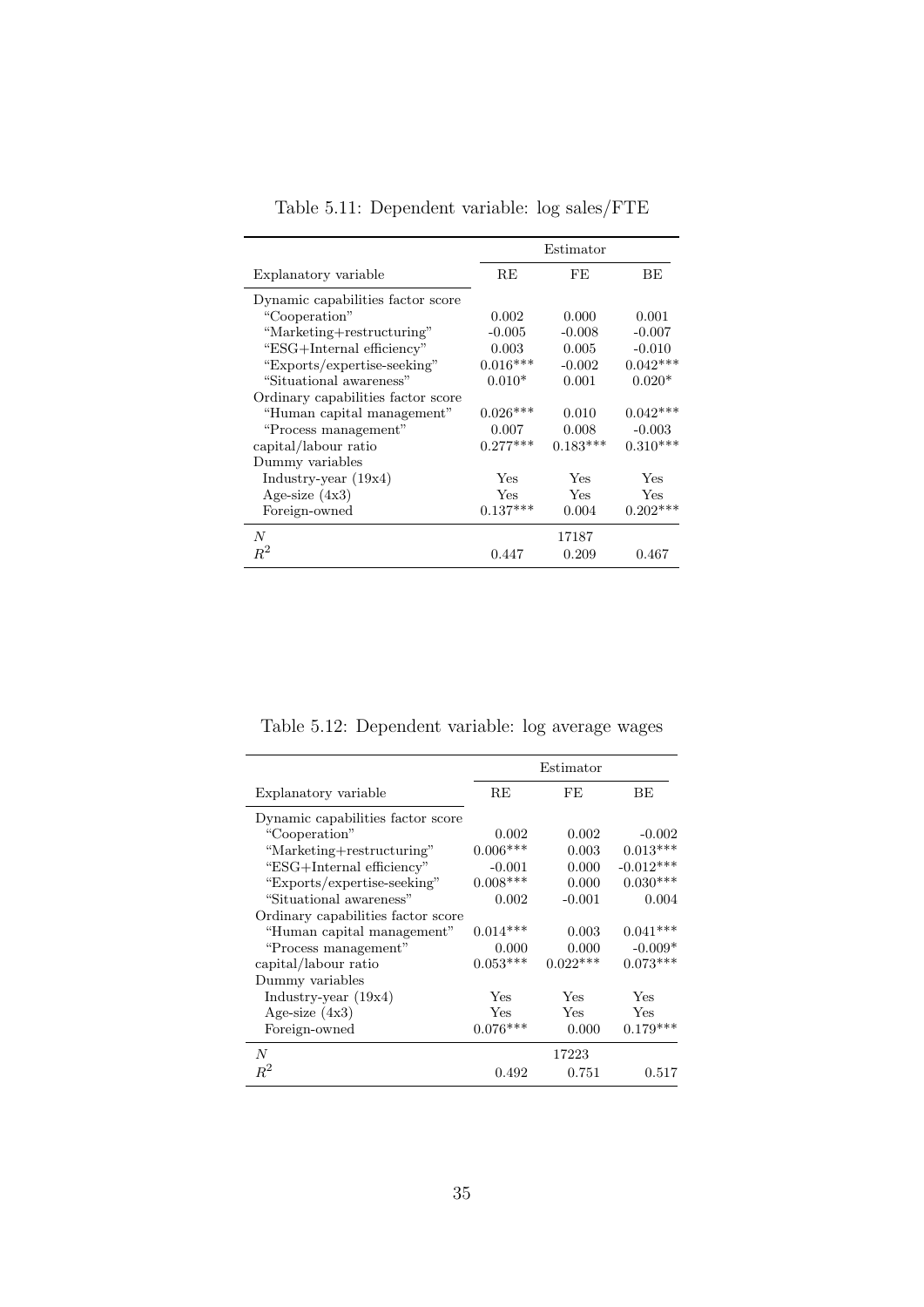below 1, and the time ratios significantly greater than 1 (Table  $5.13$ ). <sup>[17](#page-36-2)</sup>

The coefficient magnitudes are meaningful, representing an increase in expected time to failure of 6-8% depending on the factor. The median longevity in the sample is around 40 years, so that increase in the expected time to failure is equivalent to about two or three years for the median firm.

Results were very similar using the Weibull, Gompertz, loglog, lognormal and generalised gamma distributions for the probability of survival (not shown).

<span id="page-36-1"></span>

|                                    | $\cos$         |                 | Exponential |
|------------------------------------|----------------|-----------------|-------------|
|                                    | Hazard ratios  |                 | Time ratios |
| Explanatory variable               | (1)            | (2)             | (3)         |
| Dynamic capabilities factor score  |                |                 |             |
| "Cooperation"                      | $0.945*$       | $0.943*$        | $1.060*$    |
| "Marketing+restructuring"          | 1.003          | 0.991           | 1.009       |
| "ESG+Internal efficiency"          | 0.962          | 0.958           | 1.044       |
| "Exporting+Expertise-seeking"      | $0.925**$      | $0.924***$      | $1.082***$  |
| "Situational awareness"            | $0.919**$      | $0.921**$       | $1.086**$   |
| Ordinary capabilities factor score |                |                 |             |
| "Human capital management"         | 1.018          | 1.014           | 0.986       |
| "Process management"               | 1.012          | 1.013           | 0.987       |
| capital/labour ratio               | $0.835***$     | $0.849***$      | $1.177***$  |
| Dummy variables                    |                |                 |             |
| Foreign owned                      | 0.914          | 0.908           | 1.101       |
| Size                               | Yes            | Yes             | Yes         |
| Industry                           | <b>Yes</b>     | Yes             | Yes         |
| Constant                           | N <sub>o</sub> | Yes             | Yes         |
| Observations $N$                   |                | $27645^{\circ}$ |             |
| Firms                              |                | 9966            |             |
| Failures                           |                | 2787            |             |

Table 5.13: Survival models

<span id="page-36-3"></span><sup>a</sup>All counts have been independently randomly rounded to base  $3$  (RR3).

# <span id="page-36-0"></span>6 Discussion

In the work documented in this paper, I set out to open up the black box of firm innovation, with the aim of better understanding the relation of innovation and related practices to firm and economic performance. I used the recently established "dynamic capabilities" framework to guide the selection of data on over a hundred highly specific practices related to innovation and efficiency. Using factor analysis, I modelled the practices as observable manifestations of a smaller number of latent, broader business dynamic and ordinary capabilities, which I named based on the

<span id="page-36-2"></span><sup>&</sup>lt;sup>17</sup>According to the Grambsch and Therneau [\(1994\)](#page-45-14) global test, the proportionalhazard assumption is acceptable for the models.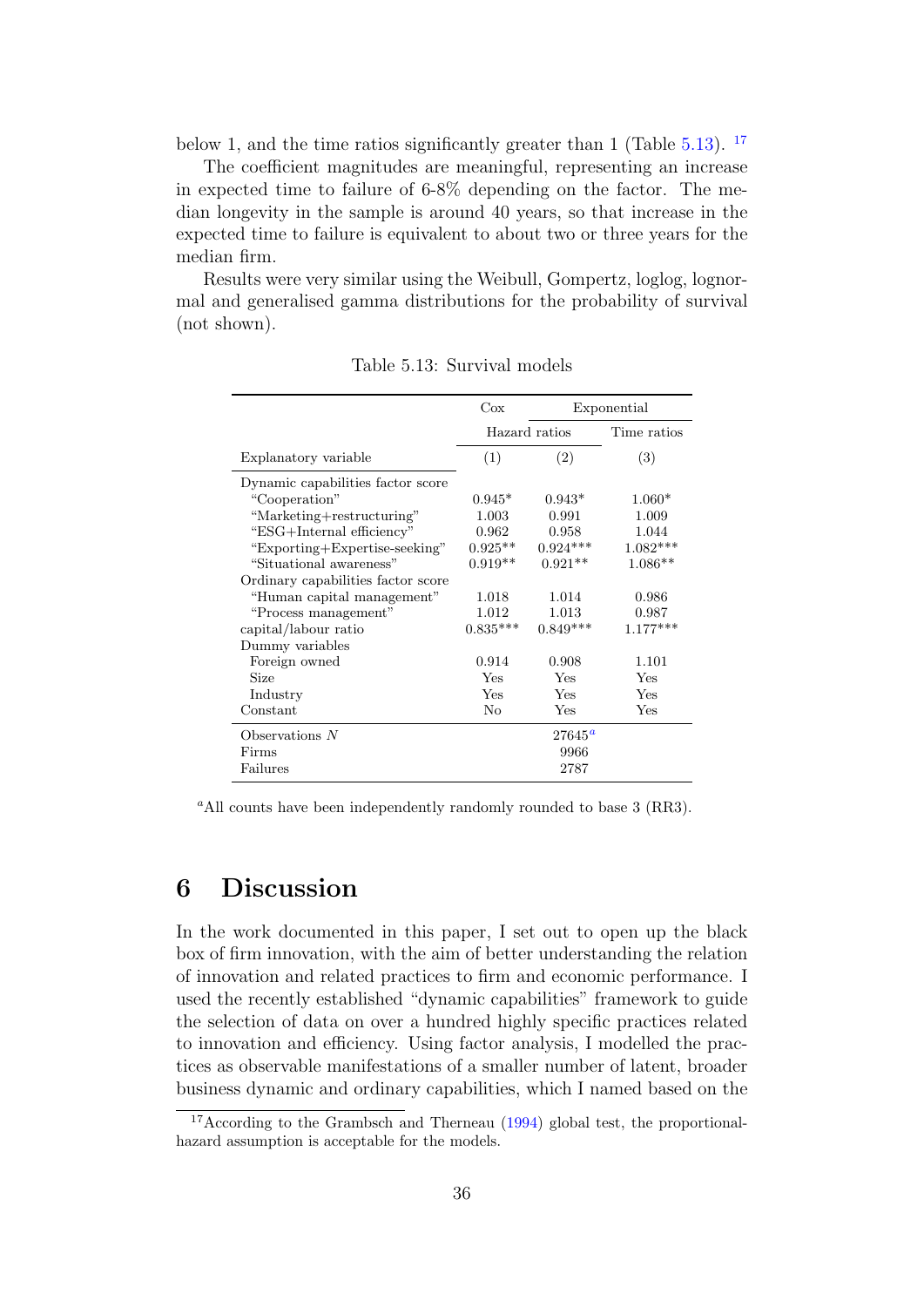specific practices with the highest loadings on the latent factors. I then used the modelled dynamic and ordinary capabilities factors as explanatory variables in panel regression and survival models of a range of firm and economic success measures. The work used a large dataset from a comprehensive, high-quality, nationally representative survey of firms, going beyond previous studies both methologically and conceptually.

# <span id="page-37-0"></span>6.1 Overall findings

I find reasonably compelling evidence overall that there is a non-trivial association between certain specific business practices relating to dynamic capabilities, and firm and economic performance measures. Factor models are able to represent the common component of the variance of the specific practice items in a highly parsimonious and statistically satisfactory manner. Rotation of the item loading matrix is able to produce a simple factor structure with orthogonal factors related to the broad business functions of external collaboration; marketing and internal restructuring; ESG and internal efficiency; exports and expertise-seeking; and situational awareness. These functions can in turn be mapped onto the key broader concepts of sensing, seizing and transformation in the dynamic capabilities framework, which are claimed by the framework to be critical determinants of persistent business success.

The econometric results suggest that, although the five dynamic capabilities factors explain roughly equal amounts of the total variance in the observable practice items, their explanatory power varies considerably across the firm success measures examined. They are all relevant for sales and employment growth, but none explains changes or growth rates in margins, sales per FTE or TFP. This suggests that the relationship of the dynamic capabilities factors, taken as a whole, with firm success in terms of dynamism and growth is to do with expansion driven by labour addition, rather than productivity improvement or better pricing.

Having said that, the results also suggest roles for particular factors in a more static sense of firm success and high performance. The "Exporting + expertise seeking" factor is relevant for the levels of sales per FTE and average wages, and for longevity also. The importance of exporting and international activities capabilities as a factor associated with a number of aspects of high performance is consistent with previous studies on exporting, skills, productivity, and international connections among New Zealand firms (e.g. Fabling and Sanderson [\(2013\)](#page-45-15), Sin et al. [\(2014\)](#page-46-17)).

The "Situational awareness" factor is strongly associated with greater longevity and, to a lesser extent, sales per FTE. This perhaps points to the sensing capability, in terms of the dynamic capabilities framework, as being the most general success factor of the three. Most, if not all, firms face demands to sense and react to external events even if they are not in the habit of changing their business models substantially in response.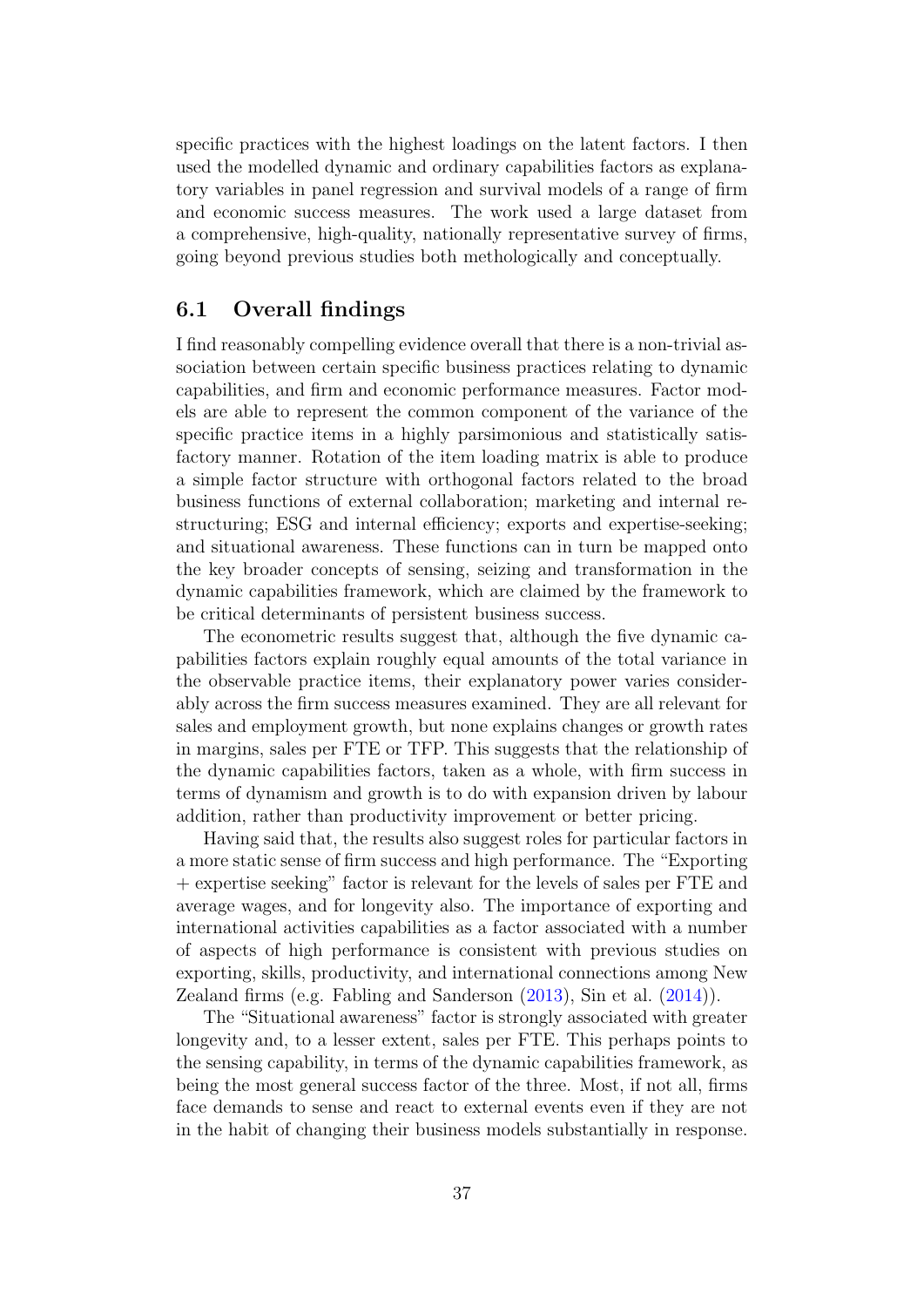Situations presenting the opportunity to seize and transform in order to shape markets proactively may be rarer, and relevant only to particular subclasses of firms.

The dynamic capabilities factors have the explanatory power outlined above in the presence of controls for ordinary capabilities factors, size, industry, foreign ownership and the capital/labour ratio, and where applicable, age and year. The pattern of findings was also robust to various changes in specification within both the factor modelling and the firm performance modelling steps. The significant positive association is found for both contemporaneous period-by-period success measures as modelled in the panel regressions, and for the over-time success measure of longevity.

This suggests that the dynamic capabilities framework has relevance to firms in general, even in a small country such as New Zealand with mostly small firms by global standards. The dynamic capabilities factors in general have stronger explanatory power for the success measures than the ordinary capabilities measures, consistent with the claim of the dynamic capabilities framework that it is dynamic, not ordinary, capabilities that are more important for enduring success.

The present work thus shows the relevance to business success of the sorts of innovation-related business practices examined by the dynamic capabilities literature. The findings provide clues to what may be inside the innovation black box typically invoked by endogenous growth models, particularly of the Schumpeterian variety. The findings could therefore strengthen endogenous growth modelling, taking it towards an explicit treatment of the complex territory of entrepreneurship and strategic management.

## <span id="page-38-0"></span>6.2 Limitations and further work

A limitation of the present work worth drawing out is that the panel regression results are based on estimators that use across-firm variance. The fixed effects (FE) estimator, that uses across-time (within-firm) variance only, did not detect any significant association between dynamic capabilities and contemporaneous performance variables, with the exception of a small and only mildly significant within-firm association between the "Marketing" and "Exports+expertise-seeking" factors and employment growth.

Notwithstanding the finding of significant, positive relationships across a number of firm success measures, which are generally robust to different model specifications that use the across-firm variance, the reliance on across-firm variance raises a concern about the consistency of the estimators, which relies on any excluded firm-level influences on performance being uncorrelated with the included explanatory variables. Hausman specification tests indicate that this assumption is questionable for the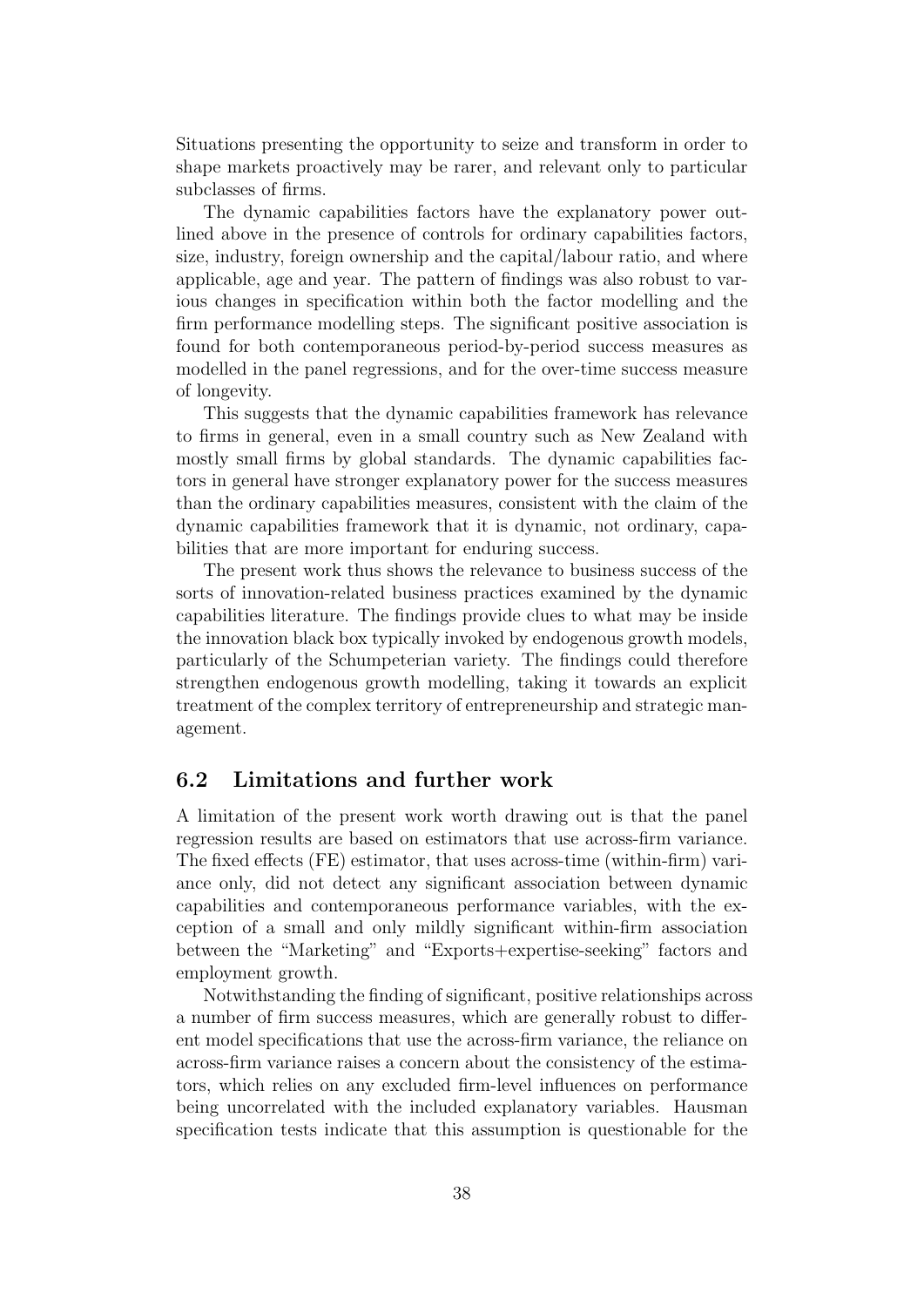panel regression specifications used here, warranting caution in interpreting the magnitudes and significance levels. Consistency of the survival model estimators is likely also dependent on assumptions about the correlation between the included and excluded influences on longevity.

This underscores the point that inference about any causal mechanisms underlying the observed relationship between the dynamic and ordinary capabilities factors and firm performance requires careful use of credibly independent sources of variation in a regression designed to identify the parameters of interest.

Business practices, and hence the dynamic capabilities factors generated here, are almost certainly co-determined with firm performance, by a wide range of potential influences. A credible instrument for estimating the direct causal effect of dynamic capabilities on performance may thus be hard to find.

A causal role for dynamic capabilities in moderating firm responses to exogenous shocks may be easier to test for with observational data. Dynamic capabilities may strengthen firms' resilience to shocks arising from, for example, macroeconomic or sectoral fluctuations or natural disasters. They may also position firms to take better advantage of emerging positive opportunities, such as encountered during economic booms, to shape and create markets. The connection between ideas as a source of sustained growth, adaptation and business cycles is thus another relatively underdeveloped area of economics that may benefit from exploration through the lens of business practices and dynamic capabilities. Further work could fruitfully pick up this thread.

<span id="page-39-0"></span>A moderation mechanism for dynamic capabilities suggests an econometric specification in which dynamic capabilities factors are interacted with a shock variable (say, global demand, world oil prices, etc.). If the shock variable is exogenous, then under certain conditions, the coefficients on the interaction terms may be consistently estimated by OLS or certain IV techniques (Bun and Harrison [\(2019\)](#page-44-18), Nizalova and Murtazashvili [\(2016\)](#page-45-16)). Further work could fruitfully pick up this thread.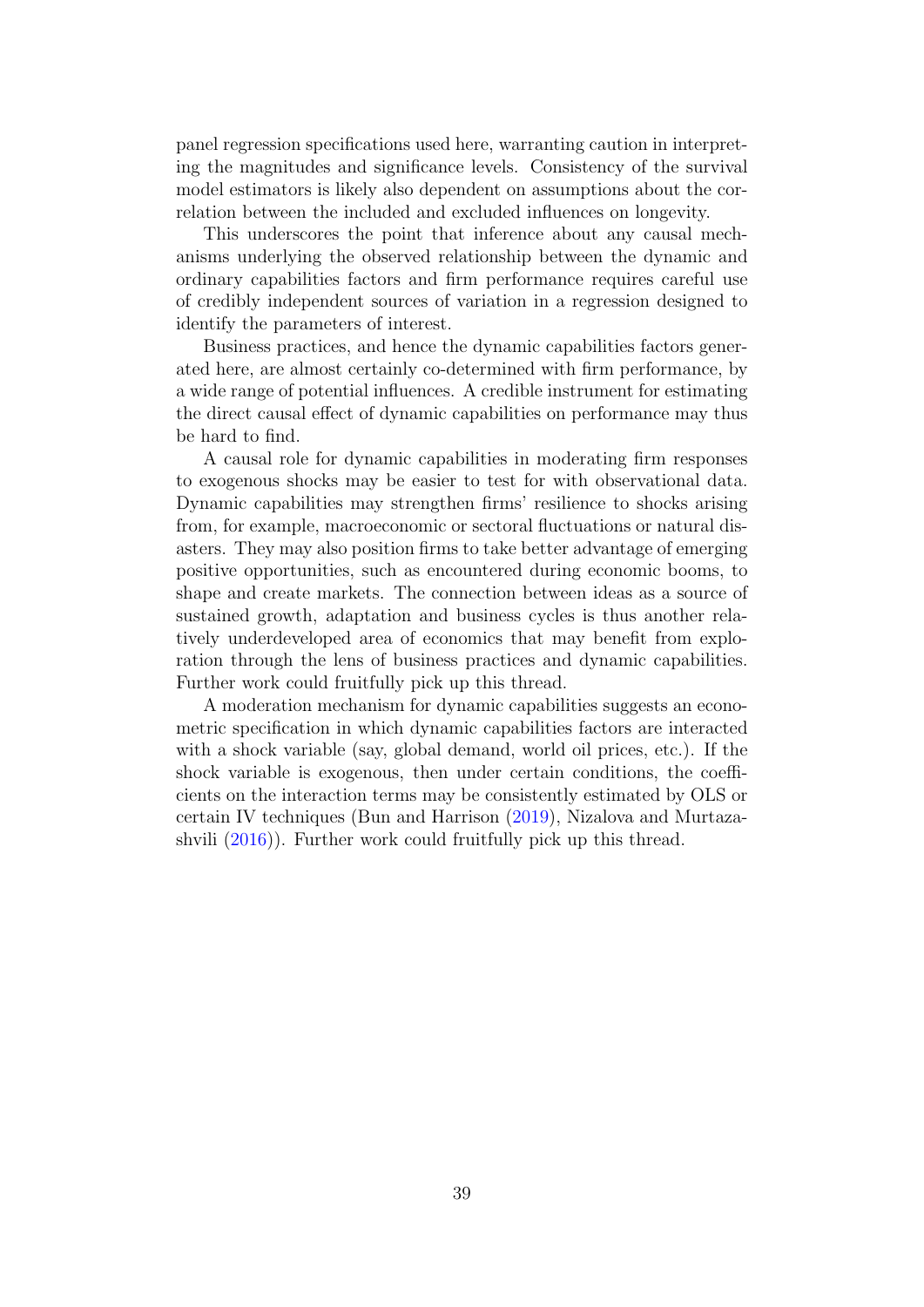| )<br>1                                                                                                     |
|------------------------------------------------------------------------------------------------------------|
| 1                                                                                                          |
| Ĭ.<br>ו<br> <br>                                                                                           |
| Created Down-Fried Class Created And Add Tour Class Deced<br> <br> <br> <br>$\ddot{\cdot}$ $\zeta$ $\zeta$ |
|                                                                                                            |
| ı                                                                                                          |
| こくらく くらく<br>l<br>)<br>I<br>I                                                                               |

Table A.1: BOS items selected for dynamic capabilities group Table A.1: BOS items selected for dynamic capabilities group

<span id="page-40-1"></span><span id="page-40-0"></span>Dynamic capabilities items Dynamic capabilities items

| A0800 Invested in expansion in last year                                                       |
|------------------------------------------------------------------------------------------------|
| A0900 Did R&D in last yr                                                                       |
| A2200 Developed new products or operational, managerial or organisational processes in last yr |
| A2300 Entered new export markets in last yr                                                    |
| A2400 Business's technology changed a lot in last year                                         |
| A2900 Acquired shareholding in or merged with another NZ or overseas business in last yr       |
| B0300 Introduced new products in last 2 yr                                                     |
| B0700 Introduced new operational processes in last 2 yr                                        |
| B1000 Introduced new organisational/managerial processes in last 2 yr                          |
| B1200 Introduced new sales/marketing methods to increase product appeal in last 2 yr           |
| B1401 Acquired machinery to support innovation in last 2 yr                                    |
| B1402 Acquired IT to support innovation in last 2 yr                                           |
| B1403 Acquired knowledge to support innovation in last 2 ys                                    |
| B1404 Implemented new strategy or management to support innovation in last 2 yr                |
| B1405 Restructured organisation to support innovation in last 2 yr                             |
| B1406 Designed to support innovation in last 2 yr                                              |
| B1407 Marketed introduction of new products to support innovation in last 2 yr                 |
| B1408 Did market research to support innovation in last 2 yr                                   |
| B1409 Changed marketing strategies to support innovation in last 2 yr                          |
| B1410 Trained employees to support innovation in last 2 yr                                     |
| (continued)                                                                                    |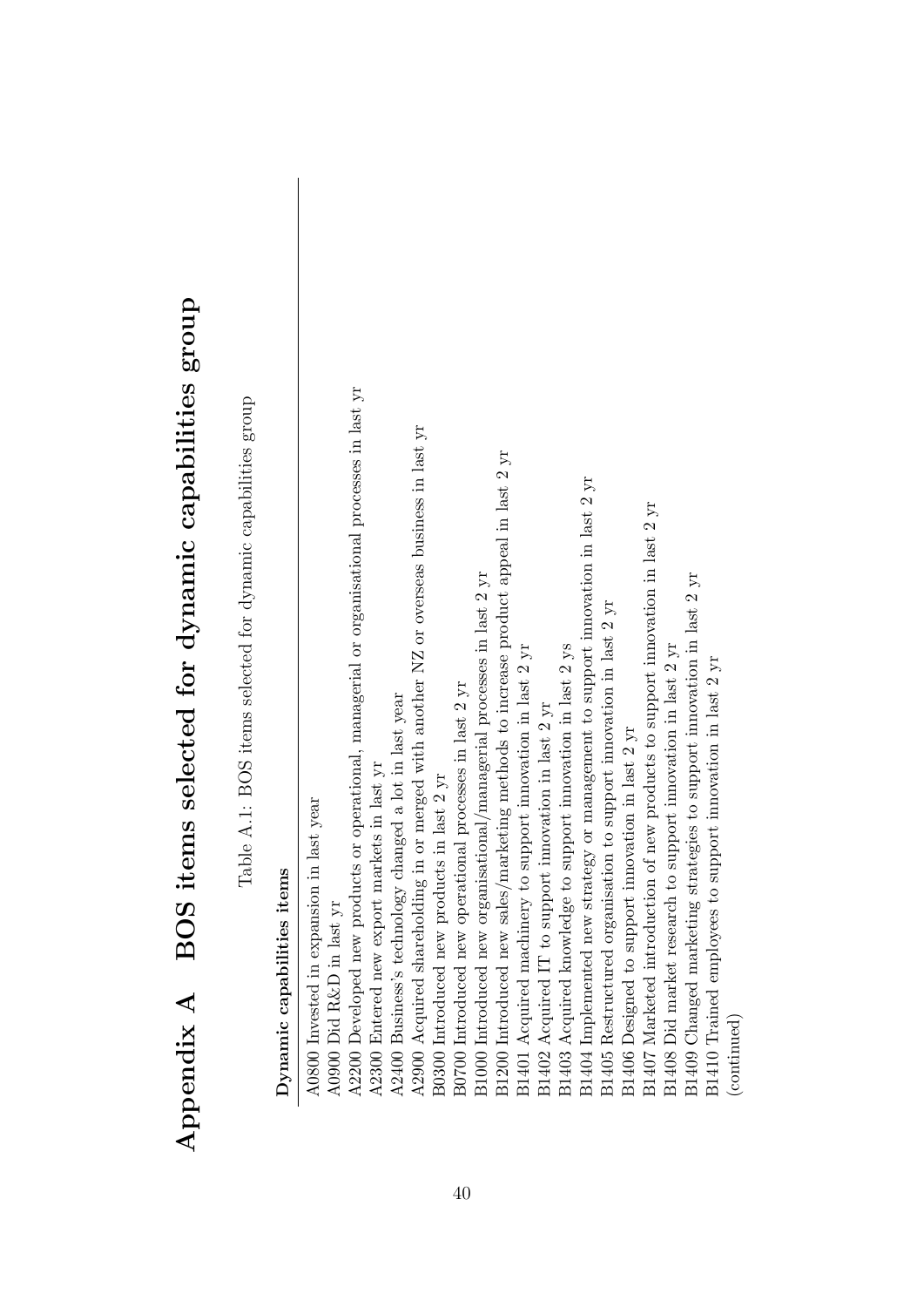| Dynamic capabilities items (continued)                                                                                  |
|-------------------------------------------------------------------------------------------------------------------------|
| B1601 Abandoned a new product development in last 2 yr                                                                  |
| Abandoned a new operational process development in last 2 yr<br>B1602                                                   |
| Abandoned a new organisational process development in last 2 yr<br>B1603                                                |
| B1604 Abandoned a new marketing development in last $2~\rm{yr}$                                                         |
| a new product development in last 2 yr<br>B1701 Started but didn't finish                                               |
| a new organisational process development in last 2 yr<br>B1703 Started but didn't finish                                |
| a new marketing development in last 2 yr<br>B1704 Started but didn't finish                                             |
| B1903 Innovated to reduce costs in last 2 yr                                                                            |
| B1904 Innovated to improve customer responsiveness in last 2 yr                                                         |
| B1905 Innovated to increase mkt share in last 2 yr                                                                      |
| B1906 Innovated to exploit new market opportunities in last 2 yr                                                        |
| B1907 Innovated to improve safety in last 2 yr                                                                          |
| B1908 Innovated to reduce energy consumption in last $2~\rm{yr}$                                                        |
| B1909 Innovated to reduce environmental impact in last 2 yr                                                             |
| obsolete product in last 2 yr<br>B1910 Innovated to replace an                                                          |
| B2001 Found new staff an important source of info/ideas for innovation in last 2 yr                                     |
| B2003 Found customers an important source of information/ideas for innovation in last 2 yr                              |
| B2004 Found suppliers an important source of information/ideas for innovation in last 2 yr                              |
| B2005 Found other businesses an important source of information/ideas for innovation in last 2 yr                       |
| B2006 Found advisors/consultants/banks/accountants an important source of information/ideas for innovation in last 2 yr |
| B2007 Found books/internet an important source of information/ideas for innovation in last 2 yr                         |
| B2008 Found conferences an important source of information/ideas for innovation in last 2 yr                            |
| B2009 Found industry organisations an important source of information/ideas for innovation in last 2 yr                 |
| (continued)                                                                                                             |

Table A.1: (continued) Table A.1: (continued)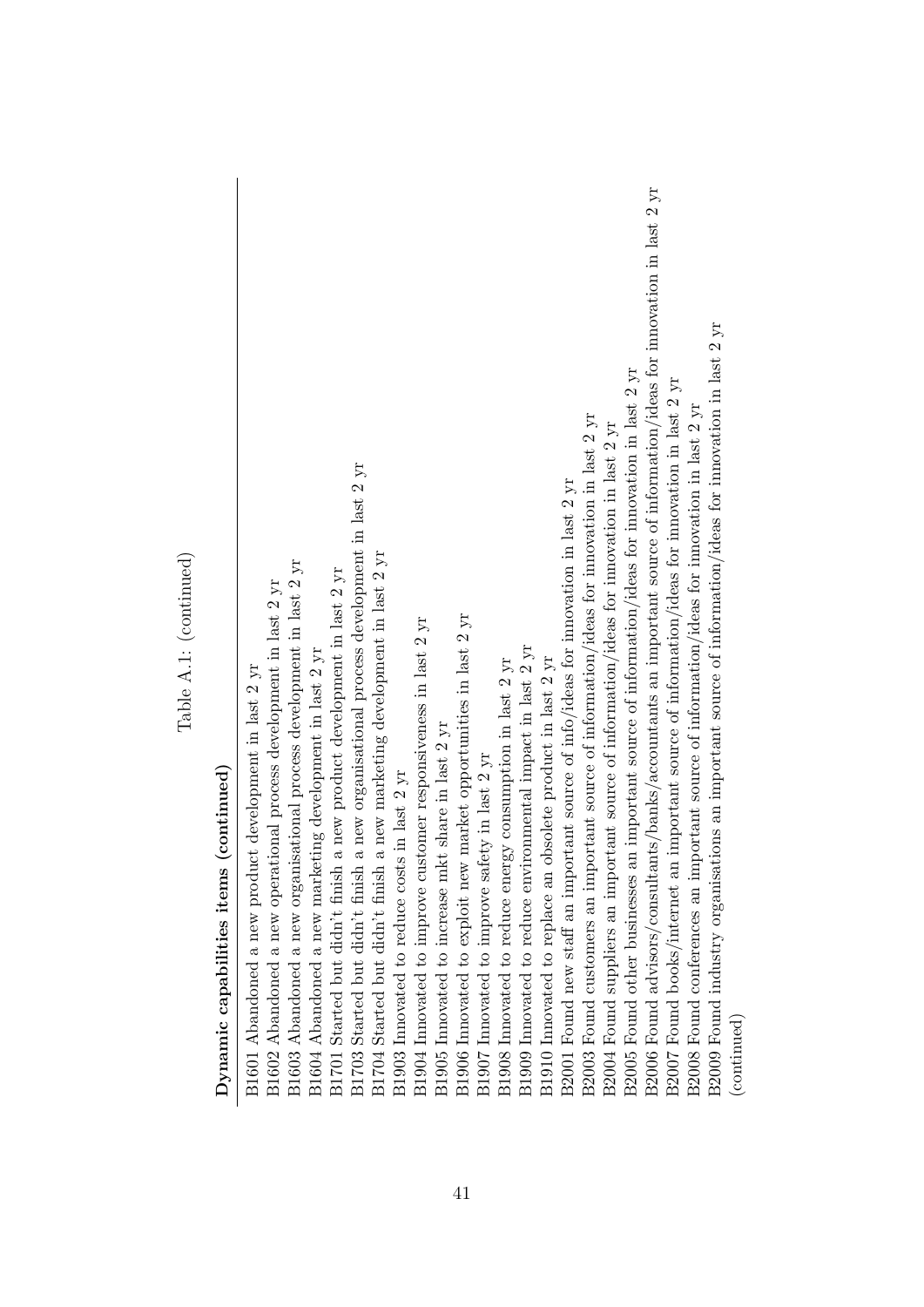| Dynamic capabilities items (continued)                                                                                                                                                                                        |
|-------------------------------------------------------------------------------------------------------------------------------------------------------------------------------------------------------------------------------|
| B2010 Found universities/polytechs an important source of information/ideas for innovation in last 2 yr<br>B2012 Found govt agencies an important source of information/ideas for innovation in last 2 yr                     |
| B2312 Had cooperative relationships with overseas suppliers in last 2 yr B2322 Had cooperative relationships w/ other o/seas business in last 2 yr B2341 Had cooperative relationship with NZ research institute in last 2 yr |
|                                                                                                                                                                                                                               |
|                                                                                                                                                                                                                               |
| B2402 Cooperated on production in last 2 yr                                                                                                                                                                                   |
| B2404 Cooperated on prototyping in last 2 yr                                                                                                                                                                                  |
| B2405 Cooperated on training in last 2 yr                                                                                                                                                                                     |
| in cooperative arrangements to share costs in last 2 yr<br>B2501 Engaged                                                                                                                                                      |
| in cooperative arrangements to spread risk in last 2 yr<br>B2502 Engaged                                                                                                                                                      |
| in cooperative arrangements to access R&D in last 2 yr<br>B2503 Engaged i<br>B2504 Engaged i                                                                                                                                  |
| in cooperative arrangements to access production processes in last 2 yr                                                                                                                                                       |
| in cooperative arrangements to access management skills in last 2 yr<br>B2505 Engaged                                                                                                                                         |
| B2506 Cooperated for access to distribution channels in last $2 ~\rm{yr}$                                                                                                                                                     |
| B2507 Engaged in cooperative arrangements to access work practices in last 2 yr                                                                                                                                               |
| B2508 Engaged in cooperative arrangements to access finance in last 2 yr                                                                                                                                                      |
| B2509 Cooperated for access to new markets in last 2 yr                                                                                                                                                                       |
| B2510 Cooperated for access to new suppliers in last 2 yr                                                                                                                                                                     |
| B2511 Engaged in cooperative arrangements for other reasons in last 2 yr                                                                                                                                                      |
| C0203 Views flexibility as important for strategy                                                                                                                                                                             |
| C0205 Views innovation as important for strategy                                                                                                                                                                              |
| on new domestic market last 2 years<br>C0303 Focused                                                                                                                                                                          |
| (continued)                                                                                                                                                                                                                   |

Table A.1: (continued) Table A.1: (continued)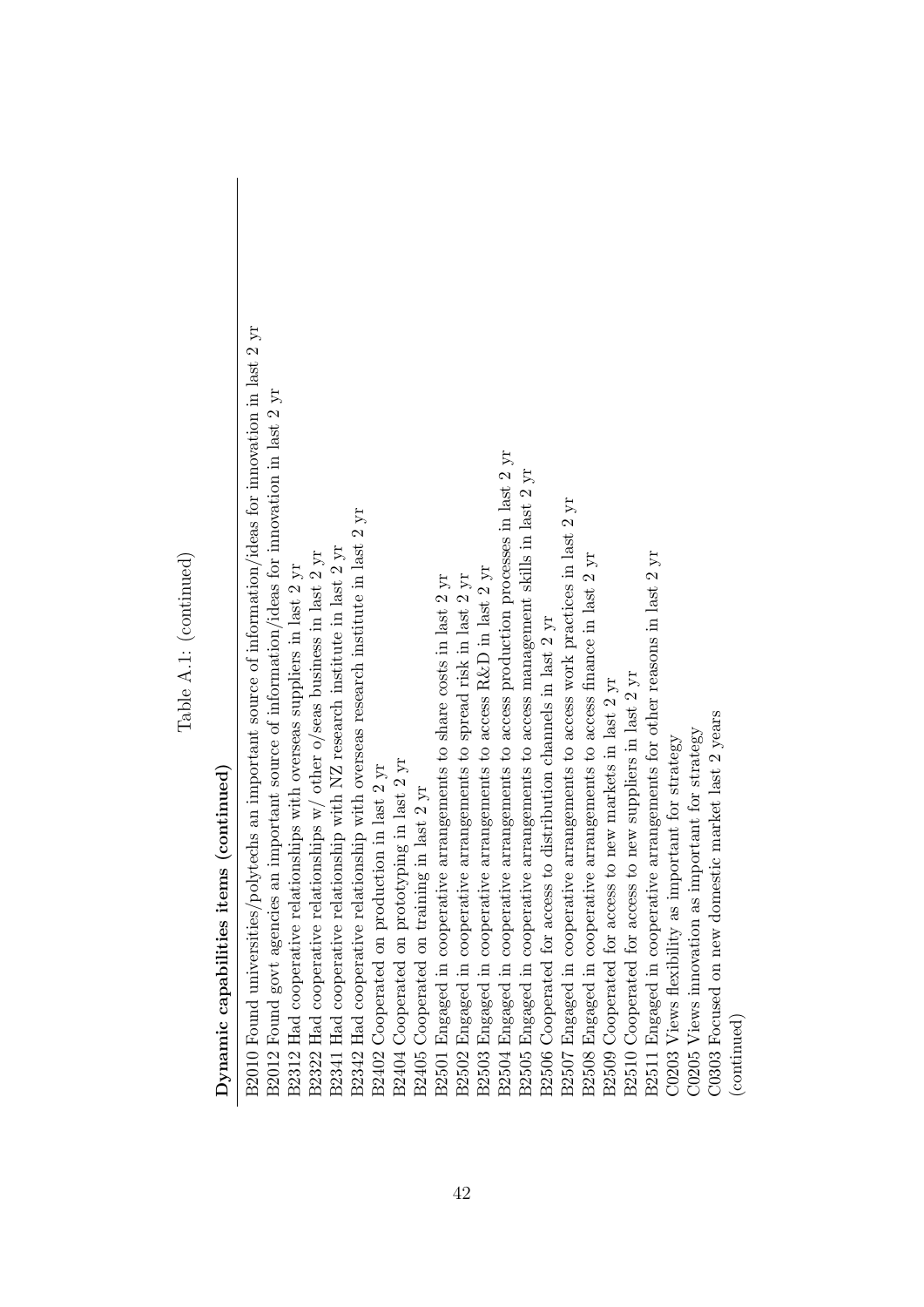Table A.1: (continued) Table A.1: (continued)

# $\label{eq:normalization} \textbf{Dynamic capabilities items (continued)}$ Dynamic capabilities items (continued)

| C0304 Focused on new export market in last 2 yr                                                           |
|-----------------------------------------------------------------------------------------------------------|
| C0400 Plans 2 or more years ahead                                                                         |
| C0601 Often incorporates customer requirements in developing goals                                        |
| C0602 Often incorporates supplier requirements in developing goals                                        |
| C1100 Non-sales/marketing staff have contact with major customers                                         |
| C1200 Measures customer satisfaction twice-yearly or more                                                 |
| C1300 Works closely with customers to improve product                                                     |
| C1800 Has formal information management system                                                            |
| C2005 Innovation was a focus of business performance assessment in last 2 yr                              |
| C2101 Systematically compared performance with same-industry businesses in NZ in last $2 \text{ yr}$      |
| C2102 Systematically compared performance with same-industry-businesses outside NZ in last $2 \text{ yr}$ |
| C2103 Systematically compared performance with different-industry businesses in NZ in last $2 \text{ yr}$ |
| C2104 Systematically compared performance with different-industry businesses outside NZ in last 2 yr      |
| C2200 Monitors competitors' products closely                                                              |
| C2301 Identifies risks/opportunities from technology                                                      |
| C2302 Identifies risks/opportunities from changes in market conditions                                    |
| C2303 Identifies risks/opportunities from changes in skill availability                                   |
| C2304 Identifies risks/opportunities from changes in competitors                                          |
| C2305 Identifies risks/opportunities from changes in regulations                                          |
| C2901 Most staff participated in technical training in last yr                                            |
|                                                                                                           |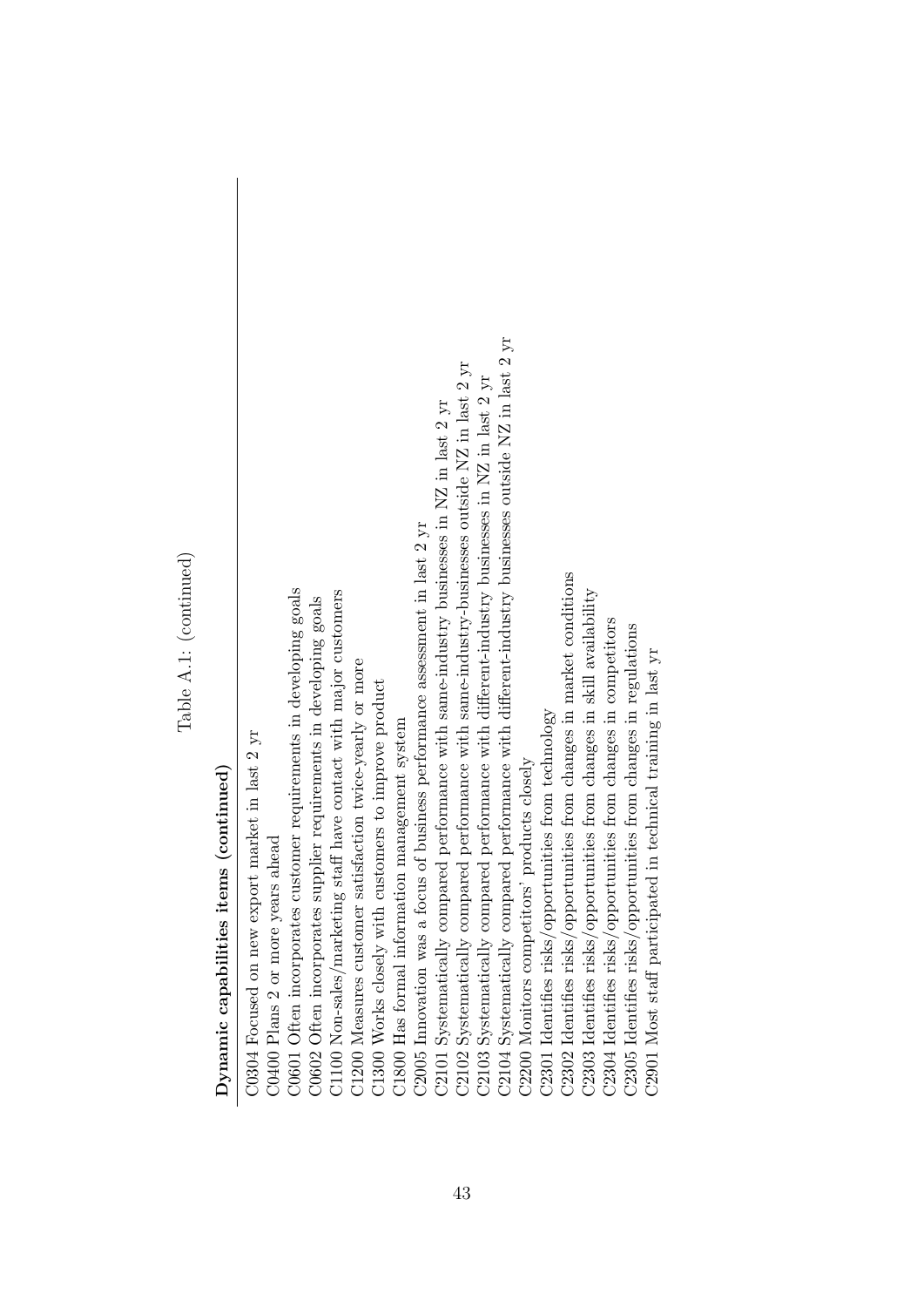# <span id="page-44-0"></span>References

- <span id="page-44-9"></span>Aghion, P. (2017). Entrepreneurship and growth: Lessons from an intellectual journey. Small Business Economics, 48 (1), 9–24.
- <span id="page-44-8"></span>Aghion, P., & Howitt, P. (1992). A model of growth through creative destruction. Econometrica,  $60(2)$ , 323-351.
- <span id="page-44-6"></span>Arrow, K. J. (1962a). The economic implications of learning by doing. The Review of Economic Studies, 29 (3), 155–173.
- <span id="page-44-1"></span>Arrow, K. J. (1962b). Economic welfare and the allocation of resources for invention. The rate and direction of inventive activity: Economic and social factors (pp. 609–626). Princeton University Press.
- <span id="page-44-4"></span>Barreto, I. (2010). Dynamic capabilities: A review of past research and an agenda for the future. Journal of Management, 36 (1), 256–280.
- <span id="page-44-10"></span>Barro, R. J., & Sala-i-Martin, X. (2004). Economic growth, second ed. MIT Press.
- <span id="page-44-17"></span>Bartholomew, D. J., Deary, I. J., & Lawn, M. (2009). The origin of factor scores: Spearman, Thomson and Bartlett. British Journal of Mathematical and Statistical Psychology, 62(3), 569–582.
- <span id="page-44-12"></span>Bertrand, M., & Schoar, A. (2003). Managing with style: The effect of managers on firm policies. The Quarterly Journal of Economics,  $118(4)$ ,  $1169-1208$ .
- <span id="page-44-11"></span>Bloom, N., & Van Reenen, J. (2007). Measuring and explaining management practices across firms and countries. The Quarterly Journal of Economics, 122 (4), 1351–1408.
- <span id="page-44-13"></span>Bollen, K. A., & Barb, K. H. (1981). Pearson's r and coarsely categorized measures. American Sociological Review, 232–239.
- <span id="page-44-18"></span>Bun, M. J., & Harrison, T. D. (2019). OLS and IV estimation of regression models including endogenous interaction terms. Econometric Reviews, 38 (7), 814–827.
- <span id="page-44-7"></span>Cass, D. (1965). Optimum growth in an aggregative model of capital accumulation. The Review of Economic Studies, 32 (3), 233–240.
- <span id="page-44-14"></span>Christoffersson, A. (1975). Factor analysis of dichotomized variables. Psychometrika,  $40(1)$ , 5–32.
- <span id="page-44-16"></span>Comrey, A. L. (1967). Tandem criteria for analytic rotation in factor analysis. *Psychometrika*,  $32(2)$ , 143–154.
- <span id="page-44-5"></span>Conway, P. (2018). Can the Kiwi fly? Achieving productivity lift-off in New Zealand. International Productivity Monitor, (34), 40–63.
- <span id="page-44-15"></span>Crawford, C. B., & Ferguson, G. A. (1970). A general rotation criterion and its use in orthogonal rotation. Psychometrika, 35 (3), 321–332.
- <span id="page-44-2"></span>Dinopoulos, E., & Syropoulos, C. (2007). Rent protection as a barrier to innovation and growth. Economic Theory, 32 (2), 309–332.
- <span id="page-44-3"></span>Eisenhardt, K. M., & Martin, J. A. (2000). Dynamic capabilities: What are they? Strategic Management Journal, 21 (10-11), 1105–1121.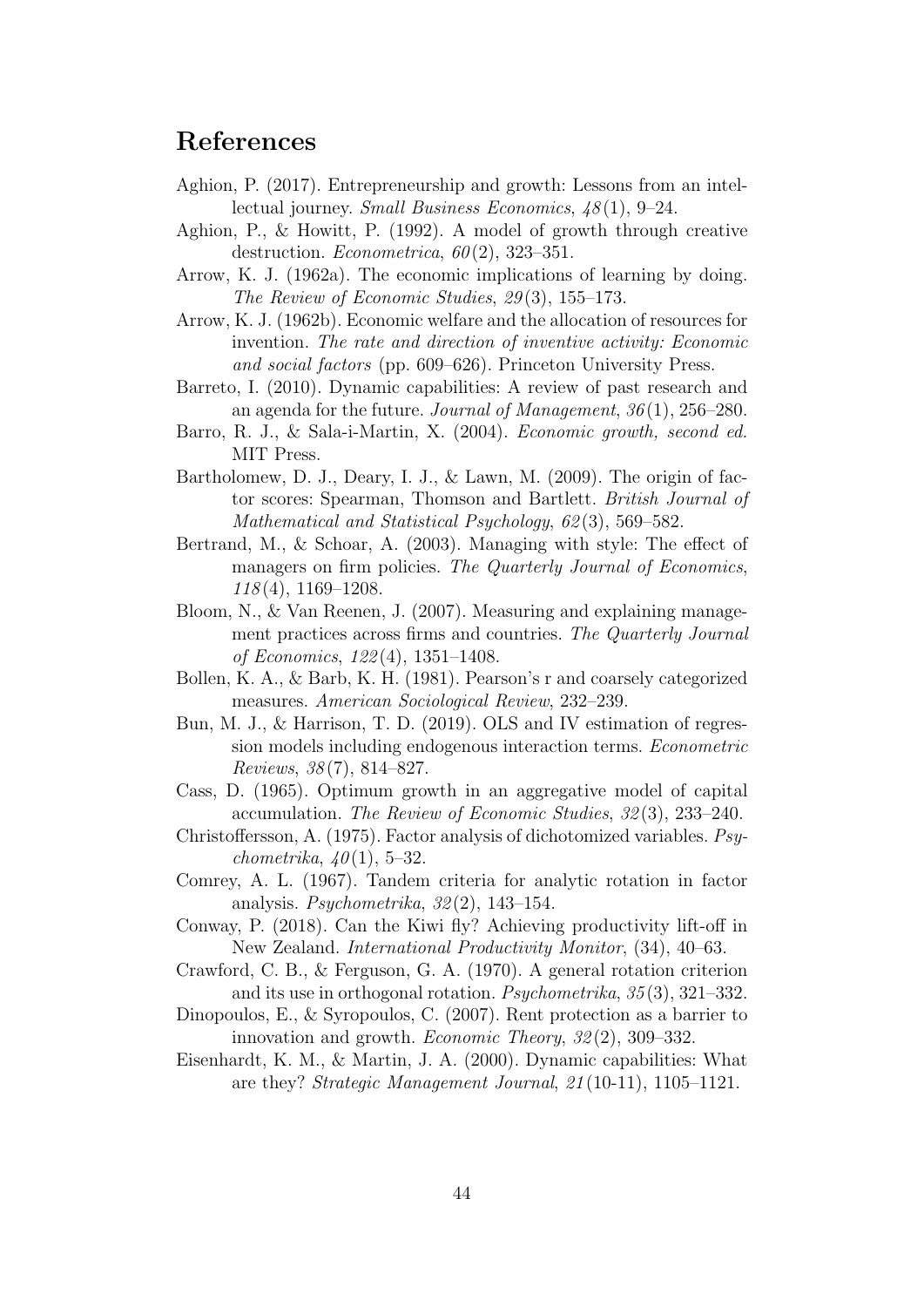- <span id="page-45-13"></span>Fabling, R., & Maré, D. C. (2019). Improved productivity measurement in new zealand's longitudinal business database. Motu Working Paper 19-03.
- <span id="page-45-15"></span>Fabling, R., & Sanderson, L. (2013). Exporting and firm performance: Market entry, investment and expansion. Journal of International Economics,  $89(2)$ ,  $422-431$ .
- <span id="page-45-12"></span>Fabling, R., & Sanderson, L. (2016). A rough guide to New Zealand's Longitudinal Business Database. Motu Working Paper 16-3.
- <span id="page-45-10"></span>Forero, C. G., & Maydeu-Olivares, A. (2009). Estimation of IRT graded response models: Limited versus full information methods. Psychological Methods, 14 (3), 275.
- <span id="page-45-14"></span>Grambsch, P. M., & Therneau, T. M. (1994). Proportional hazards tests and diagnostics based on weighted residuals. *Biometrika*,  $81(3)$ , 515–526.
- <span id="page-45-9"></span>Green, R., Agarwal, R., Brown, P., Tan, H., & Randhawa, K. (2010). Management matters: How does manufacturing measure up? Ministry of Economic Development, New Zealand.
- <span id="page-45-7"></span>Grossman, G. M., & Helpman, E. (1991). Quality ladders in the theory of growth. The Review of Economic Studies, 58 (1), 43–61.
- <span id="page-45-2"></span>Jaffe, A. B. (1986). Technological opportunity and spillovers of R&D: Evidence from firms' patents, profits, and market value. The American Economic Review, 984–1001.
- <span id="page-45-11"></span>Jennrich, R. I. (2004). Rotation to simple loadings using component loss functions: The orthogonal case. *Psychometrika*,  $69(2)$ ,  $257-273$ .
- <span id="page-45-4"></span>Jones, C. I. (2019). Paul Romer: Ideas, nonrivalry, and endogenous growth. The Scandinavian Journal of Economics, 121 (3), 859–883.
- <span id="page-45-6"></span>Koopmans, T. C. (1963). On the concept of optimal economic growth. Cowles Foundation Discussion Paper No. 163.
- <span id="page-45-1"></span>Levin, R. C., Klevorick, A. K., Nelson, R. R., Winter, S. G., Gilbert, R., & Griliches, Z. (1987). Appropriating the returns from industrial research and development. Brookings Papers on Economic Activity, 1987 (3), 783–831.
- <span id="page-45-5"></span>Lucas, R. E. (1988). On the mechanics of economic development. Journal of Monetary Economics, 22 (1), 3–42.
- <span id="page-45-0"></span>Nelson, R. R. (1959). The simple economics of basic scientific research. Journal of political economy,  $67(3)$ , 297-306.
- <span id="page-45-8"></span>Nelson, R. R., & Winter, S. G. (1973). Toward an evolutionary theory of economic capabilities. The American Economic Review, 63 (2), 440–449.
- <span id="page-45-3"></span>Ng, T. (2021). Schumpeterian endogenous growth and dynamic capabilities: An under-researched nexus? Paper prepared for New Zealand Association of Economists annual conference, June.
- <span id="page-45-16"></span>Nizalova, O. Y., & Murtazashvili, I. (2016). Exogenous treatment and endogenous factors: Vanishing of omitted variable bias on the interaction term. Journal of Econometric Methods, 5(1), 71–77.